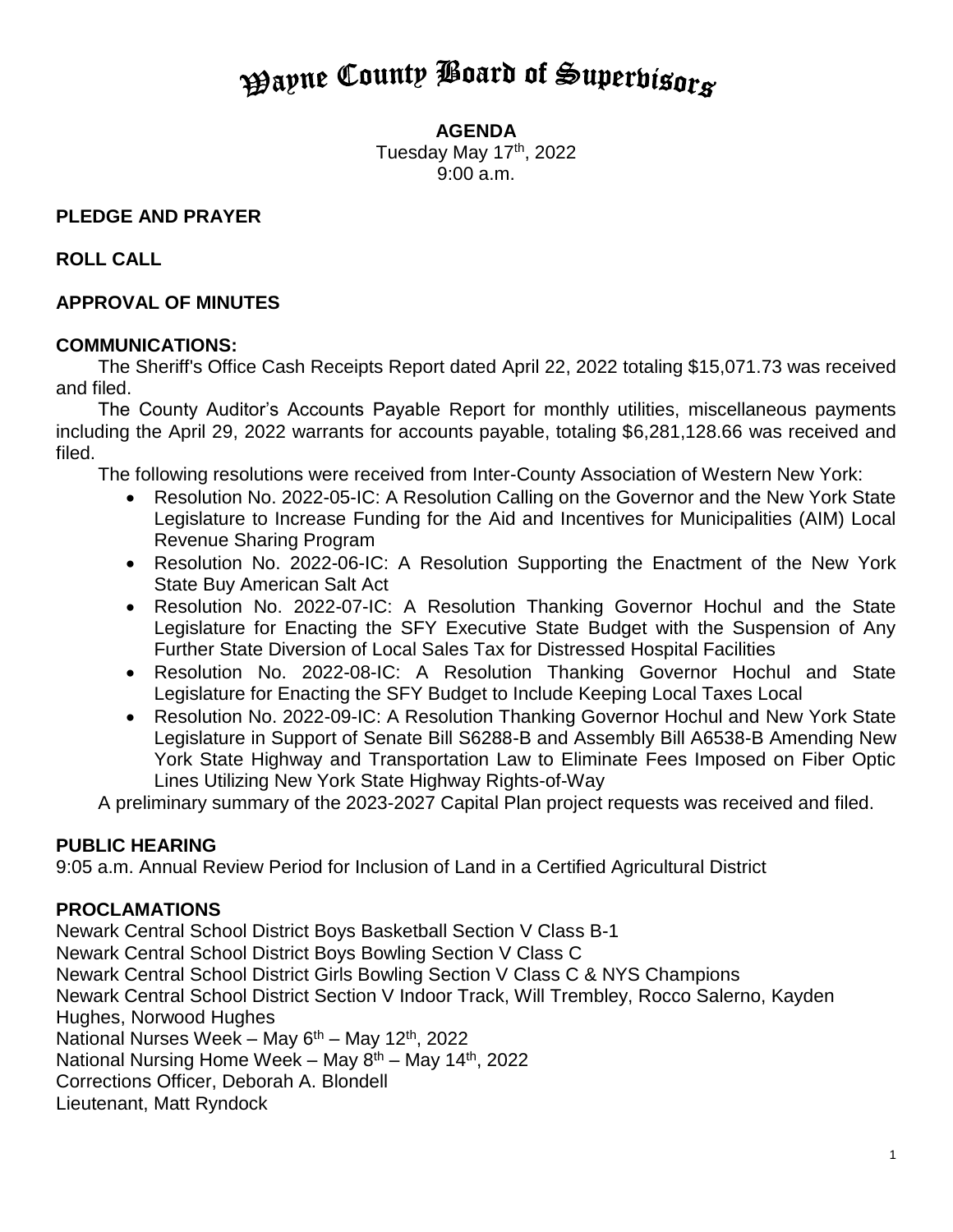## **PRESENTATIONS**:

- Sheriff Reaccreditation, Jail Facility
- Wayne County Bicentennial

## **PRIVILEGE OF THE FLOOR**

## **SCHEDULED BUSINESS**

## **COM. #1 – FINANCE - LEONARD, BENDER, GROAT, ROBUSTO, VAN LAEKEN**

- 1-1 Authorization to Repair Public Defender's Vehicle
- 1-2 Authorization to Amend the Purchasing Budget for Office Supplies
- 1-3 Authorization to Amend Purchasing Budget for Training and Certifications
- 1-4 Authorization to Award RFP and Contract for AutoCAD Conversion Project
- 1-5 Authorization to Share Defense Costs for Real Property Tax Assessment Review Proceedings (Article 7 Litigation)
- 1-6 Authorizing Public Auction Sale of Real Property Acquired by the County for Delinquent Taxes
- 1-7 Authorization to Award Tax Bill Printing Bid and Contract with Applied Business Systems
- 1-8 Authorizing Transfer of Property to the Wayne County Regional Land Bank Corporation
- 1-9 Authorization to Pay Eastern Shore Associates the Balance of Insurance Policy Renewals
- 1-10 Authorization to Set Public Hearing Date for 2023-2027 Capital Plan for Wayne County
- 1-11 Authorization to Adopt Mortgage Tax Report and Authorize County Treasurer to Make Payment to Towns and Villages
- 1-12 Authorization to Permit the District Attorney to Contract and Pay Attorney's to Handle Appeals Cases
- 1-13 Authorization to Amend the 2022 Human Resource Department Budget for Legal Expenses for Negotiations and Arbitrations
- 1-14 Authorizing the County Attorney to Pursue Legal Action for Payroll Reimbursement

## **COM. #2 – PUBLIC SAFETY –VERNO, VAN LAEKEN, DONALTY, BENDER, MILLER**

- 2-1 Authorization to Release a Request for Proposal Soliciting a Partner to Provide Correctional Health Care Services in the Wayne County Jail Facility
- 2-2 Authorization to Execute an Affiliation Agreement with Gannon University for a Student Intern for the Sheriff's Office
- 2-3 Authorization to Amend the 2022 Budget to Move Funds from Sheriff-Detective Unit Miscellaneous to the Sheriff-Detective Unit Travel
- 2-4 Authorization to Execute Amendment to Frequency Use and Tower Space Agreement
- 2-5 Authorization to Establish EMS Project Oversight Committee
- 2-6 Authorization to Appoint Deputy Fire Coordinator

## **COM. #3 – PUBLIC WORKS – CHATFIELD, KOLCZYNSKI, VERNO, METTLER, BRADY**

- 3-1 Authorization to Declare Vehicles and Items Surplus in the Public Works Department
- 3-2 Authorization to Create Projects in the Highway Department
- 3-3 Authorization to Contract with Jemco for Water Treatment Services for Wayne County Owned HVAC Equipment
- 3-4 Authorization to Amend Buildings & Grounds Equipment Budget
- 3-5 Authorization to Renew Lease Agreement with the Wayne County Soil and Water Conservation District for Office and Shop Space
- 3-6 Authorization to Award Bid for Court House Turret Restoration Project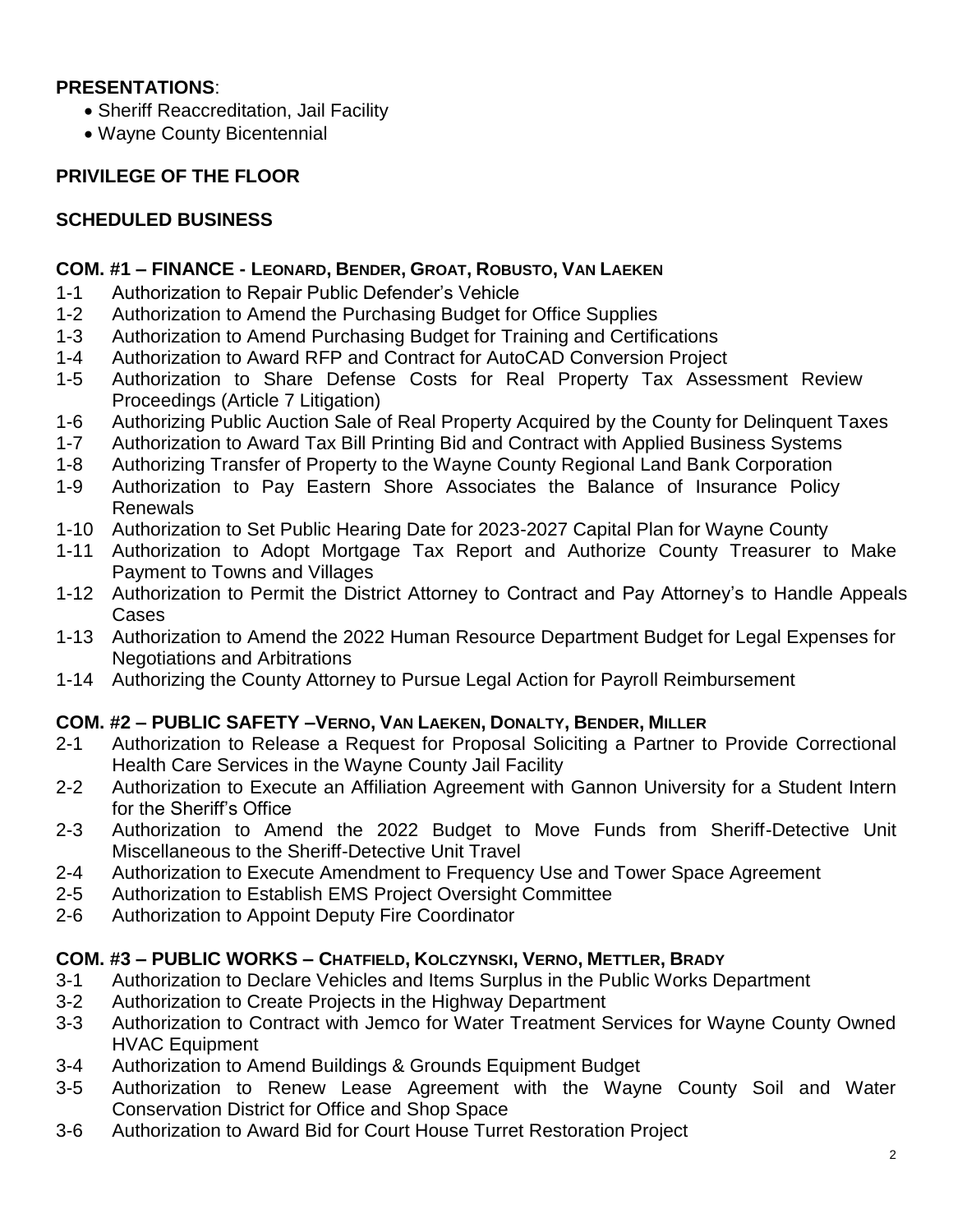3-7 Authorization to Set Date for Public Hearing to Amend Local Law No. 5-85

## **COM. #4 – ECONOMIC DEV. AND PLANNING – JOHNSON, GROAT, CHATFIELD, ROBUSTO, LASHER**

- 4-1 Authorization to Modify Agricultural District 1<br>4-2 Designating Environmental Certifying Offic
- Designating Environmental Certifying Officer for CDBG Farmworker Mobile Home Replacement Grant
- 4-3 Authorization to Accept Grant for County Farmland Protection Plan Update
- 4-4 Authorization to Accept Grant and Execute Subrecipient Agreement with Rural Housing Opportunities Corporation for CDBG Farmworker Mobile Home Replacement Grant
- 4-5 Authorization to Renew Terms and Appoint Members to the Wayne County Planning Board
- 4-6 Authorization to Endorse Capital Project at Williamson-Sodus Airport

## **COM. #5 – GOVERNMENT OPERATIONS – LASHER, DONALTY, KOLCZYNSKI, CHATFIELD, MILLER**

- 5-1 Authorization to Hire Temporary Full-Time Deputy Election Commissioner within the Board of Elections Office
- 5-2 Adoption of Management and Confidential Position Wage and Salary Ranges for 2023

## **COM. #6 – HEALTH AND MEDICAL SERVICES – ROBUSTO, GROAT, BENDER, BRADY, MILLER**

- 6-1 Authorization to Renew Agreement with St. John Fisher College for Nursing Educational Program
- 6-2 Authorization to Pay Out-Of-Title Pay for Employee Performing the Duties of Coordinator of Nursing Training at the Wayne County Nursing Home
- 6-3 Authorize Expenditure and Scheduling Of Employee Training and Education from the Advanced Training Initiative Funds Received from Department of Health
- 6-4 Authorization to Execute an Affiliation Agreement with Wayne Technical and Career Center for a Student Intern for the Wayne County Nursing Home
- 6-5 Authorization to Contract with Aetna Network Services, LLC Insurance Co. for the Provision of Behavioral Health Services
- 6-6 Authorization to Purchase N95 Respirator Fit Testing Equipment, Transfer Old Equipment to the Nursing Home and Transfer Funds for Wayne County Public Health
- 6-7 Authorization to Contract with IClaim Systems Corp DBA ICentral for Wayne County Public Health
- 6-8 Authorization to Execute Contract with Marion Central School District to Provide Special Education or Programs to Preschool Children with Handicapping Conditions

#### **COM. #7 – HUMAN SERVICES – DONALTY, LEONARD, JOHNSON, VERNO, METTLER**

- 7-1 Authorization to Contract With Catholic Charities of the Diocese of Rochester, Inc. DBA Catholic Charities of the Finger Lakes (CCWC) for Early/Crisis Intervention Services
- 7-2 Authorization to Sign Amended Agreement with Child Caring Institution Hillside Children's **Center**
- 7-3 Authorization to Sign Amended Agreement with Child Caring Institution William George Agency for Children's Services Inc.
- 7-4 Authorize Seven (7) Month Extensions of Youth Advocate Program, Inc. Services with the Department Of Social Services
- 7-5 Authorize Eight (8) Month Extension of Wayne County Action Program Pact Services at the Department Of Social Services
- 7-6 Authorization to Create a New Social Welfare Examiner Position in the Department Of Social Services (DSS) and Amend DSS Budget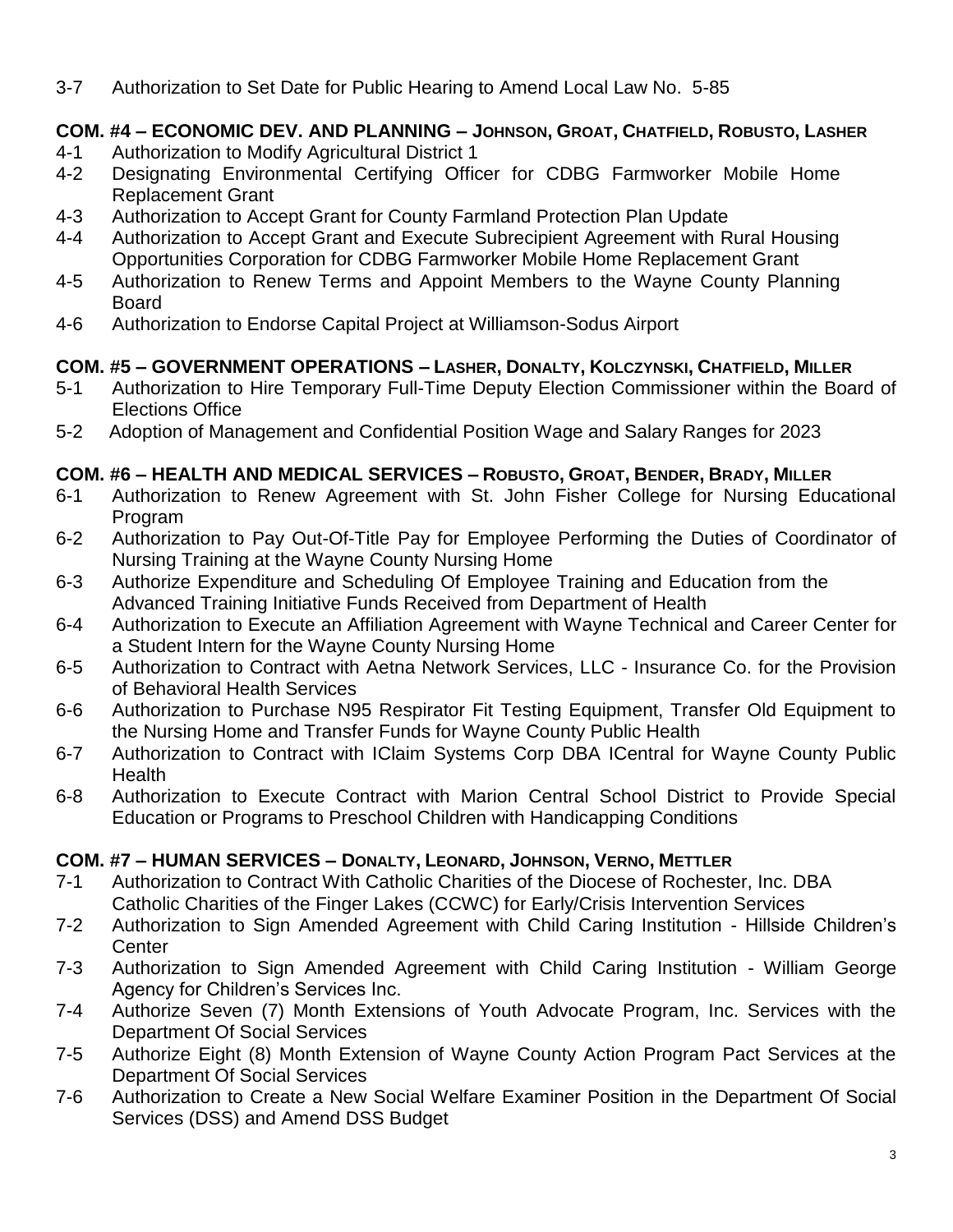- 7-7 Authorization to Renew a Contract for a Child Advocacy Center in Wayne County
- 7-8 Authorization for an Advanced Payment for a Capital Repair Fund for Repairs to the Long Term Housing Facility Leased By Lucas Dobbins DBA Lucas64 Rentals
- 7-9 Authorization to Appointment Member to the Finger Lakes Workforce Investment Board

# **OTHER BUSINESS**

## **ADJOURNMENT**

The next scheduled Board Meeting will be **Tuesday, June 21, 2022 at 9:00 a.m.**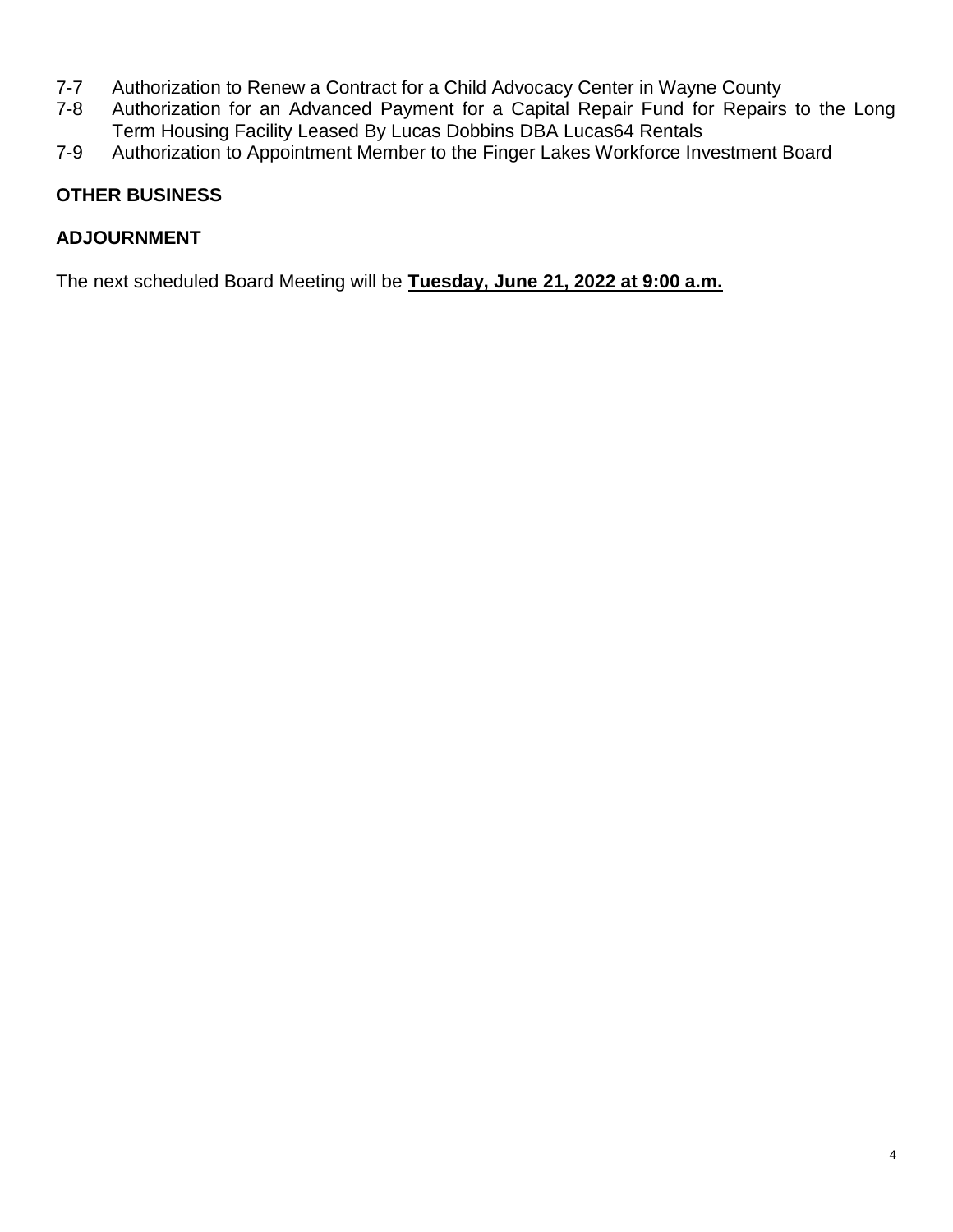## **RESOLUTION 1-1: AUTHORIZATION TO REPAIR PUBLIC DEFENDER'S VEHICLE**

Mrs. Leonard presented the following:

WHEREAS, a 2015 Ford Interceptor, a Public Defender's vehicle, was damaged when it collided with another vehicle on January 4, 2022; and

WHEREAS, the County Attorney's Office has obtained verification from the other driver's insurance that they will accept 60% liability; and

WHEREAS, only one quote was able to be obtained as this vehicle is not drivable and vendors would not come and write an estimate; and

WHEREAS, Repair quote was received as follows:

Mack's Body Shop \$9,697.12 plus hidden damage

now, therefore, be it

RESOLVED, that the repair quote from Mack's Body Shop in the amount of Nine Thousand Six Hundred Ninety Seven and 12/100 (\$9,697.12) plus hidden damage is hereby accepted for the repair of said vehicle.

#### **RESOLUTION 1-2: AUTHORIZATION TO AMEND THE PURCHASING BUDGET FOR OFFICE SUPPLIES**

Mrs. Leonard presented the following:

WHEREAS, Resolution 234-21 authorized the recreating and filling a full time Purchasing Clerk position within the Purchasing Department at the May, 2021 Board of Supervisors Meeting; and

WHEREAS, the position was filled in July 2021 after the 2022 budget was already calculated and entered; and

WHEREAS, the original \$500 budgeted in the department's office supply line will not be sufficient in covering office related expenses for the Purchasing Department for the remainder of the year; and

WHEREAS; the Purchasing Department requests \$700 be transferred from Contingency Fund General and placed into office supplies to cover the cost of a standing desk converter for the Purchasing Clerk and additional office supplies needed for department operations throughout the rest of the year; now, therefore be it

RESOLVED, that the County Treasurer is hereby authorized to make the following budget adjustments:

A1990 Contingent Fund General (Appropriations) \$700 from 54000 Contractual Expenses

A1345 Purchasing (Appropriations) \$700 to 54150 Office Supplies

#### **RESOLUTION 1-3: AUTHORIZATION TO AMEND PURCHASING BUDGET FOR TRAINING AND CERTIFICATIONS**

Mrs. Leonard presented the following:

WHEREAS, it continues to be of utmost importance for Purchasing Department staff to remain current and knowledgeable in industry standards and practices for public procurement; and

WHEREAS, there are industry recognized professional certifications that can be achieved through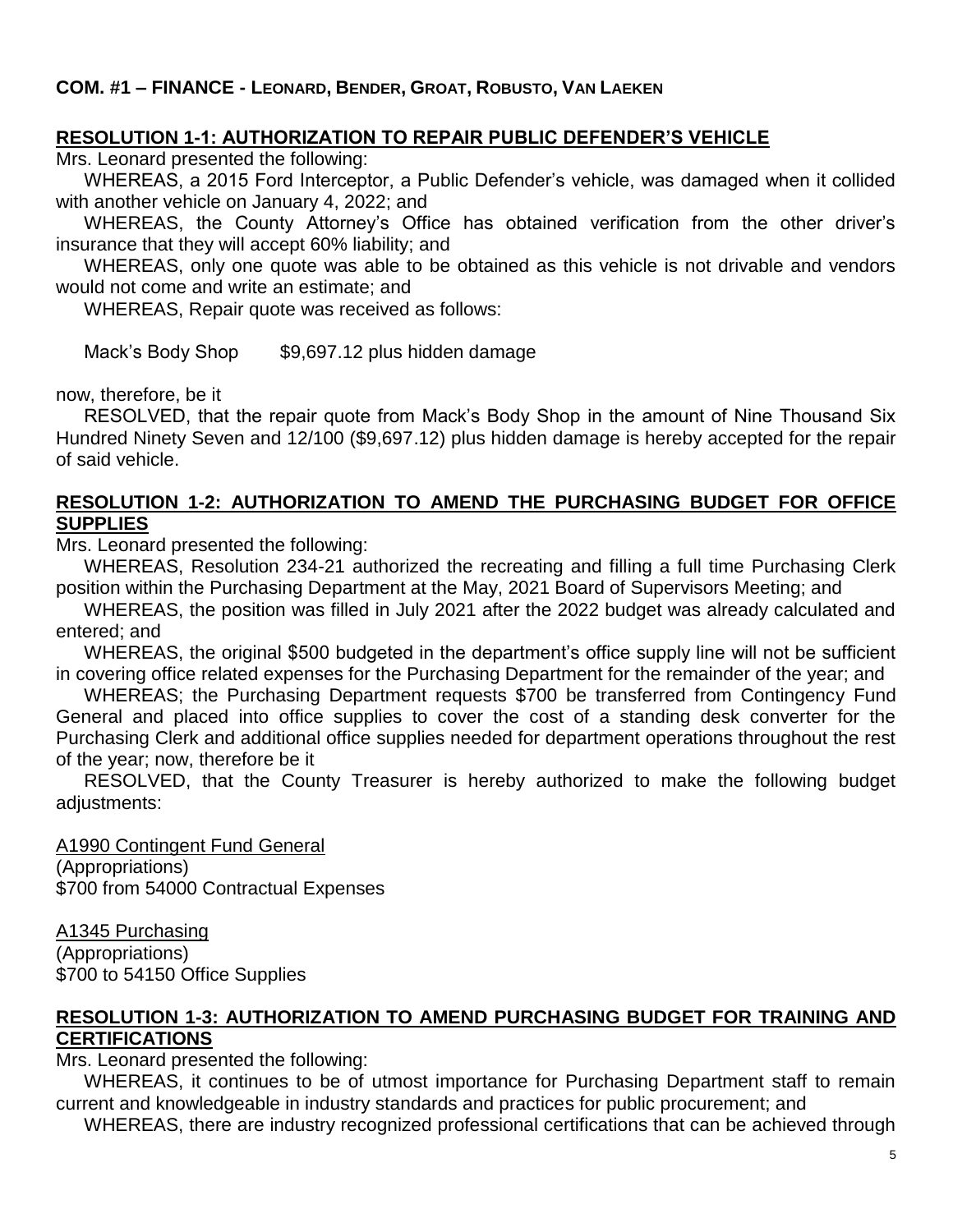the Universal Public Procurement Certification Council (UPPCC), which require a set amount of course and training hours and/or continuing education credits to achieve said certifications, among other requirements such as educational background and experience in public procurement; and

WHEREAS, the two staff members of the Purchasing Department are both desirous of achieving their Certified Professional Public Buyer Certification (CPPB), which will communicate to the public that staff of the department have reached a specific level of education and experience regarding government purchasing; and

WHEREAS, the specific training that will be necessary to qualify staff to achieve their UPPCC-CPPB Certification will also provide several benefits to the department such as, ability to identify opportunities for increased efficiencies, the promotion of responsible expenditure of public funds compliant with county purchasing policy and NYS law and setting a standard of excellence in the department on behalf of the county, along with the development of strategies and available tools to increase productivity; and

WHEREAS, funds were not originally budgeted in the 2022 Purchasing Department Budget to cover the cost of training and other fees associated with obtaining UPPCC-CPPB certifications, and

WHEREAS, the department requests \$3,000 be transferred from Contingency Fund General to cover the related expenses; now, therefore be it

RESOLVED, that the County Treasurer is authorized to make the following budget adjustment:

A1990 Contingent Fund General (Appropriations) \$3,000 from 54000 Contractual Expenses

A1345 Purchasing

(Appropriations) \$3,000 to 54483 Training- Seminars & Schools

#### **RESOLUTION 1-4: AUTHORIZATION TO AWARD RFP AND CONTRACT FOR AUTOCAD CONVERSION PROJECT**

Mrs. Leonard presented the following:

WHEREAS, Wayne County is desirous in converting the current AutoCAD data to the GIS environment; and

WHEREAS, on December 21, 2021; Resolution 635-21, The Board of Supervisors approved the request to use American Rescue Plan Act (ARPA) Funds to acquire a contractor to convert the AutoCAD files to a GIS format; and

WHEREAS, In accordance with the Wayne County Purchasing Policy an RFP was issued for the AutoCAD conversion project; and

WHEREAS, responses to the RFP were opened on Tuesday, February 22, 2022 at 3:00 p.m. with proposals received from The CEDRA Corporation, VHB, Timmons Group and LiRo GIS, Inc; and

WHEREAS, the proposals have been reviewed by the Director of Real Property Tax, Real Property Tax Map Technicians, Director of Information Technology and the GIS Coordinator and evaluated using published RFP criteria; and

WHEREAS, the review committee held vendor interviews on April 19, 20 and 21 with the same interview questions asked of all vendors and vendors were allowed a two-hour time block to present and explain their approach and products in detail; and

WHEREAS, the review committee evaluated the Best and Final proposal from the four (4) vendors and individually completed and submitted a scoring criteria form, based upon learned information during the interviews; and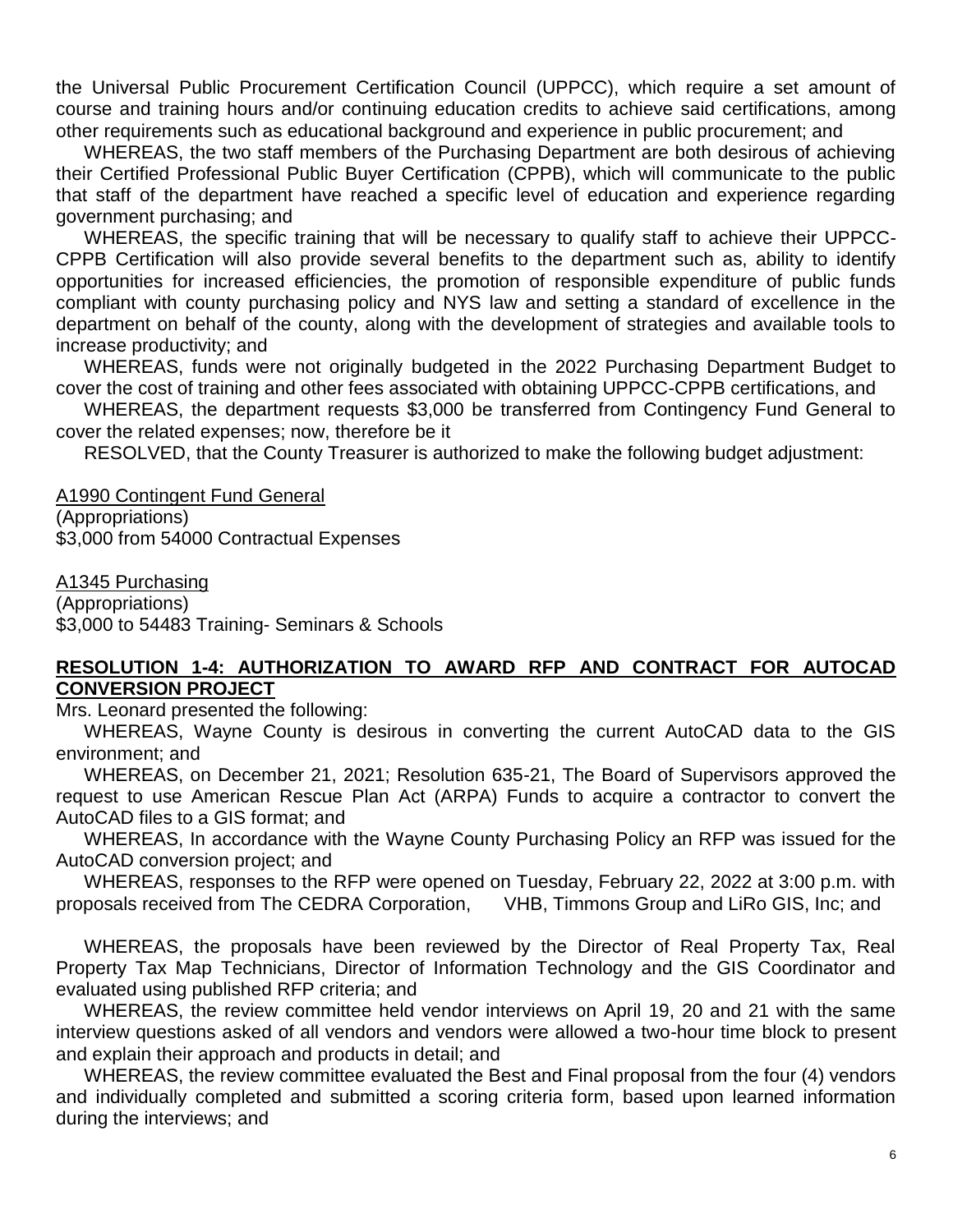WHEREAS, scoring categories included project understanding, project approach, project team and experience, online implementation option approach, sample products and cost; and

WHEREAS, the following chart details the proposed best and final price offer as well as the total scores received by the evaluation committee for each vendor, out of 500 total possible points; and

|                              | VHR.      | Timmons   | Cedra     | LiRo     |
|------------------------------|-----------|-----------|-----------|----------|
| Best and Final Price Offer   | \$227,900 | \$164.720 | \$196,200 | \$84,400 |
| Total Score Received/500 pts | 381       | 360       | 266       | 376      |

WHEREAS, as a result of the combined score totals from each evaluator, the review committee recommends that VHB's offering is deemed in the best interest of the county; now, therefore be it,

RESOLVED, that the Wayne County Board of Supervisors hereby accepts the proposal submitted by VHB; and be it further

RESOLVED, that the Chairman of the Board of Supervisors is hereby authorized to execute a contract on behalf of the County of Wayne, subject to the County Attorney's approval as to form and content, with VHB for the amount of \$227,900 with an additional \$50,000 reserved for possible change orders, commencing on a date mutually agreed upon after execution of the contract for a term of up to 24 months.

## **RESOLUTION 1-5: AUTHORIZATION TO SHARE DEFENSE COSTS FOR REAL PROPERTY TAX ASSESSMENT REVIEW PROCEEDINGS (ARTICLE 7 LITIGATION)**

Mrs. Leonard presented the following:

WHEREAS, proceedings to review real property tax assessments are annually commenced against assessing units, namely the Towns of Wayne County; and

WHEREAS, County taxes are based upon assessments established by the assessing units; and

WHEREAS, the County tax levy is, therefore, affected by any court ordered or stipulated reduction in assessed valuation; and

WHEREAS, this Board approved Resolution No. 444-95, amended by Resolution No. 700-06, which was amended by Resolution No. 688-07 which was again amended by Resolution No. 307-10 and subsequently amended by Resolution 591-15 and again amended by 524-17 which defined standards and procedures for County participation in litigation involving challenges to real property assessments; and

WHEREAS, a request from the Town of Palmyra has been received by the Real Property Tax Services Director and reviewed and recommended by the Director and the County Attorney; and

WHEREAS, the written request from the Town of Palmyra does include statement of fact that the *Town of Palmyra and the Pal-Mac Central School District* have resolved for their respective Board approval to share in the defense costs for Real Property Tax Assessment review Article 7 proceedings, now, therefore, be it

RESOLVED, that the County of Wayne will participate in providing financial assistance for litigation challenges of real property tax assessments per the provisions of Resolution No. 524-17 for the following Town and their respective petition:

| <b>TOWN</b> | <b>Property Owner</b>                            | Parcel ID#      | Index $#(s)$  |
|-------------|--------------------------------------------------|-----------------|---------------|
| Palmyra     | Willow Landing Associates, LP                    | 64112-19-638188 | CV087534-2021 |
|             | Willow Landing II Associates, LP 64112-19-619245 |                 |               |
|             | <b>Conifer Realty, LLC</b>                       |                 |               |

## **RESOLUTION 1-6: AUTHORIZING PUBLIC AUCTION SALE OF REAL PROPERTY ACQUIRED BY THE COUNTY FOR DELINQUENT TAXES**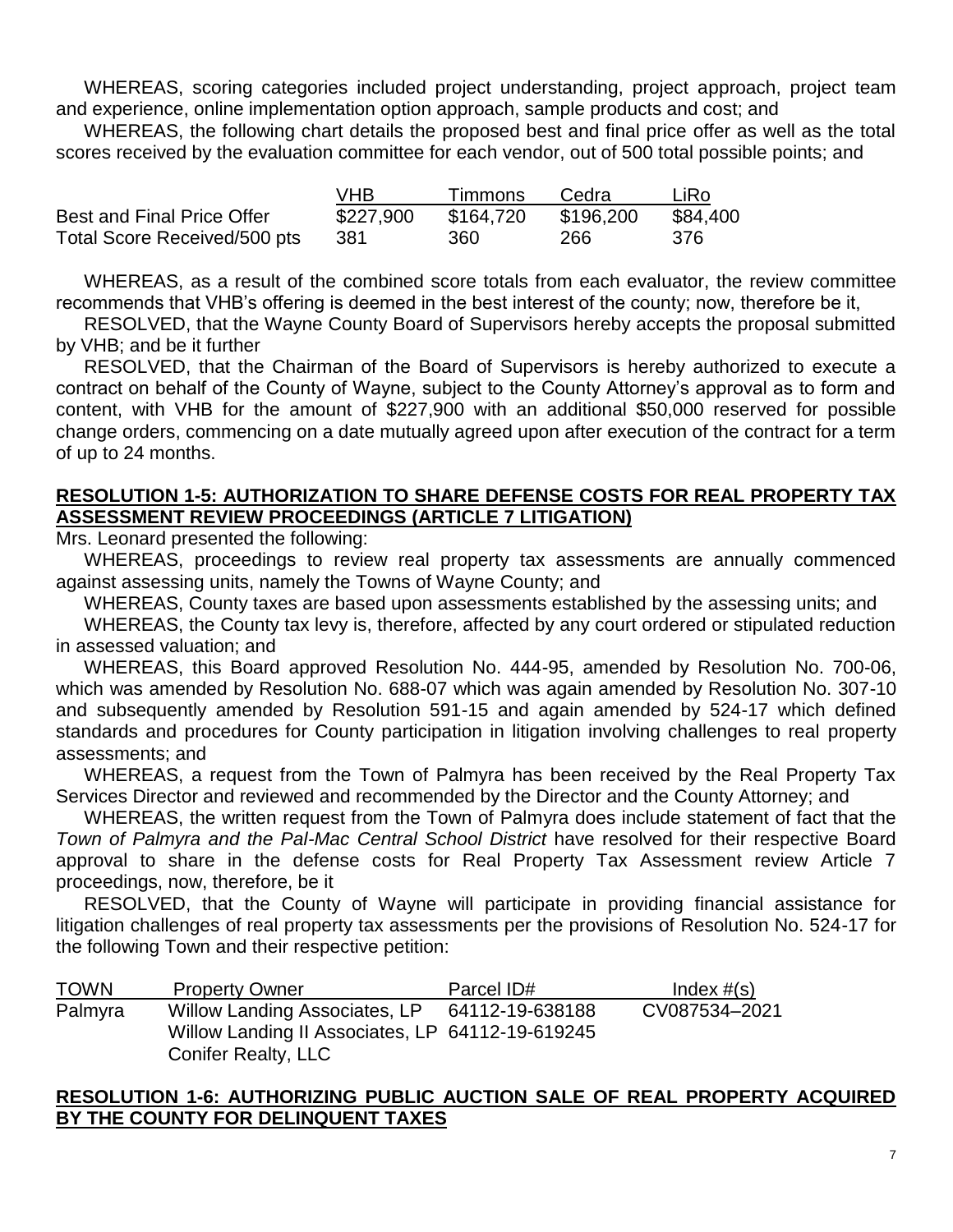Mrs. Leonard presented the following:

WHEREAS, pursuant to the provisions of Article Eleven (11) of the Real Property Tax Law of the State of New York pertaining to the enforcement of the collection of delinquent taxes, the County of Wayne may acquire title to the real property as shown on Appendix A (attached hereto and incorporated herein by reference) and is entitled to acquire title by Court Order to the properties from 2020 listed on Appendix A; and

WHEREAS, pursuant to the provisions of Article Eleven (11) of the Real Property Tax Law, real property acquired by tax deed or Court Order may be disposed of by the County at such times and upon such terms as shall be determined by the Board of Supervisors; now, therefore, be it

RESOLVED, in accordance with Article Eleven (11) of the Real Property Tax Law;

FIRST: The enforcing officer (Treasurer) is hereby authorized and directed to take appropriate action regarding removal of property from the auction list after the filing of the Summary Judgment of the Petition of Foreclosure and up to the time of the auction.

SECOND: The Director of Real Property Tax Services is hereby authorized, empowered and directed to conduct an on-line auction sale of the properties listed on Appendix A at COLLARCITYAUCTIONSONLINE.COM on June 30, 2022 beginning at 10 AM.

THIRD: The Director of Real Property Tax Services is hereby authorized and directed to advertise the auction in such manner as she deems suitable for obtaining the greatest public participation in the sale and to charge the advertising cost to Account No. A1364.54000 (Expenses on Property Acquired for – Advertising).

FOURTH: Each parcel of property shall be offered and sold at the public auction sale subject to the following terms and conditions of sale:

## **COUNTY OF WAYNE REAL PROPERTY AUCTION SALE ON-LINE FORMAT JUNE 30, 2022 @ 10 am EST REGISTRATION AND PREVIEW OF ALL PROPERTIES ON-LINE JUNE 1, 2022 – JUNE 29, 2022**

## **TERMS AND CONDITIONS OF SALE**

## **Addendum A**

#### **COUNTY OF WAYNE, NY REAL ESTATE AUCTION PARTIAL AUCTION TERMS - SEE BIDDER APPLICATION AND WEBSITE FOR ADDITIONAL DOCUMENTS AND INFORMATION**

By electronically or manually signing this certification and submitting along with all documents related to the Online Bidder Application, in exchange for bidding privileges, I hereby certify under penalty of perjury the following:

This contract and all related documents should be reviewed by your counsel prior to bidding as it contains terms and requirements which are not subject to modification, bid withdrawal or bid cancellation. By bidding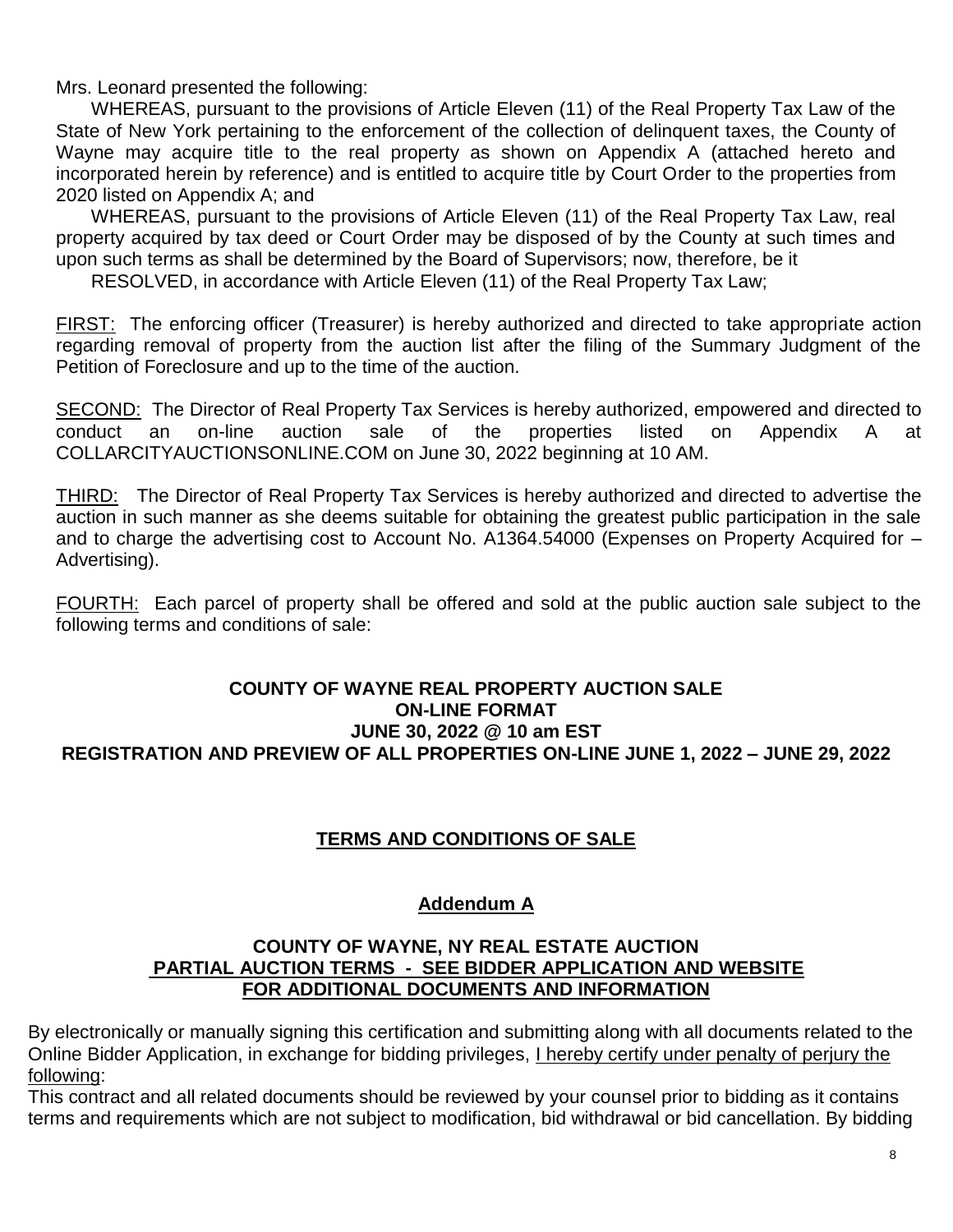on any property being offered for auction, you acknowledge that you have either: (1). reviewed the contract with your attorney or, (2). waived right of attorney review. Further note that failure of purchaser to secure financing prior to date of transfer does not constitute grounds for an extension or return of the Down Payment and Buyer's Premium.

1. The property(s) offered for sale has/have been acquired by the County of Wayne (hereinafter referred to as the "County") by Court Order pursuant to the provisions of Title 3, Article 11 of the Real Property Tax Law of the State of New York.

2. All potential Bidders/Buyers must BECOME A MEMBER WITH COLLAR CITY AUCTIONS@ WWW.COLLARCITYAUCTIONSONLINE.COM.

3. All Bidders/Buyers must register for this auction and submit all required Bidder Application documents and then will be manually approved to bid once Bidder Application has been received, reviewed and approved by the auction company. LATE REGISTRATIONS WILL NOT BE APPROVED.

4. Former owners will not be allowed to bid on their properties. No third parties shall be allowed to bid on behalf of a former owner.

5. By acknowledging and executing these Terms & Conditions, the purchaser certifies that he/she is not representing the former owner(s) of the property against whom the County Foreclosed tax liens and has no intent to defraud the County of the unpaid taxes, assessment, penalties, and charges which have been levied against the property. The purchaser agrees that neither he/she nor his/her assigns shall convey, transfer, or assign the property to the former owner(s) against whom the County foreclosed within 24 months subsequent to the auction date. If such conveyance occurs, the purchaser understands that he/she will be found to have committed fraud, and/or intent to defraud, and will be liable for any deficiency between the purchase price at auction and such sums as were owed to the County for unpaid taxes prior to the tax lien foreclosure on the property and consents to immediate judgment by the County for said amounts in addition to reasonable attorney's fees and expenses.

6. NO PERSON OR ORGANIZATION CAN BID ON PROPERTIES AT THE AUCTION IF THEY, OR A CORPORATION OR COMPANY THEY ARE AFFILIATED WITH, OWE PROPERTY TAXES (CURRENT YEAR OR PRIOR YEAR) TO THE COUNTY. ALL SUCH TAX LIABILITIES MUST BE PAID PRIOR TO THE AUCTION IN ORDER TO BID AT THE AUCTION. Previously defaulting parties (i.e. parties who have a property tax installment contract or have failed to pay taxes for prior tax years) are not allowed to bid until 18 months after the default is cured.) Failure to comply with this provision will be grounds for default and forfeiture of any deposits paid without exceptions.

7. The property will be conveyed by the County to the purchaser by quit-claim deed, containing a description of the property known as tax map number and as it appeared on the tax roll for the year upon which the County acquired title or as corrected up to date of deed. The deed will be recorded by the County upon payment in full of the purchase price and all closing fees/costs. POSSESSION OF PROPERTY IS FORBIDDEN UNTIL THE DEED IS RECORDED WITH THE WAYNE COUNTY CLERK CONVEYING TITLE TO THE PURCHASER. TITLE VESTS AT THE RECORDING OF THE DEED. It is agreed between the County and the purchaser that delivery and acceptance of the deed occurs upon recording of the deed, which shall constitute the transfer of legal title of the premises to the buyer.

8. Deeds shall convey title only to the person identified as the successful bidder whose bid has been accepted by the Board of Supervisors, along with the successful bidder's spouse, if so desired. No deed shall be executed to convey title in the name of anyone other than the successful bidder, and bidder's spouse, if so desired.

9. The County will not furnish an abstract of title or an instrument survey map.

10.The County does not make any representations or warranties, expressed or implied, (a) concerning the quality or the condition of the title to the property, or the validity or marketability of such title; the ownership of any improvements on the property; the condition of the property and any improvements thereon or its fitness for any use; or the accuracy of the property description on the tax roll or in the notice of sale or any other advertisement of sale furnished by the County; or (b) that the property or any improvements thereon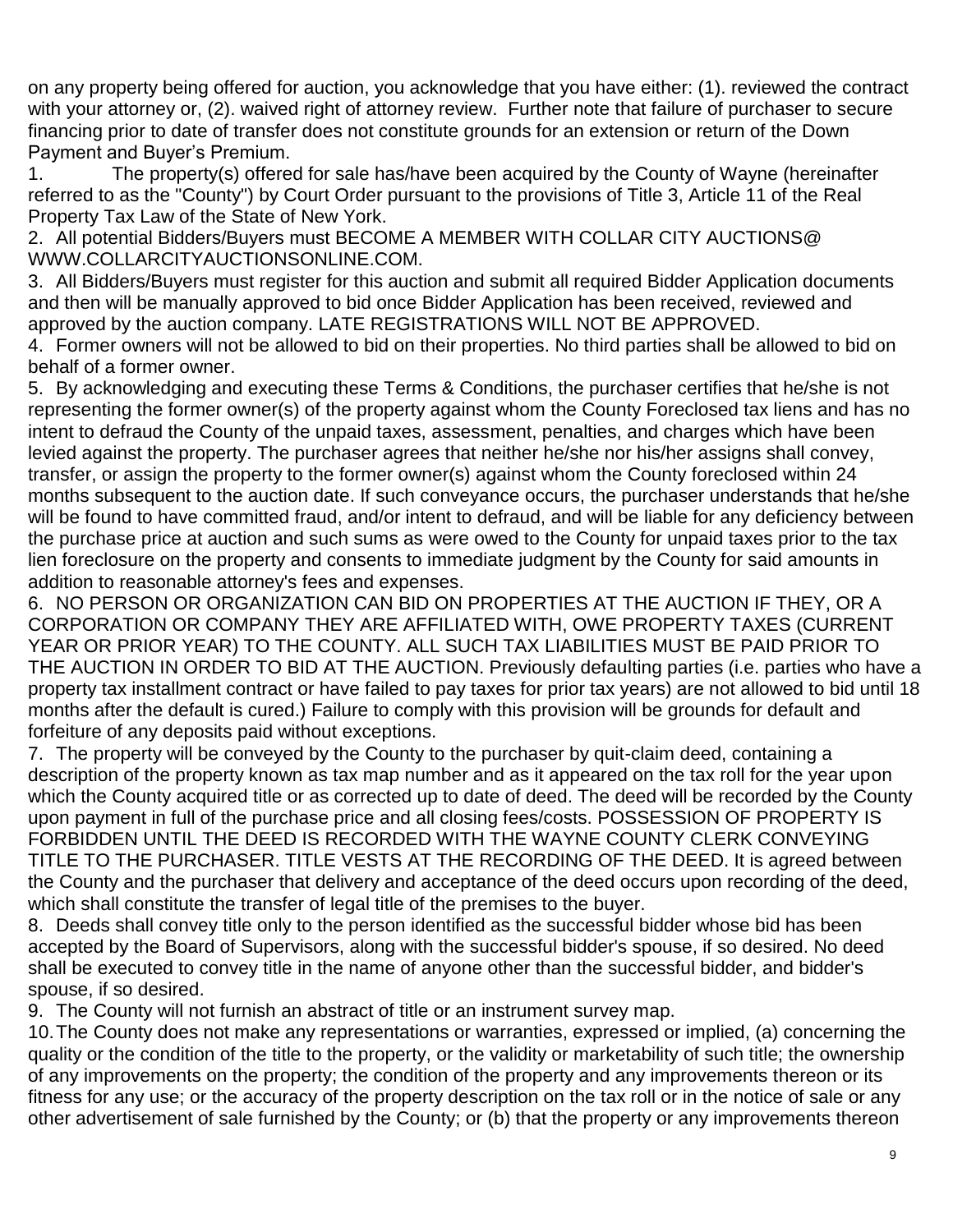presently comply with building or zoning codes, or with any state or local laws or regulations. Any information concerning the property furnished by the County or any of its officers, employees, or agents shall not be deemed to include any such representations or warranties. Any promotional tools such as photographic slides, tax maps, written or verbal descriptions, etc. are for informational purposes only. 11.Any successful bidder, who fails to tender the deposit as outlined, will be forbidden to participate in this or any other auction for a time period of 18 months. Any parcels where the deposit was not received at the close of the auction contract completion date will be considered defaulted. If a purchaser fails to close on the parcel(s) that he/she bids on at the auction, he/she will be prohibited from participating at future auctions held for the County of Wayne for a time period of 18 months.

12. I acknowledge that I have received a complete bidder packet and will not be approved to bid until the Auction Company has received my fully completed Online Bidder Application.

13. As specified in the "Online Bidder Application" I unconditionally acknowledge, agree and authorize the Auction Company to place a \$1,000.00 hold on my credit or debit card **(NO PREPAID CARDS OR AMERICAN EXPRESS ACCEPTED)** which will be released if I am not the successful bidder or you may include an official bank check made payable to Collar County Auctions Realty & Mgmt, Inc. PERSONAL AND BUSINESS CHECKS WILL NOT BE ACCEPTED. Non-winning bidders will receive a full refund in approximately 10-business days post auction without any accrued interest. Credit card hold will be released upon completion of the purchase and sale contracts for winning bidders and within five business days for non-winning bidders. The hold is required in order to be approved to obtain bidding privileges and will only be converted to a fully executable charge and retained if the successful high bidder does not perform and complete the required purchase contracts and addendums by appointment on **July 11 & 12, 2022,** Wayne County Office Building, 16 Williams Street, Lyons, NY 14489. I further unconditionally grant permission to the auction company to charge my credit or debit card in full or part for all amounts due if I default in any contractual obligations herein and forever forgo any and all rights to place a chargeback or dispute on any charge placed on my credit card related to my obligations agreed to herein as well as contained in the Online Bidder Application Credit/Debit Card Agreement. If I attempt or do place any chargeback, file a dispute or claim of any kind or attempt to cancel any hold now or in the future, I unconditionally grant the auction company permission to charge all monies due in full or increments as available and I further acknowledge to my credit card company that if I file a dispute, chargeback or any claim to attempt a block, reversal or cancellation of any charge or hold placed due auction company or the County that it is not valid and further instruct and grant unconditional authorization and permission to my credit card company to void my chargeback, dispute or requests of any kind now and forever. Additionally, I grant the auction company permission to charge my credit card now or at any time in the future an additional recovery fee, in full or increments, the amount of \$750.00 to cover their time involved with answering any chargeback, dispute or claim now or in the future. I also acknowledge and agree to reimburse the auction company and County all time, legal expenses, attorney fees incurred if I cause litigation or any claim that would cause these types of fees to be incurred. I further agree not to close any credit card in an attempt to prevent fees due from being charged to my credit card. I unconditionally acknowledge and agree that upon registering and entering my name and credit card information into the auction company's registration process that I am electronically signing and guaranteeing that I have read, fully understand and agree to abide by and be bound by all related terms herein. I agree to be fully responsible for all associated costs involved with the resale, remarketing and any deficiency if I default and the Auction Company and County must resell any property(s) due to my default. I agree that if I bid on multiple properties, these terms and all fees apply individually to each separate parcel.

14.I have read and agree to be bound by all terms herein as well as contained in the County of Wayne, NY Tax Property Online Bidder Application and fully and unconditionally understand and agree to abide by and be bound to them without exception**.**

15. By registering, I acknowledge I have sufficient funds to meet all requirements as called for by the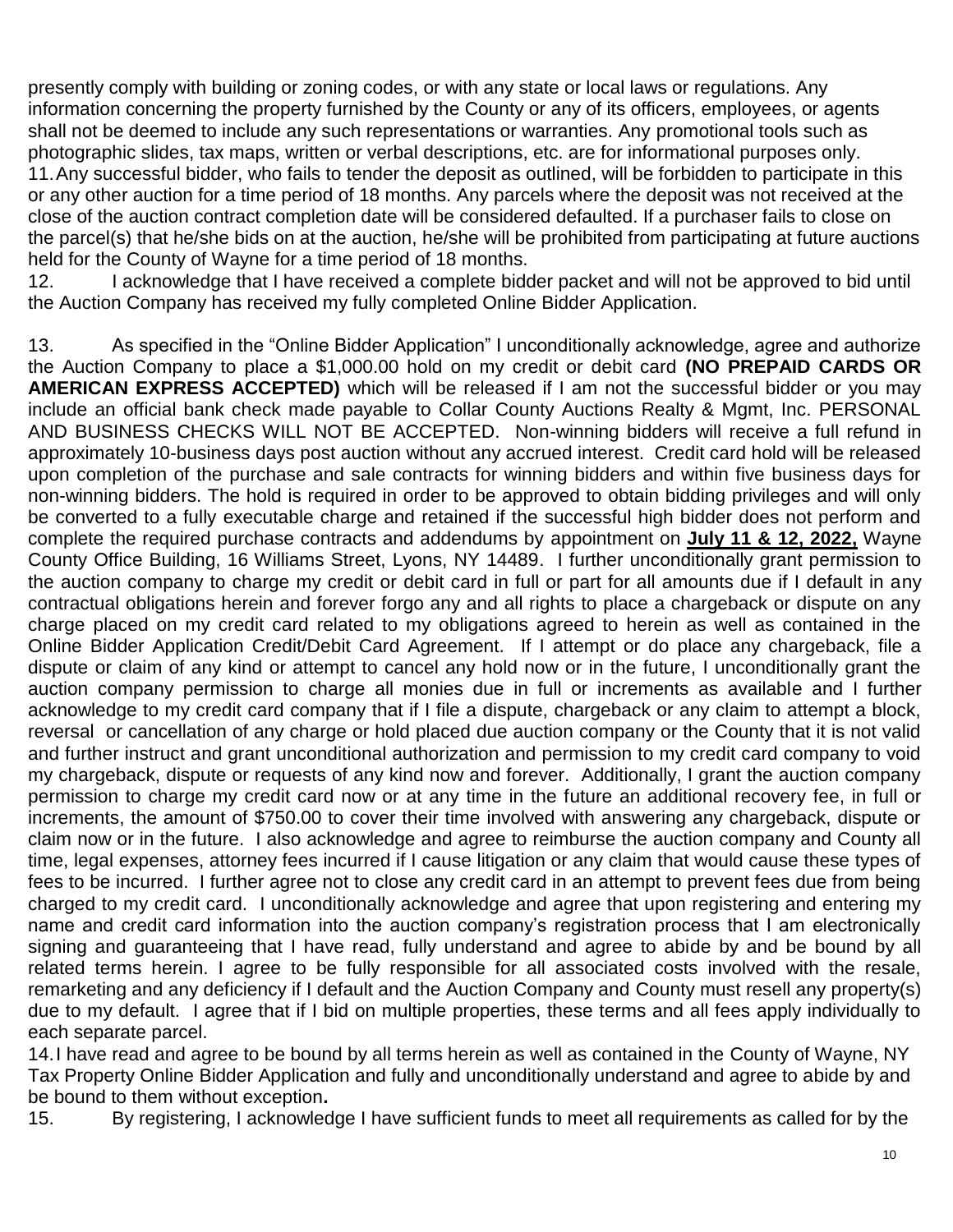terms within the Online Bidder Application as well as purchase agreement post auction. I agree to be fully responsible for all collection costs, plus reasonable attorney fees related to any and all collection costs incurred by the County or auction company if I default and fully understand that litigation between the County and any bidder or buyer will only be brought forth in Wayne County Supreme Court and any litigation between the auction company and any bidder or buyer shall only be brought forth in Schenectady County Supreme Court.

16.Upon being declared the high bidder on a parcel, the Bidder as Purchaser will be contacted by the Auction Company to schedule an appointment which will take place, Wayne County Office Building, 16 Williams Street, Lyons, NY 14489, **Tuesday, July 11 & 12, 2022 from 10:00 am to 4:00 pm** and at that time the buyer will be required to execute the Contract of Sale Packet and remit the required Down Payment of 10 Percent of the bid price and 6% or 10% Buyer's Premium, per property and based on the total on bid amount. If a bid price is \$1,000.00 or less, plus buyer's premium and all other required fees/costs, if any described herein, shall be the total purchase price and must be paid in full at time of contract completion. Bidder is encouraged to pay the entire bid price at Contract of Sale execution. **All monies must be made in CASH or Cashier's Check, Visa, Mastercard or Discover. No American Express or Pre-paid Credit Cards. Cashier's Checks must be payable to the Collar City Auctions Realty & Mgmt, Inc. Escrow and drawn on banks insured by the Federal Deposit Insurance Corporation (FDIC) or National Credit Union Association (NCUA). No exceptions.** 

17. The property will be sold as advertised and "AS IS" with absolutely no warranty or guaranty, expressed or implied. I agree to accept the property in, "AS IS" condition with all faults as defined in the Auction Rules and Sales Contract. No representations of any kind are or have been made by the Auction Company, County of Wayne or their agents as to the title or physical condition of the property or as to the existence of any improvements thereon including water/well and sewer/septic systems. The sale of these properties is pursuant to a purchase contract. Failure of purchaser to secure financing prior to date of transfer does not constitute grounds for an extension or return of the down payment or buyer's premium. All information contained in the Auction Brochure and contained within the website of Collar County Auctions Realty & Management, Inc. (herein after known as "Auction Company") and contained in the Online Bidder Application is supplied for informational purposes only and not guaranteed. Prospective purchasers are urged to fully research any property prior to bidding at auction. Furthermore, all parties agree to hold harmless the County, Auction Company and their agents from any errors and or omissions, injury and or other matter that may arise now or in the future.

18. I am an eligible buyer as defined in the Auction Terms, Online Bidder Application and Sales Contract Packet.

19. (a) I am not the prior owner of any of the properties being offered for auction;

(b) I am not an immediate family member of a prior owner:

(c) I am not in any way acting on behalf of, as an agent of, or as a representative of the prior owner; (d) I am not acting as an agent of any officer, stockholder of a Corporation or general or limited partner of a partnership which owns any of the properties being offered for sale;

(e) I do not own property in the County of Wayne, either individually, jointly with another, through a corporation or partnership, which **has delinquent taxes**;

(f) I am not acting on behalf of, as an agent of, or a representative of any of the persons or entities set forth herein or above;

(g) In accordance with the requirements and prohibitions set forth in Article 18 of the General Municipal Law, sitting members of the Wayne County Board of Supervisors are precluded from bidding on any parcels included in the auction. Members of Town Boards for each Town in the County of Wayne are precluded from bidding on any parcels located in their respective Towns. I am not an elected or appointed official, (nor the spouse, minor child or dependent, thereof) involved in the assessment, tax levy, budget making or tax rate setting process in any municipality in the County of Wayne, including but not limited to Assessors, Board of Review Members, Town Board Members, and Town Supervisors. Village Trustees, Village Mayor,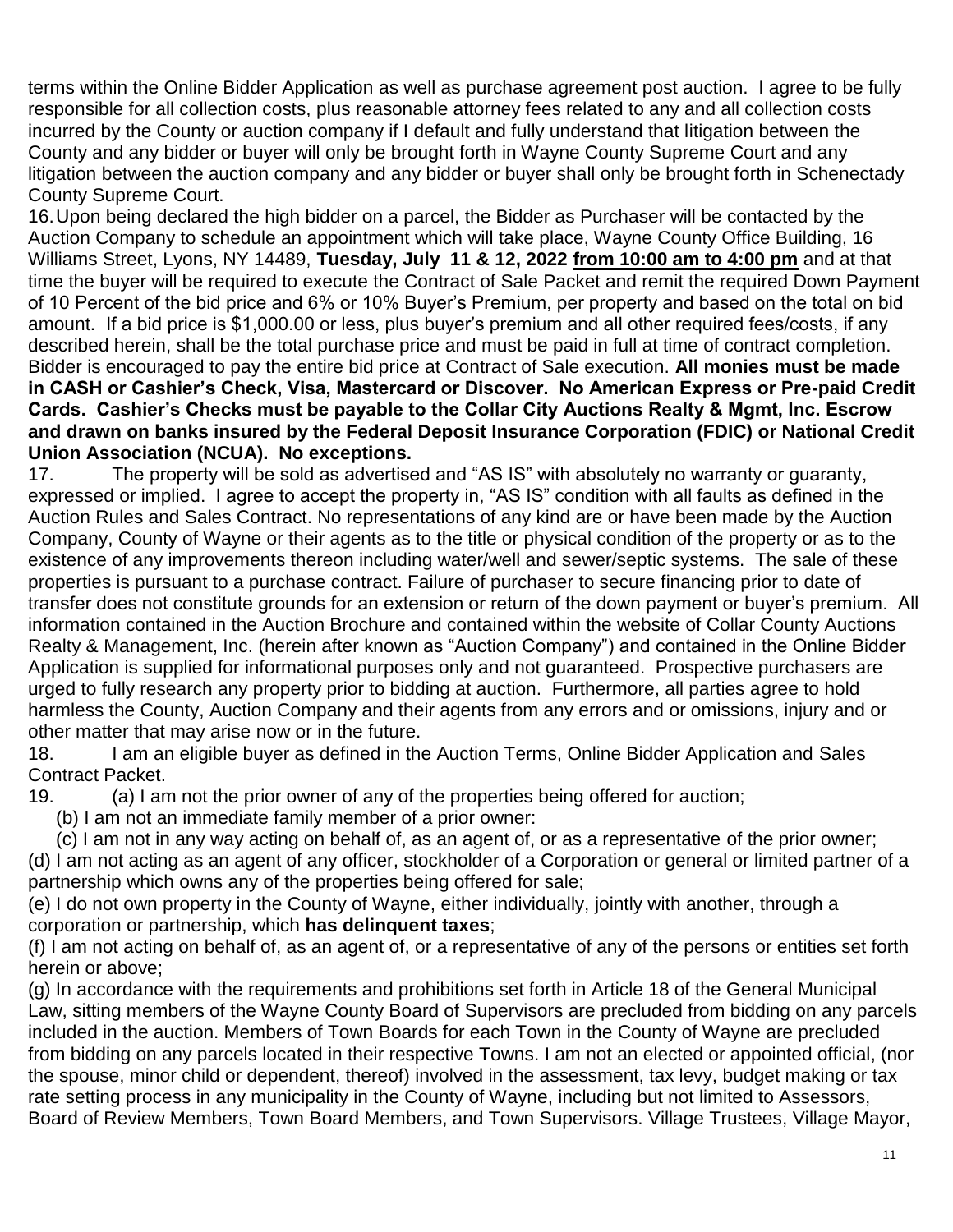County Bureau of Finance, County Attorney, County Legislators, County Clerk and County Real Property Tax Director;

(h) that I have not defaulted from the prior **TWO** years' County of Wayne Delinquent Auctions. That by submission of a bid, each bidder and each person signing in person or electronically on behalf of any bidder certifies, and in the case of a joint bid, each party thereto certifies that to the best of their knowledge and belief: The prices in a bid have been arrived at independently without collusion, consultation, communication, or agreement for the purpose of restricting competition as to any matter relating to such prices with any other bidder or with any competitor.

20. I understand that in the event that I refuse or fail to complete my contractual obligations as a successful high bidder or if I fail to consummate purchase of any parcel at an auction, the second highest bidder of that parcel, at the discretion of the County of Wayne, NY, shall be offered the opportunity to purchase the parcel at the amount of the second highest bid plus the buyer's premium, closing costs/fees, and such other amounts as are due under these terms and conditions of sale. Secondary sale is not grounds for any refund or release of performance obligations to initial bidder as purchaser.

21. I understand and agree that if at any time prior to the recording of the deed, the County of Wayne determines that the Buyer is one of the persons set forth in paragraph 4, 5 and 6 herein or in violation of paragraph 8 herein, the County of Wayne at its sole option shall declare the public online auction sales contract breached and the County of Wayne shall retain any and all down payments made, and the Buyer shall forfeit all buyer's premium to the auction company paid or due and owing. I understand that if I am an elected official bidding on tax property within the local government jurisdiction that I serve, knowingly entering into a purchase contract is in violation of state law and may subject me to criminal and/or civil penalties including but not limited to: forfeiture of deposits, purchase price, buyer's premium, and title to the subject property.

22. I agree to hold the Auction Company, County of Wayne and their agents and or principals to the extent permitted by law, harmless from any claims based on environmental hazards that may be present on any property I purchase. No representations have been made or will be made by the County of Wayne as to the environmental condition or zoning compliance of the property.

23. I have received a copy of the pamphlet Protect Your Family From Lead in Your Home and I waive the opportunity to conduct a risk assessment or inspection for the presence of lead-based paint and/or lead based paint hazards.

24. I understand that only bids made by clearly using my user identification/user screen name will be accepted and that the bidding process will be recorded.

25.All parcels purchased by a Buyer must be paid for in full. Selective closings are not permitted. Failure to remit full payment on all parcels purchased at the auction will result in a forfeiture of all monies paid, which will be retained by the County and Auction Company as liquidated damages, and the cancellation of all sales to the Buyer.

26. All tax properties sold at auction are being sold subject to:

a) Rights of the public and others in and to any part of the premises that lies within the bounds of any street, alley, or highway.

b) Manufactured home, mobile home or trailer liens, if any.

c) All covenants, leases, easements and restrictions of record affecting said premises, if any.

d) Any state of facts that an accurate, currently dated survey might disclose.

e) Environmental conditions of property.

f) All New York State and Federal tax liens, if any.

g**)** All taxes due as applicable and disclosed on the date of the auction. It is understood that these taxes may not be exact and owing

h) Village tax liens, if any.

i) Back delinquent taxes are forgiven, and the Buyer shall not be liable for any previous taxes owed by the former owner.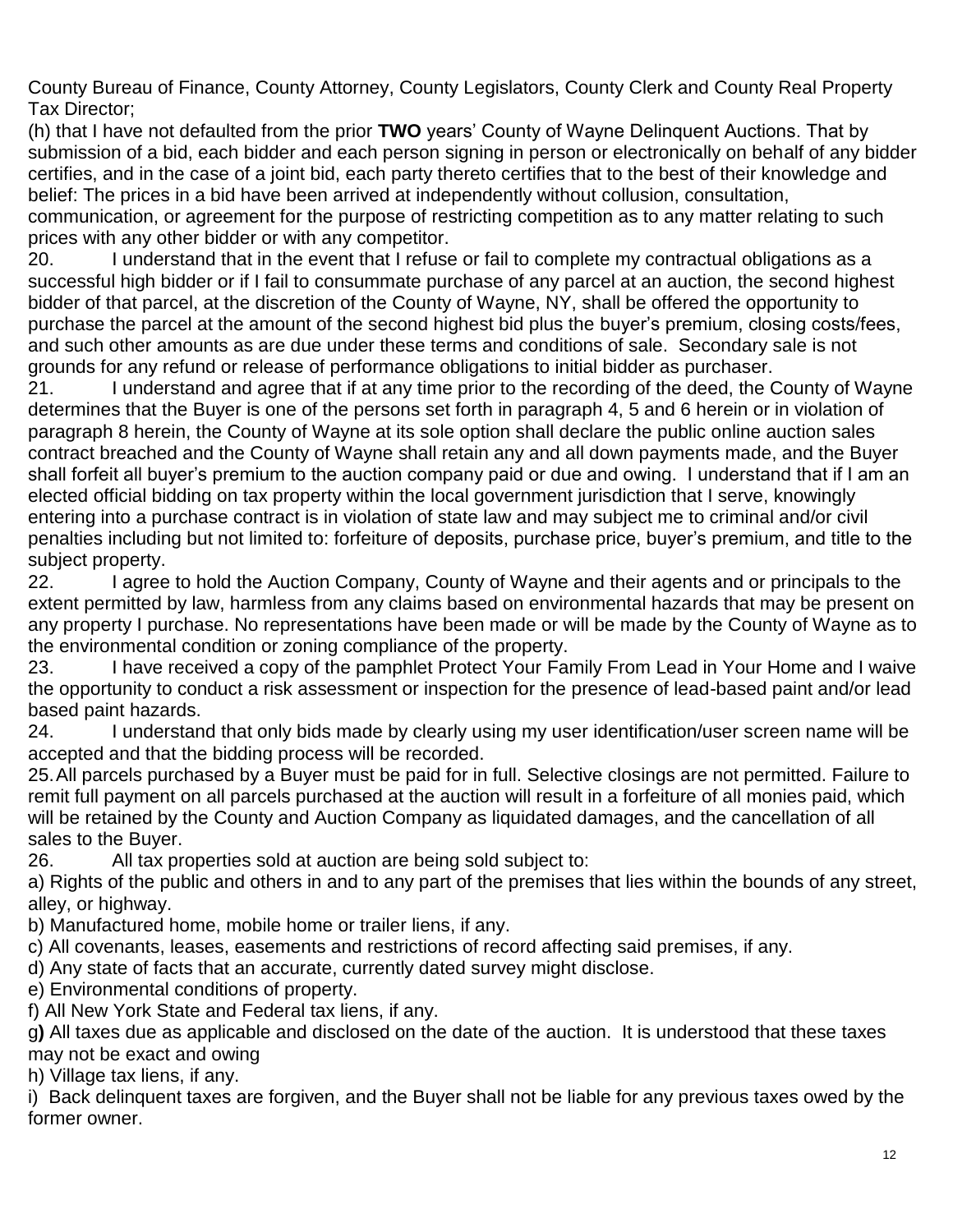27. The premises being sold may be subject to tenancies and/or leases affecting the said premises. Buyer is to determine the existence and status of such interests and the applicable legal rights there to. Evictions, if necessary, are solely the responsibility of the Buyer after the recording of and receipt of the deed.

28.The total Bid Price is the combination of the high bid, the buyer's premium, and all applicable fees. The buyer shall enter into the required non-contingent purchase and sale agreement. All sales shall be final, absolute and without recourse, and in no event shall the County be or become liable for any defects in title for any cause whatsoever, and no claim, demand or suit of any nature shall exist in favor of the purchaser, its heirs, successors or assigns, against the County arising from this sale.

29.Notice is hereby given that the premises being sold may lie within an Agricultural District as designated upon the tax map. It is the sole responsibility of any bidder to ascertain which specific parcel(s) is so designated and thereby sold subject to the provisions of law applicable thereto.

30.All bids are subject to acceptance by the Wayne County Board of Supervisors. The purchaser's bid will be submitted to the Board of Supervisors on July 20, 2022. It shall be the purchaser's responsibility on **July 21, 2022** to visit the website **of Collar City Auctions Realty & Mgmt., Inc at** 

**www.CollarCityAuctionsOnline.com** to determine whether my bid was accepted or rejected by the Board of Supervisors **or call our office at 888-222-1522.**

31.The purchaser must pay the balance of the purchase price (paid in cash, certified check, bank check, money order, credit card) payable to the Wayne County Treasurer) together with the necessary recording taxes and fees (paid in cash or check payable to the Wayne County Clerk) to the Wayne County Treasurer's Office not later than 3 PM on JULY 27, 2022. Upon receipt of such payments, the deed will be recorded in the County Clerk's Office and mailed to the purchaser upon completion of the recording process. The purchaser may not assign his/her right to complete the sale. ALL DEEDS SHALL BE EXECUTED SOLELY IN THE NAME OF THE BIDDER (AND SPOUSE, IF REQUESTED) AS REGISTERED AT THE AUCTION. If the purchaser fails to make such payments on or before JULY 27, 2022, the sale shall be deemed cancelled, the County shall not be obligated to convey the property to the purchaser and the purchaser's deposit shall be retained by the County as liquidated damages.

IF THE BALANCE DUE FROM BUYER(S) PLUS ANY ADDITIONAL CHARGES ON EACH PROPERTY PURCHASED AT AUCTION IS NOT RECEIVED IN FULL ON OR BEFORE **WEDNESDAY JULY 27, 2022,** BY **3:00 P.M**. at the County of Wayne Treasurer's Office, 16 Williams Street, Lyons, NY 14489, THE BUYER(S) SHALL IMMEDIATELY FORFEIT THEIR DOWN PAYMENT OR ANY PAYMENTS MADE WITHOUT RECOURSE AND THE PURCHASE AND SALE AGREEMENT SHALL BECOME NULL AND VOID FOR ANY OBLIGATION THE COUNTY AND AUCTION COMPANY HAD TO PURCHASER. Purchaser agrees and understands that the buyer's premium is deemed earned by Auction Company upon approval or acceptance of bid by the County and is non-refundable. This means when you become the successful high bidder through bidding. A sample Purchase and sale agreement is available online at [www.CollarCountyAuctionsOnline.com](http://www.collarcityauctionsonline.com/) or call our office at 518-895-8150 x 103 to request a sample be sent via USPS if you do not have internet access. No internet access? You may also place a bid utilizing our "Absentee Bid Form Contained within the "Online Bidder Application". Persons defaulting from prior year's auctions are disqualified for eighteen months from participating in delinquent property tax auctions or acquiring title through such process.

32. The transfer costs/fees which the purchaser shall be required to pay, in addition to bid price, shall consist of:

a) Filing fee for the Real Property Transfer Report (RP-5217) of \$125.00 if the property is classified as agricultural, a 1-3 family dwelling, an apartment, or condominium, and \$250.00 if the property is otherwise classified (vacant, commercial, entertainment, community service, industrial, public service, forest, etc. b) Filing fee for combined Capital Gains Transfer Tax Affidavit \$5.00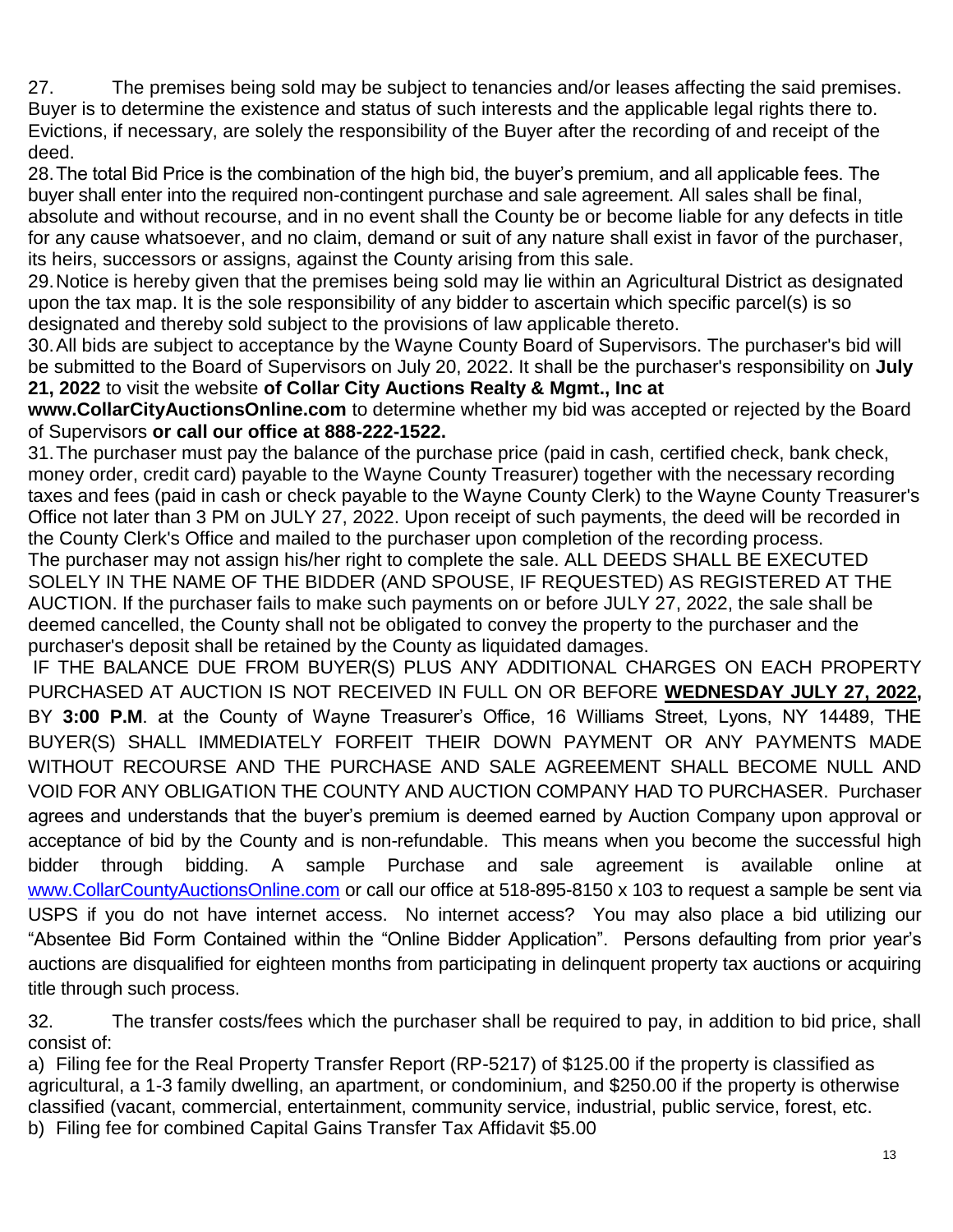c) Preparing, recording and filing of the deed, \$55.00

d) Capital Gains Transfer Tax, \$4 per thousand of bid price

33. Property Inspections: Please drive by vacant land parcels. Improved properties may ONLY be inspected from the exterior. Please do not enter any improved properties. Please ONLY Drive by Occupied Properties. If an improved property appears to be occupied, you are only permitted to view from the road. Evictions, if necessary, are solely the responsibility of the successful bidder after closing and recording of the deed.

34. Purchasers are not responsible for payment of any delinquent County property taxes prior to the foreclosure. Purchasers will, however, be responsible for the current year 2022 Village property tax bill and any relevy. If the property tax payment for any village parcels that include a relevy are not received, the purchaser will be responsible for the full amount of the village bill to include all relevy amounts. Any 2022 village property tax bills not paid must be paid directly to the Village as instructed on the bill. The County will convey the property free and clear of County tax liens accrued on or before January 1, 2022.

35.In order to avoid future delinquent charges, the new owner should immediately advise all tax collectors of the new ownership, and the address where future tax bills are to be mailed.

36.All bids are subject to and contingent upon approval and acceptance by the Wayne County Board of Supervisors. The County reserves the right to sell to the second highest bidder if Purchaser defaults. 37.The Board of Supervisors reserves the right to accept or reject any or all bids, or to withdraw any parcel from the sale at any time prior to delivery of the deed to the purchaser.

38.In the event that a sale is cancelled by Court Order or judgment or by the Wayne County Board of Supervisors, the successful bidder shall be entitled only to a refund of the purchase money. Purchaser shall not be entitled to special or consequential damages, attorney fees, reimbursement for any expenses incurred as a result of ownership or improvements of the property, nor for taxes paid during the period of ownership.

39. No personal property is included in the sale of any property and/or parcel(s) owned by the County of Wayne. The disposition of any personal property located on, in, under or on the property or parcel sold shall be the sole responsibility of the purchaser upon transfer of title.

40. Notice to Real Estate Brokers/Agents: The Auction Company is acting in the capacity of a Real Estate Broker/Auctioneer and NOT as a Realtor on the auction of the properties contained herein. The Auction Company is NOT offering any cooperating brokerage fee to any outside brokerage company or agent for producing a bidder or purchaser at this auction. It is recommended that Brokers and/or Agents structure some type of compensation from the buyer they are representing.

I, the Bidder, acknowledge that I, read, write and fully understand the English language and further agree and acknowledge that I have fully read and, if felt necessary, reviewed all terms/bidder registration documents related to bidding and purchasing with my counsel. I further acknowledge that all information is true and accurate under penalty of law.

| <b>Print Name</b> | <b>Print Name</b> |      |
|-------------------|-------------------|------|
| Signature         | Date<br>Signature | Date |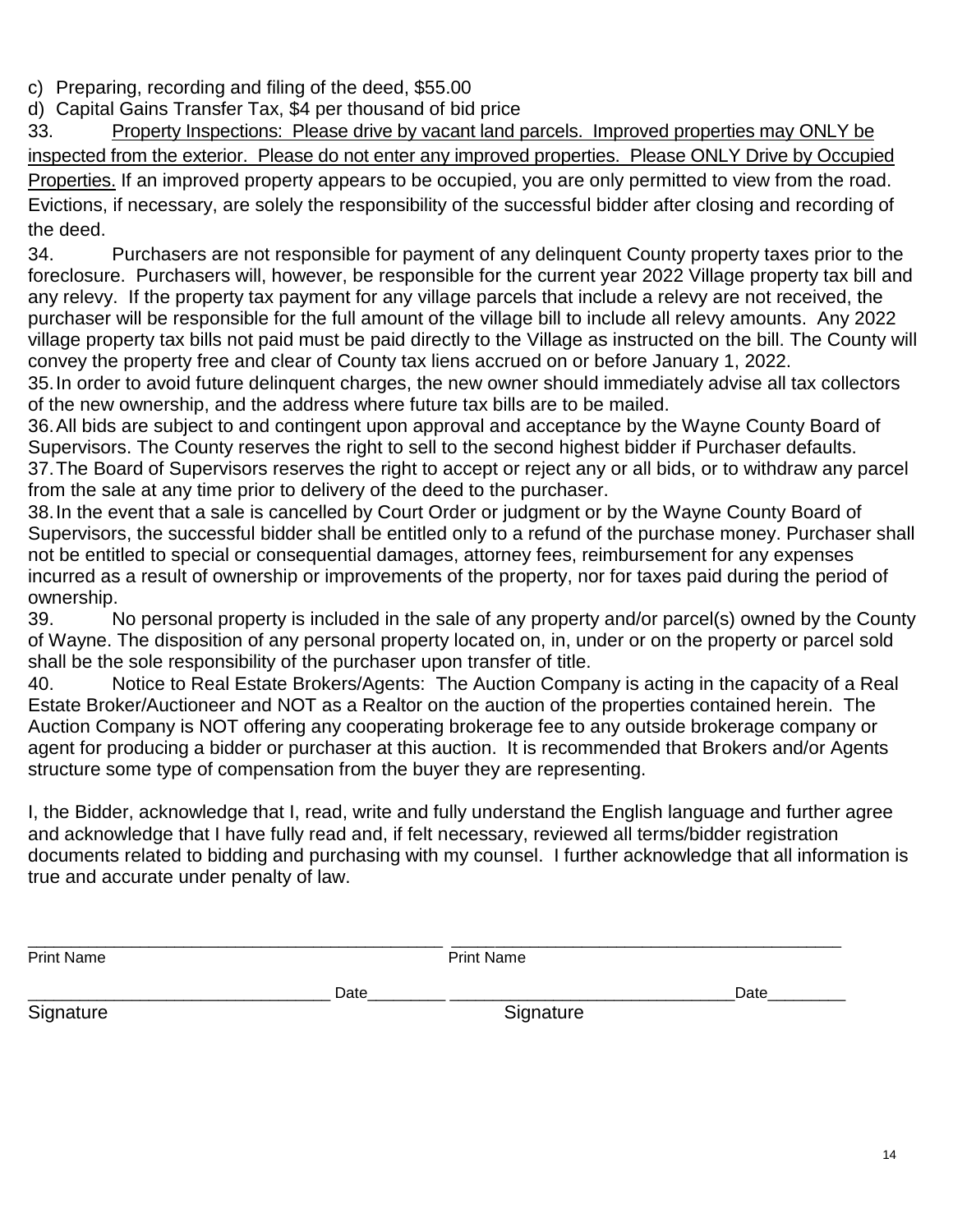## **RESOLUTION 1-7: AUTHORIZATION TO AWARD TAX BILL PRINTING BID AND CONTRACT WITH APPLIED BUSINESS SYSTEMS**

Mrs. Leonard presented the following:

WHEREAS, in accordance with General Municipal Law 103, a competitive request for bids was duly advertised for tax bill preparation and printing of county tax bills for Wayne County; and

WHEREAS, two sealed bids were received and publicly opened at 2:00 p.m. on March 30, 2022;

and

WHEREAS, the following rates were bid by each company; and

| <b>YEAR1</b>                            |                     |            |           |              | <b>YEAR 2</b><br><b>YEAR 3</b> |            |           |              |                |            |         |              |  |
|-----------------------------------------|---------------------|------------|-----------|--------------|--------------------------------|------------|-----------|--------------|----------------|------------|---------|--------------|--|
|                                         | Pricing             |            |           | Pricing      |                                | Pricing    | Pricing   |              | Pricing        |            | Pricing |              |  |
| <b>Applied Business</b>                 |                     | per bill   | per bill  |              |                                | per bill   |           | per bill     | per bill       |            |         | per bill     |  |
| Systems (ABS) Inc.                      |                     | and total  |           | and total    |                                | and total  |           | and total    |                | and total  |         | and total    |  |
| 20 Jefferson Square                     |                     | based on   |           | based on     |                                | based on   |           | based on     |                | based on   |         | based on     |  |
| Batavia, NY 14020                       |                     | 35,100     | 8,000     |              |                                | 35,100     |           | 8,000        |                | 35,100     |         | 8,000        |  |
|                                         | <b>bills</b>        |            |           | bills (legal | <b>bills</b>                   |            |           | bills (legal | <b>bills</b>   |            |         | bills (legal |  |
|                                         | (standard<br>paper) |            | (standard |              | paper)                         |            | (standard |              |                | paper)     |         |              |  |
|                                         | paper)              |            |           |              | paper)                         |            |           | paper)       |                |            |         |              |  |
| Paper:                                  | \$                  | 0.020      | \$        | 0.035        | \$                             | 0.025      | \$        | 0.040        | \$             | 0.030      | \$      | 0.045        |  |
| <b>Printing:</b>                        | \$                  | 0.050      | \$        | 0.050        | \$                             | 0.050      | \$        | 0.050        | \$             | 0.050      | \$      | 0.050        |  |
| Folding:                                | \$                  |            | \$        |              | \$                             |            | \$        |              | \$             |            | \$      |              |  |
| Inserting:                              | \$                  | 0.045      | \$        | 0.045        | \$                             | 0.045      | \$        | 0.045        | $\mathfrak{L}$ | 0.045      | \$      | 0.045        |  |
| <b>Envelope:</b>                        | \$                  | 0.060      | \$        | 0.060        | \$                             | 0.065      | \$        | 0.065        | \$             | 0.070      | \$      | 0.070        |  |
| <b>Additional inserts over 1 piece</b>  | \$                  |            | \$        |              | \$                             |            | \$        |              | $\mathfrak{L}$ |            | \$      |              |  |
| <b>Total Cost per piece</b>             | \$                  | 0.175      | \$        | 0.19         | \$                             | 0.185      | \$        | 0.20         | $\mathfrak{L}$ | 0.195      | \$      | 0.210        |  |
| Total based on # of estimated<br>pieces |                     | \$6,142.50 |           | \$1,520.00   |                                | \$6,493.50 |           | \$1,600.00   |                | \$6,884.50 |         | \$1,680.00   |  |

| <b>YEAR1</b>                           |                     |           |                     |              | <b>YEAR 2</b><br><b>YEAR 3</b> |           |            |              |              |           |            |              |
|----------------------------------------|---------------------|-----------|---------------------|--------------|--------------------------------|-----------|------------|--------------|--------------|-----------|------------|--------------|
|                                        |                     | Pricing   |                     | Pricing      |                                | Pricing   |            | Pricing      |              | Pricing   |            | Pricing      |
| Avalon                                 |                     | per bill  |                     | per bill     |                                | per bill  |            | per bill     | per bill     |           | per bill   |              |
| <b>Buckingham Commons</b>              |                     | and total |                     | and total    |                                | and total |            | and total    |              | and total |            | and total    |
| 89 Allen Street                        |                     | based on  |                     | based on     |                                | based on  |            | based on     |              | based on  |            | based on     |
| Rochester, NY 14608                    |                     | 35,100    | 8,000               |              |                                | 35,100    |            | 8,000        |              | 35,100    |            | 8,000        |
|                                        | <b>bills</b>        |           |                     | bills (legal | bills                          |           |            | bills (legal | <b>bills</b> |           |            | bills (legal |
|                                        | (standard<br>paper) |           | (standard<br>paper) |              | (standard                      |           | paper)     |              |              |           |            |              |
|                                        | paper)              |           |                     | paper)       |                                | paper)    |            |              |              |           |            |              |
| Paper:                                 | \$                  | 0.030     | \$                  | 0.050        | \$                             | 0.035     | \$         | 0.060        | \$           | 0.040     | \$         | 0.070        |
| <b>Printing:</b>                       | \$                  | 0.010     | \$                  | 0.010        | \$                             | 0.015     | \$         | 0.015        | \$           | 0.020     | \$         | 0.020        |
| Folding:                               | \$                  | 0.018     | \$                  | 0.020        | \$                             | 0.020     | \$         | 0.025        | \$           | 0.025     | \$         | 0.030        |
| Inserting:                             | \$                  | 0.018     | \$                  | 0.020        | \$                             | 0.018     | \$         | 0.025        | \$           | 0.025     | \$         | 0.030        |
| <b>Envelope:</b>                       | \$                  | 0.110     | \$                  | 0.110        | \$                             | 0.120     | \$         | 0.120        | \$           | 0.140     | \$         | 0.140        |
| <b>Additional inserts over 1 piece</b> | \$                  | 0.060     | \$                  | 0.080        | \$                             | 0.065     | \$         | 0.100        | \$           | 0.085     | \$         | 0.120        |
| <b>Total Cost per piece</b>            | \$                  | 0.186     | \$                  | 0.210        | \$                             | 0.210     | \$         | 0.245        | \$           | 0.250     | \$         | 0.290        |
| Total based on # of estimated          | \$6,528.60          |           |                     | \$1,680.00   | \$7,371.00                     |           | \$1,960.00 |              | \$8,775.00   |           | \$2,320.00 |              |
| pieces                                 |                     |           |                     |              |                                |           |            |              |              |           |            |              |

WHEREAS, using the average annual estimate for tax bills of 43,100, plus additional fees bid by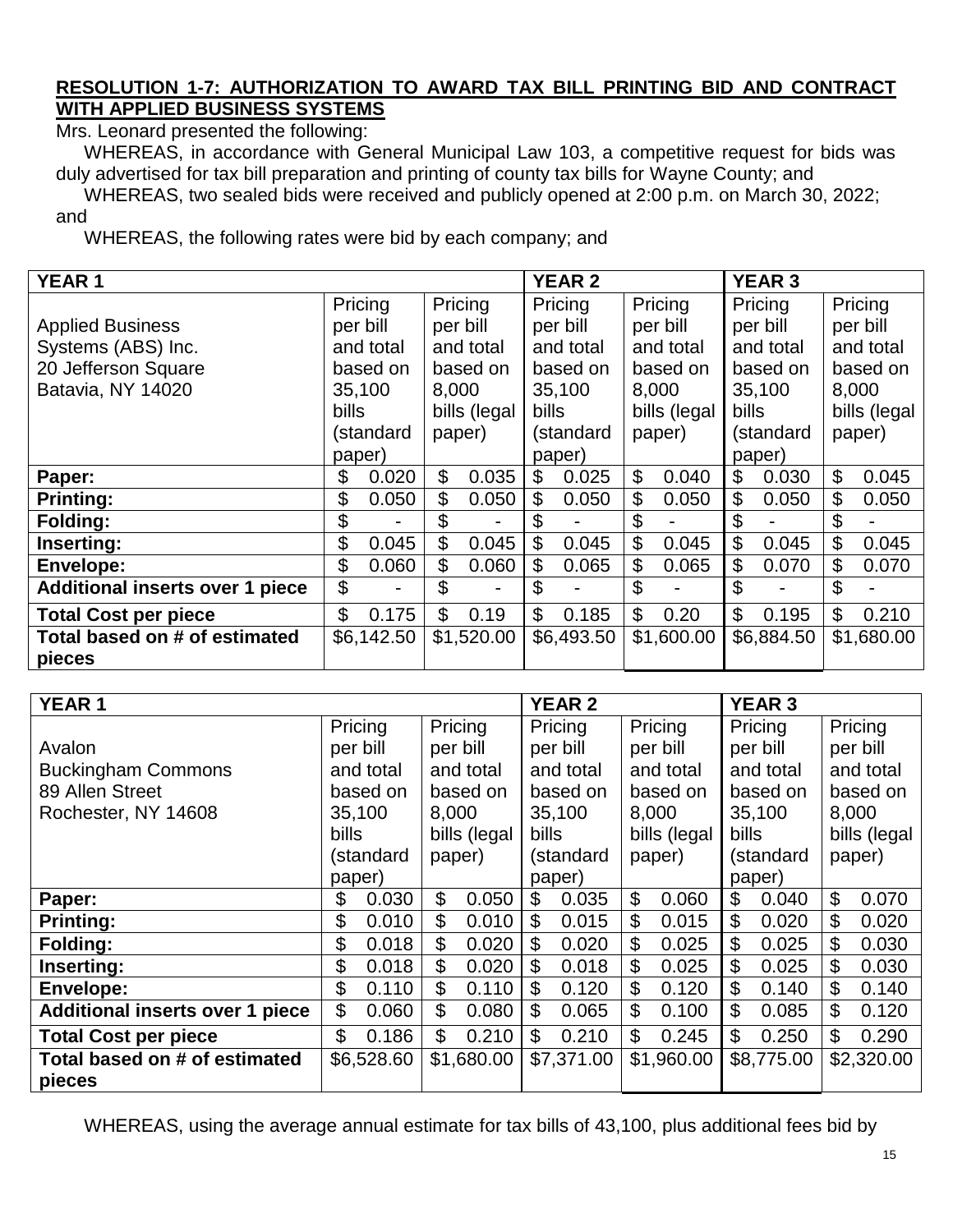each company for tax bill design and development/programming per municipality per cycle, the following three-year totals were calculated as a means to compare pricing objectively; and

| <b>Applied Business</b> | Avalon                |
|-------------------------|-----------------------|
| <b>Systems</b>          | 3 Year Total Estimate |
| 3 Year Total Estimate   |                       |
| \$34,878.00             | \$36,704.60           |
|                         |                       |

WHEREAS, postage was not included in the calculation because it is not known at this time what the USPS postage rates will be throughout the contract period and it is stipulated in the bid document that the vendor shall match the published rates at the time orders are placed; and

WHEREAS, the county has included language in the bid document which will allow all NYS Political Subdivisions and Districts the ability to purchase goods and services as a result of the bid, at the discretion of the awarded vendor and the municipality directly, with the county bearing no responsibility; and

WHEREAS, ABS has submitted that there may be up to a \$150 administrative fee charged to NYS Political Subdivisions and Districts that wish to piggyback on the county contract, separate and apart from any involvement of the county, now, therefore be it

RESOLVED, that the Chairman of the Wayne County Board of Supervisors is authorized to sign an agreement with Applied Business Systems, Inc. for a term of one (1) year with options to renew for two (2) additional one (1) year periods, commencing on September 1, 2022, in accordance with the rates and fees submitted by ABS on their bid form. In an amount not to exceed that, which is, allocated in the budget. Subject to review and approval of the County Attorney as to form and content; and be it further

RESOLVED, that the resulting contract contain a provision allowing all NYS Political Subdivisions and Districts authorized under General Municipal Law 100-104 to purchase goods and services, at the same terms and conditions, to include an additional fee of up to \$150, to be at the sole expense of NYS Political Subdivisions and Districts who wish to exercise this provision.

#### **RESOLUTION 1-8: AUTHORIZING TRANSFER OF PROPERTY TO THE WAYNE COUNTY REGIONAL LAND BANK CORPORATION**

Mrs. Leonard presented the following:

WHEREAS, the County has commenced a real property tax foreclosure proceeding pursuant to Real Property Tax Law Article 11; and

WHEREAS, The Wayne County Regional Land Bank Corporation is requesting the County to transfer ownership of (11) parcels to the Land Bank; and

WHEREAS, the Director of the Wayne County Regional Land Bank Corporation, the County Treasurer, and the County Attorney met on April 26, 2022 and have recommended the following properties be transferred to the Land Bank:

| <b>SEQ</b> | <b>TAX ID</b>           | <b>Town</b>   | <b>ADDRESS</b>                |
|------------|-------------------------|---------------|-------------------------------|
|            | 2000286177114-00-635346 | <b>Butler</b> | 3648 Slyburg Rd.              |
|            | 2000291 77114-17-115099 | <b>Butler</b> | 13032 South Butler Rd.        |
|            | 2000439174112-18-307171 | Galen         | 0 Mill St.                    |
|            | 2001095174114-05-157817 | Rose          | 4011 Main St.                 |
|            | 2001179 77112-00-229710 | Savannah      | 2465 Bixby-Wood Rd.           |
|            | 2001184 77112-00-997011 | Savannah      | 13738 Savannah-Springlake Rd. |
|            | 2001268169117-05-004962 | Sodus         | 195 Main St. W                |
|            | 2001642175117-16-986368 | Wolcott       | 6049 Lake St.                 |
|            | 2001704 76118-00-343528 | Wolcott       | 6985 Wadsworth St.            |
|            | 2001724 76119-00-732759 | Wolcott       | 7964 Broadway                 |
|            | 2001737 76120-00-725114 | Wolcott       | 8250 Broadway                 |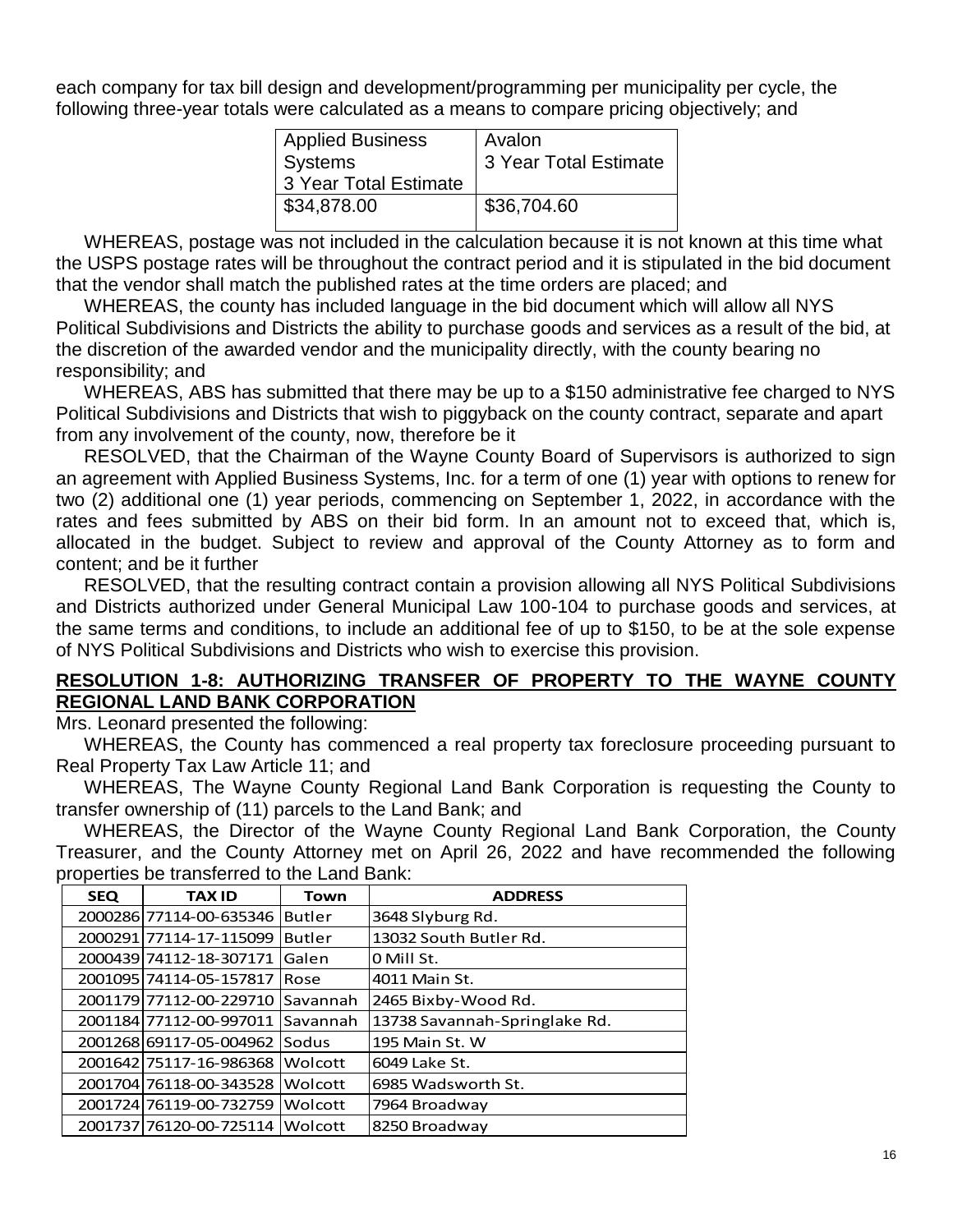WHEREAS, the Wayne County Regional Land Bank Corporation is desirous of receiving the above cited properties for remediation necessary for the improvement of the community; and

WHEREAS, the County is authorized to transfer the title of the aforesaid real property under Section 1608 of the Not-For-Profit Corporation Law, which authorizes and allows the County to make a conveyance of real property owned by the County to a Land Bank established pursuant to Article 16 of the Not-for-Profit Corporation Law of the State of New York; now, therefore, be it

RESOLVED, that the Wayne County Board of Supervisors authorizes the County Treasurer and County Attorney to transfer the deed for the above described property to the Wayne County Regional Land Bank Corporation.

#### **RESOLUTION 1-9: AUTHORIZATION TO PAY EASTERN SHORE ASSOCIATES THE BALANCE OF INSURANCE POLICY RENEWALS**

Mrs. Leonard presented the following:

WHEREAS, Resolution 110-22 authorized payment to Eastern Shore Associates for Property, General Liability, Inland Marine, Automobile Liability, Public Officials Liability, Law Enforcement Liability, Catastrophic Excess Liability, Cyber Liability, Healthcare General Liability, Healthcare Professional Liability, Inland Marine, and Crime insurance policy renewals from March 1, 2022 to March 1, 2023 in the amount of \$395,980.22; and

WHEREAS, after the resolution was passed, the actual invoice came in higher due to a slight increase in the estimated Crime policy renewal cost; and

WHEREAS, the total cost for renewal is \$65.17 higher than the amount authorized in Resolution 110-22; now, therefore, be it

RESOLVED, that the Board of Supervisors hereby authorizes the additional payment to Eastern Shore Associates in the amount of \$65.17 for the balance of the insurance policy renewals cost.

## **RESOLUTION 1-10: AUTHORIZATION TO SET PUBLIC HEARING DATE FOR 2023-2027 CAPITAL PLAN FOR WAYNE COUNTY**

Mrs. Leonard presented the following:

WHEREAS, the County Administrator submitted the proposed 2023-2027 Capital Plan to the Board of Supervisors on April 19, 2022; and

WHEREAS, department heads who have submitted Capital Plan requests have reviewed their requests with their committees at their regularly scheduled May committee meetings; and

WHEREAS, a summary of the 2023-2027 Capital Plan has been reviewed with the Finance Committee at the May Finance Committee meeting; and

WHEREAS, a copy of the Capital Plan is on file with the Clerk of the Board of Supervisors; and

WHEREAS, the Capital Plan is a planning instrument and not an appropriations or funding commitment; now, therefore, be it

RESOLVED, that the Wayne County Board of Supervisors has scheduled a public hearing on said plan for Tuesday, June 21, 2022 at 9:10 a.m. to be held in the Wayne County Supervisors Chambers at 26 Church Street, Lyons, New York, to receive and consider public comments on the Capital Plan for Wayne County for the period 2023-2027.

#### **RESOLUTION 1-11: AUTHORIZATION TO ADOPT MORTGAGE TAX REPORT AND AUTHORIZE COUNTY TREASURER TO MAKE PAYMENT TO TOWNS AND VILLAGES**

Mrs. Leonard presented the following:

WHEREAS, the Finance Committee of the Wayne County Board of Supervisors has filed a report showing the mortgage tax monies received by the Wayne County Treasurer during October 1, 2021 to March 31, 2022, and recommend payment to the Villages and Towns as apportioned in such report as follows: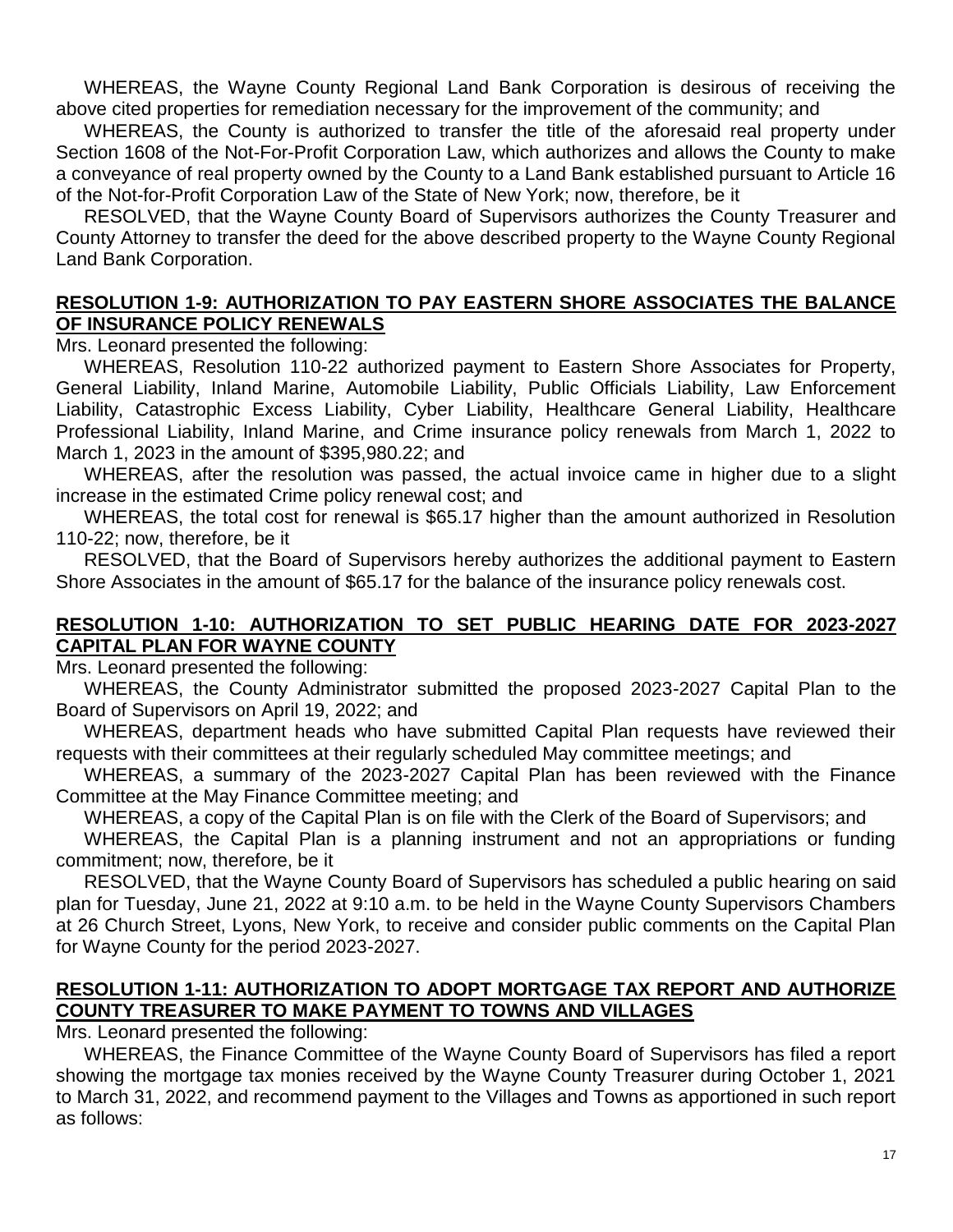| <b>TOWN</b>   | <b>TOWN SHARE</b> | <b>VILLAGE</b>   | <b>VILLAGE SHARE</b> | <b>TOTAL</b>   |
|---------------|-------------------|------------------|----------------------|----------------|
| Arcadia       | 115,570.05        | <b>Newark</b>    | 47,481.83            | 163,051.88     |
| <b>Butler</b> | 18,173.32         | Wolcott          | 796.72               | 18,970.04      |
| Galen         | 25,537.49         | Clyde            | 3,926.44             | 29,463.93      |
| Huron         | 42,886.44         |                  |                      | 42,886.44      |
| Lyons         | 41,599.41         |                  |                      | 41,599.41      |
| Macedon       | 146,763.26        |                  |                      | 146,763.26     |
| Marion        | 47,032.21         |                  |                      | 47,032.21      |
| Ontario       | 159,503.79        |                  |                      | 159,503.79     |
| Palmyra       | 64,465.68         | Palmyra          | 12,041.71            | 76,507.39      |
| Rose          | 8,266.31          |                  |                      | 8,266.31       |
| Savannah      | 4,491.11          |                  |                      | 4,491.11       |
| Sodus         | 90,153.46         | Sodus            | 6,402.89             |                |
|               |                   | Sodus Pt.        | 14,305.92            | 110,862.27     |
| Walworth      | 129,551.63        |                  |                      | 129,551.63     |
| Williamson    | 75,121.53         |                  |                      | 75,121.53      |
| Wolcott       | 32,046.69         | <b>Red Creek</b> | 1,495.19             |                |
|               |                   | Wolcott          | 3,487.37             | 37,029.24      |
| TOTAL         | \$1,001,162.38    |                  | \$89,938.06          | \$1,091,100.44 |

## now, therefore, be it

RESOLVED, that the Mortgage Tax Report submitted by the Finance Committee is hereby accepted, the recommendation for payments to the Villages and Towns contained in such report is hereby adopted, and the County Treasurer is hereby authorized and directed to make such payments pursuant to the report.

#### **RESOLUTION 1-12: AUTHORIZATION TO PERMIT THE DISTRICT ATTORNEY TO CONTRACT AND PAY ATTORNEY'S TO HANDLE APPEALS CASES**

Mrs. Leonard presented the following:

WHEREAS, there are currently multiple cases pending on Appeal; and

WHEREAS, the District Attorney's office has utilized independent attorneys to prepare and respond to cases on Appeal; and

WHEREAS, there is a critical shortage of attorneys in the DA office; and

WHEREAS, Appellate practice is a specialized area of criminal law; and

WHEREAS, it is in the best interest and public safety to the citizens of Wayne County to respond and complete Appeals; and

WHEREAS, the District Attorney has assembled a pool of qualified appellate attorneys to assist with responding and filing Appeals; now therefore be it

RESOLVED, that Chairman of the Wayne County Board of Supervisors is hereby authorized to approve the District Attorney's Office to contract with qualified Attorney's to prepare and complete criminal Appeal cases at the rate of \$ 80.00 per hour; and be it further

RESOLVED, that the Chairman of the Wayne County Board of Supervisors is hereby authorized to sign and approve said Contract, include payment of expenses and fees for completing and filing Appeals. Said expenses to include copying charges, binding costs, filing fees (if required), parking fees, mileage and service fees if necessary, for a term not to exceed (3) three years.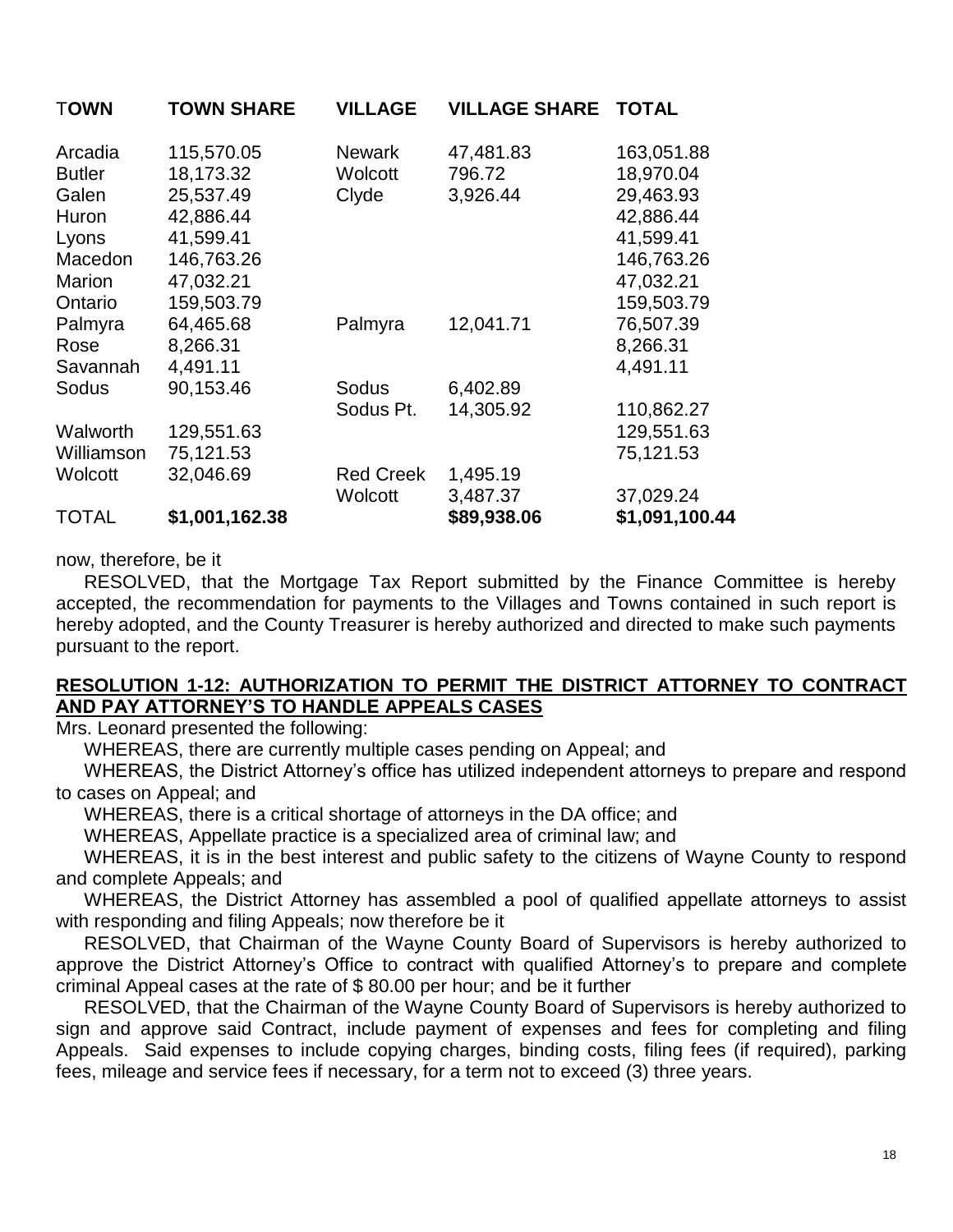## **RESOLUTION 1-13: AUTHORIZATION TO AMEND THE 2022 HUMAN RESOURCE DEPARTMENT BUDGET FOR LEGAL EXPENSES FOR NEGOTIATIONS AND ARBITRATIONS**

Mrs. Leonard presented the following:

WHEREAS, the Human Resource Department oversees the budgeted line item for Legal Representation for contract negotiations, arbitrations, etc.; and

WHEREAS, the 2021 budget was established with an amount of \$60,500 to cover these services with extensive time period on contract negotiations and arbitrations, the funds are nearly exhausted; and

WHEREAS, the County will continue legal services from Hancock Estabrook, LLP for services to negotiate two contracts that expired in 2021 and continued arbitrations; and

WHEREAS, the Human Resource Director is desirous to amend the 2022 Budget to add \$80,000 Budget Appropriations to cover anticipated costs of continuation of negotiations and arbitrations; now, therefore, be it

RESOLVED, that the Wayne County Treasurer is hereby authorized to amend the 2022 Budget as follows:

A1990 Contingent Fund General (Appropriations) \$80,000 from 54000 Contractual Expenses

A1430 Human Resource Departments (Appropriations) \$80,000 to 54486 Union Contracts

## **RESOLUTION 1-14: AUTHORIZING THE COUNTY ATTORNEY TO PURSUE LEGAL ACTION FOR PAYROLL REIMBURSEMENT**

Mrs. Leonard presented the following:

WHEREAS**,** an error occurred while processing the 2/24/2022 payroll and each employee was given two direct deposits, and;

WHEREAS**,** the County Treasurer sent out a County wide email on 2/23/22 that notified employees of the error and informed them that one of the two direct deposits would be withdrawn on 2/25/22; and

WHEREAS**,** action was taken immediately upon discovering the error and within 48 hours the majority of extra deposits had been retracted; and

WHEREAS, the County Attorney and County Treasurer have sent three notices to employees to arrange repayment, including setting up payment plans to recoup the funds, and

WHEREAS**,** 7 employees have not communicated with the County Attorney or County Treasurer about repaying the funds that could not be withdrawn from their account; and

WHEREAS, a total of \$3,270.70 is owed to the County from these 7 employees; now therefore be it

RESOLVED, that the County Attorney is authorized to take any legal action necessary to recoup the funds that have not been repaid.

## **COM. #2 – PUBLIC SAFETY –VERNO, VAN LAEKEN, DONALTY, BENDER, MILLER**

#### **RESOLUTION 2-1: AUTHORIZATION TO RELEASE A REQUEST FOR PROPOSALS SOLICITING A PARTNER TO PROVIDE CORRECTIONAL HEALTH CARE SERVICES IN THE WAYNE COUNTY JAIL FACILITY**

Mr. Verno presented the following:

WHEREAS, the Wayne County Sheriff's Office Jail Facility currently uses several different entities to provide medical services to the incarcerated individuals in the facility, and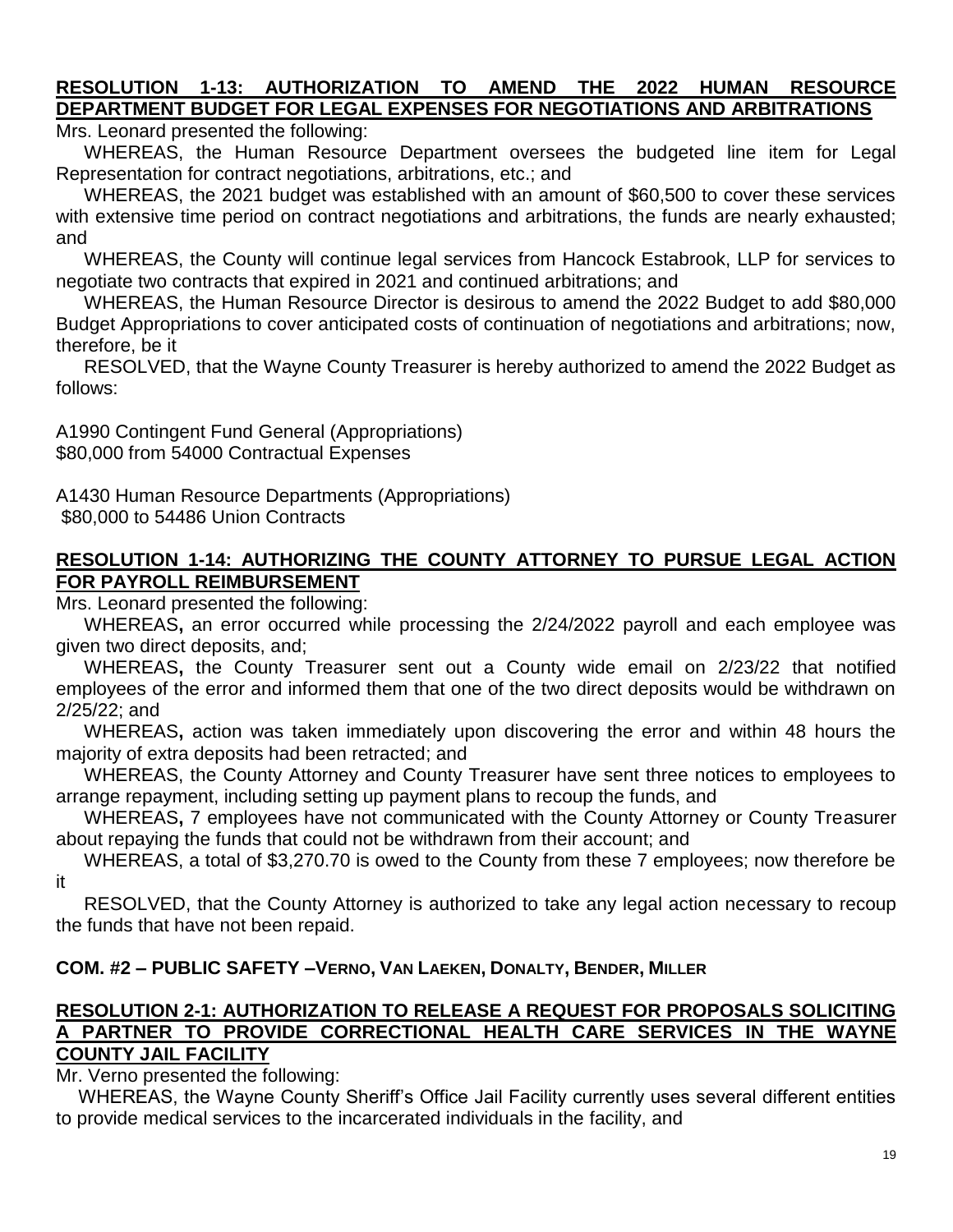WHEREAS, the Wayne County Jail Facility can house up to 109 incarcerated individuals and due to rising medical costs and staffing shortages, the Sheriff's Office is seeking a more economical, efficient, and comprehensive medical plan, and

WHEREAS, the ideal comprehensive medical plan includes staffing a medical director/physician, providing registered nurse coverage seven days a week within the facility, hospitalization, outside medical consults, pharmacy, laboratory tests, medical supplies and equipment, occupational medicine, legal representation, and professional/malpractice insurance, and

WHEREAS, the Sheriff's Office believes that the most plausible and economical way to provide a comprehensive medical plan to the individuals incarcerated in the jail facility is to contract out these jail medical services, now, therefore be it

RESOLVED, the Wayne County Board of Supervisors hereby authorizes the release of an RFP (Request for Proposals), seeking a qualified firm to provide comprehensive jail facility medical services, with said RFP to be developed with the assistance of, and released by, the County Purchasing Department, in accordance with the Purchasing Policy.

## **RESOLUTION 2-2: AUTHORIZATION TO EXECUTE AN AFFILIATION AGREEMENT WITH GANNON UNIVERSITY FOR A STUDENT INTERN FOR THE SHERIFF'S OFFICE**

Mr. Verno presented the following:

WHEREAS, the Wayne County Sheriff's Office periodically agrees to have both undergraduate and graduate students participate in internships through various educational institutions; and

WHEREAS, the sheriff's office has agreed to have Alexandra Briggs, undergraduate Criminal Justice student with Gannon University, 109 University Square, Erie PA 16541, participate in an internship program with the Sheriff's Office; and

WHEREAS, the Sheriff is requesting an affiliation agreement between the County of Wayne and Gannon University be executed; now, therefore, be it

RESOLVED, that the Chairman of the Wayne County Board of Supervisors is hereby authorized and directed to execute an affiliation agreement for a student internship with Gannon University, 109 University Square, Erie PA 16541, subject to County Attorney's review and approval as to form and content.

## **RESOLUTION 2-3: AUTHORIZATION TO AMEND THE 2022 BUDGET TO MOVE FUNDS FROM SHERIFF-DETECTIVE UNIT MISCELLANEOUS TO THE SHERIFF-DETECTIVE UNIT TRAVEL**

Mr. Verno presented the following:

WHEREAS, the Wayne County Sheriff's Office Detective Division budget reflects a travel appropriation in the amount of \$3120.00, which is already earmarked for specific use; and

WHEREAS, the Sheriff's Office Detectives Division had unforeseen travel regarding a homicide investigation. The unforeseen investigation required immediate travel to Bluffton, South Carolina to conduct vital interviews and gather evidence. The total cost of this travel was \$3615.00; and

WHEREAS, the Sheriff requests that \$3615.00 from the Sheriff-Detective Unit Miscellaneous be moved to the Sheriff-Detective Unit Travel in order to cover the unanticipated travel expenses; now, therefore be it

RESOLVED, that the Wayne County Treasurer is hereby authorized to amend 2022 County Budget as follows:

A3115 Sheriff- Detective Unit (Appropriations) \$3615.00 from 54600 Misc \$3615.00 to 54485 Travel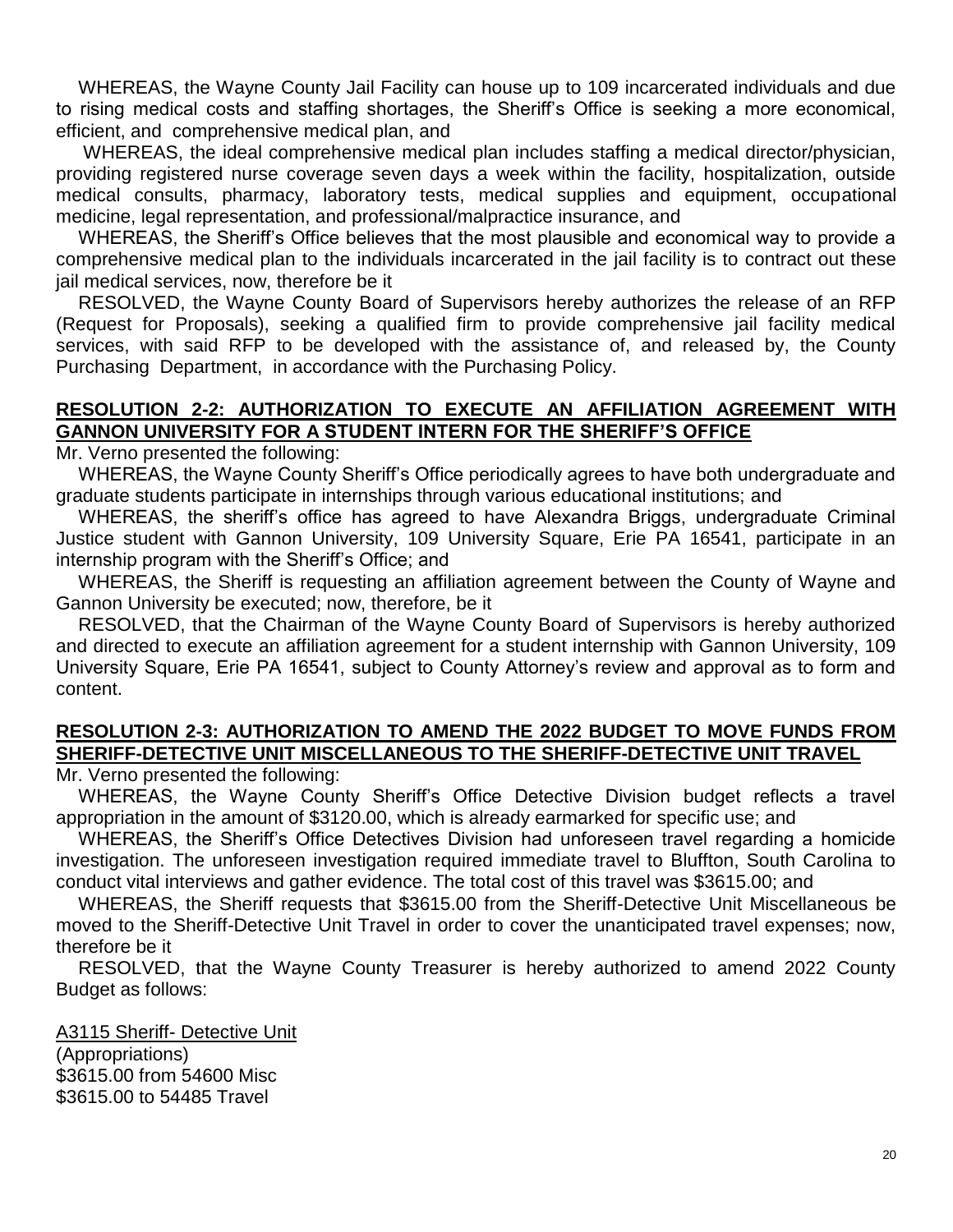#### **RESOLUTION 2-4: AUTHORIZATION TO EXECUTE AMENDMENT TO FREQUENCY USE AND TOWER SPACE AGREEMENT**

Mr. Verno presented the following:

WHEREAS, in association with an earlier public safety radio system project, the County purchased and installed mobile radio repeater devices for all Sheriff's Office and local police department marked patrol vehicles, with said repeaters intended to provide improved in-building radio coverage, and

WHEREAS, to utilize these repeaters, an agreement was executed with Mobiletech Communications Corporation of Canandaigua whereby the County would have usage of radio frequencies held under FCC license by Mobiletech, in return for Mobiletech having space allocation on two communications towers of the County for its use, and

WHEREAS, the County is now in need of a third frequency in the same frequency range for use for mobile repeaters needed by certain fire departments of Wayne County to provide interoperability between the Wayne County radio system and the radio system of Monroe County; now, therefore, be it

RESOLVED, that the Chairman of the Board of Supervisors shall be authorized to execute Amendment One to the aforementioned agreement between the County and Mobiletech Communications to secure the use of a third needed frequency for utilization by fire departments or other public safety agencies in Wayne County for interoperable communications, and be it further

RESOLVED, that, in consideration for the use of the third frequency by the County, the monthly lease amount to be paid by Mobiletech for tower space will be amended from \$200 for standard configuration and \$350 for optional double antenna configuration to \$0 for standard configuration and \$200 for optional double antenna configuration.

## **RESOLUTION 2-5: AUTHORIZATION TO ESTABLISH EMS PROJECT OVERSIGHT COMMITTEE**

Mr. Verno presented the following:

WHEREAS, the expedient development of the County's transporting emergency medical services project is a matter of high importance and public need, and

WHEREAS, coordination of the many tasks to be completed in association with this project would be best accomplished through the establishment of a committee of experts and stakeholders to consider options, and arrive at recommendations to be moved forward as needed, depending on the task, to a standing committee of the Board of Supervisors, County Purchasing, or operational venues, such as the 911 or EMS Advisory Boards, and

WHEREAS, an EMS Project Oversight Committee would be most valuable and functional if its members could vary, depending on the need at the time, allowing for subject matter experts to be brought in when necessary and appropriate, with the committee core members to include those involved in most or all facets of the EMS project implementation; now, therefore be it

RESOLVED, that an EMS Project Oversight Committee is hereby established, reporting on a regular basis to the Public Safety Committee of the Board of Supervisors, with said EMS Project Oversight Committee charged with analysis and consideration of options and practices related to the EMS project during its development, in an advisory capacity, forwarding recommendations to appropriate committees, boards, or groups as necessary for adoption, and be it further

RESOLVED, that committee core members shall include the Chairperson of the Public Safety Committee, the County Administrator, the ALS Director, the Emergency Management Director, the EMS Coordinator, the Chairperson of the Finance Committee, the Fiscal Assistant, the ALS Medical Director, and the EMS Project Implementer, or a designee of each of these individuals, and be it further

RESOLVED, that other County personnel, or non-employees as may be needed, shall be added or removed as deemed appropriate based on the discussion or topics requiring specific expertise at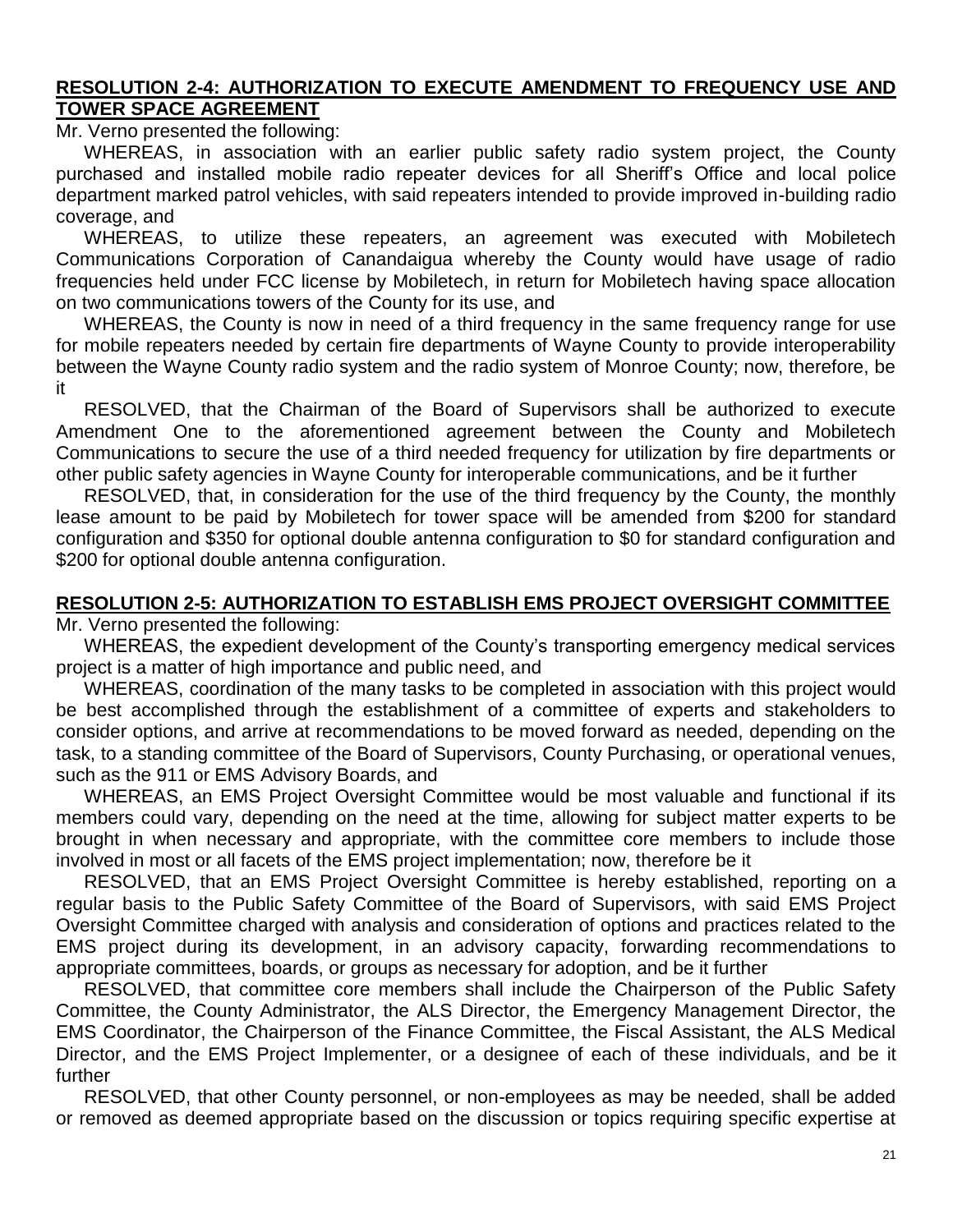the time, with such member additions or removals, to possibly include committee core members, as authorized by the Chairperson of the Public Safety Committee.

## **RESOLUTION 2-6: AUTHORIZATION TO APPOINT DEPUTY FIRE COORDINATOR**

Mr. Verno presented the following:

WHEREAS, Jeremiah Shufelt was serving as the Battalion Five Deputy Fire Coordinator; and

WHEREAS, the hiring of Jeremiah Shufelt as Fire Coordinator has resulted in a vacant Battalion Five Deputy Fire Coordinator position; and

WHEREAS, it is the recommendation of Fire Coordinator Shufelt that Chris Creamer of Macedon, NY be appointed Battalion Five Deputy Fire Coordinator; now, therefore be it

RESOLVED, that the Wayne County Board of Supervisors hereby appoints Chris Creamer as Battalion Five Deputy Fire Coordinator.

#### **COM. #3 – PUBLIC WORKS – CHATFIELD, KOLCZYNSKI, VERNO, METTLER, BRADY**

## **RESOLUTION 3-1: AUTHORIZATION TO DECLARE VEHICLES AND ITEMS SURPLUS IN THE PUBLIC WORKS DEPARTMENT**

Mr. Chatfield presented the following:

WHEREAS, the Central Garage Department has the vehicles listed below that should be disposed of as noted:

| 2007 Chevrolet Malibu (SO) | VIN 1G1ZS57F77F276863 | Auction |
|----------------------------|-----------------------|---------|
| 2008 Ford F150 Pickup (HW) | VIN 1FTRX14W08FA21544 | Auction |
| 2008 Ford F150 Pickup (CG) | VIN 1FTRX14W28FA21545 | Auction |

And, the Parks Department has the following items that are no longer being used and should be disposed of:

Old Playground Equipment (Swings seats, Spring toys, Seesaws) Auction 300 Gallon Tank w/ Pump Skid Unit Asset # 002318 Auction

Now, therefore be it

RESOLVED, that the vehicles listed above be sold at an upcoming public auction, in accordance with the County's Equipment Disposition policy.

#### **RESOLUTION 3-2: AUTHORIZATION TO CREATE PROJECTS IN THE HIGHWAY DEPARTMENT**

Mr. Chatfield presented the following:

WHEREAS, in accordance with Section 115 of the Highway Law, the Superintendent of Public Works has prepared Project Statements for the proposed work for the following projects:

22-68 Wayne Center Road Paving Project \$ 90,000

And a supplemental project statement of proposed work for the following project:

| 22-60 Wayne Center Rose Rd Recycle Project | \$195,000 |
|--------------------------------------------|-----------|
| 22-61 Wayne Center Rose Rd Paving Project  | \$60,000  |

now, therefore, be it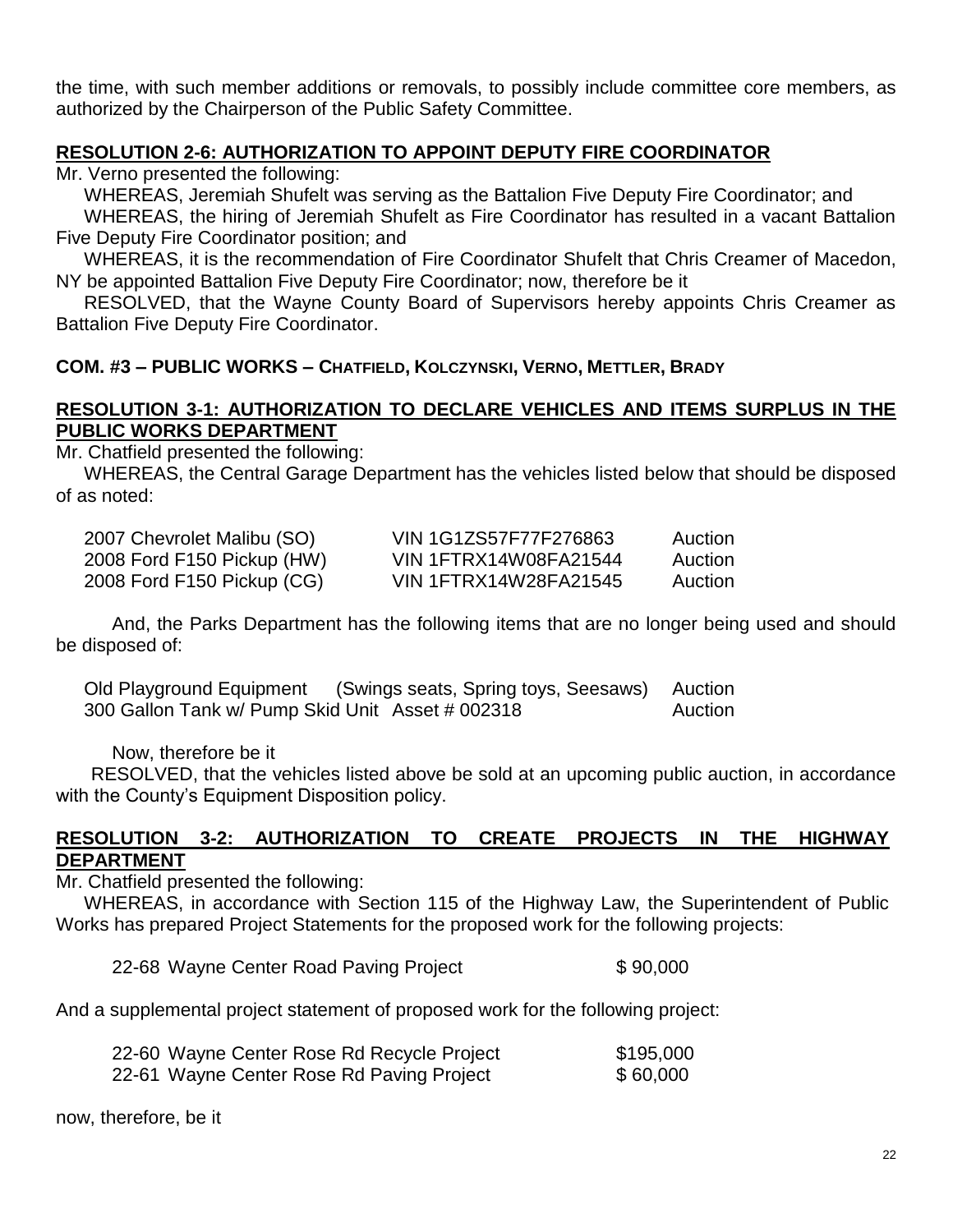RESOLVED, that the Project Statements prepared by the Superintendent of Public Works are hereby approved by the Board of Supervisors, and the Chairman of the Board and the Clerk of the Board are hereby authorized and directed to endorse such approval on the Project Statements; and be it further

RESOLVED, that the County Treasurer is hereby authorized and directed to create line items and transfer funds as listed below:

#### **D5112 Road Construction**

(Appropriations) \$345,000 from .52600 Highway Construction to the following Chips Projects: \$ 90,000 to .52670 22-68 Wayne Center Rd Paving Project \$195,000 to .52670 22-60 Wayne Center Rose Rd Recycle Project \$ 60,000 to .52670 22-61 Wayne Center Rose Rd Paving Project

## **RESOLUTION 3-3: AUTHORIZATION TO CONTRACT WITH JEMCO FOR WATER TREATMENT SERVICES FOR WAYNE COUNTY OWNED HVAC EQUIPMENT**

Mr. Chatfield presented the following:

WHEREAS, Wayne County has multiple HVAC systems that require periodic testing and conditioning throughout the year to insure proper and efficient performance and to provide required Department of Health paperwork; and

WHEREAS, our current Water Treatment Service contract expired on April 30<sup>th</sup>; and

WHEREAS, the Wayne County Purchasing Agent has advertised the Request for Bids for said services; and

WHEREAS, the following bids were received on March 17<sup>th</sup> at 2:00 pm:

| Jemco Water Treatment           | \$35,100.00  |
|---------------------------------|--------------|
| Purity Laboratories, Inc.       | \$147,136.00 |
| <b>Barclay Water Management</b> | \$62,023.16  |

WHEREAS, Jemco is the current vendor preforming these services and the Deputy Superintendent of Public Works has been satisfied with their prior performance; now, therefore be it

RESOLVED, that the Chairman of the Wayne County Board of Supervisors is hereby authorized and directed to execute a contract on behalf of the County of Wayne, subject to the County Attorney's approval as to form and content with JEMCO Water Treatment Services for water treatment services for a term of three years for a base price \$35,100.00 plus any additional services as listed in the agreement.

#### **RESOLUTION 3-4: AUTHORIZATION TO AMEND BUILDINGS & GROUNDS EQUIPMENT BUDGET**

Mr. Chatfield presented the following:

WHEREAS, the Buildings and Grounds 2022 equipment budget included the purchase of a pickup truck with a plow; and

WHEREAS, the Deputy Superintendent of Publics Works budgeted \$38,000 for said purchase; and

WHEREAS, the Superintendent of Public Works has received mini-bids back from the NYS Vehicle Marketplace with the low bid amount of \$49,122.96, and

WHEREAS, we have been seeing a significant increase in the cost of some vehicles over prior years; and

WHEREAS, the Deputy Superintendent of Public Works would still like to proceed with this vehicle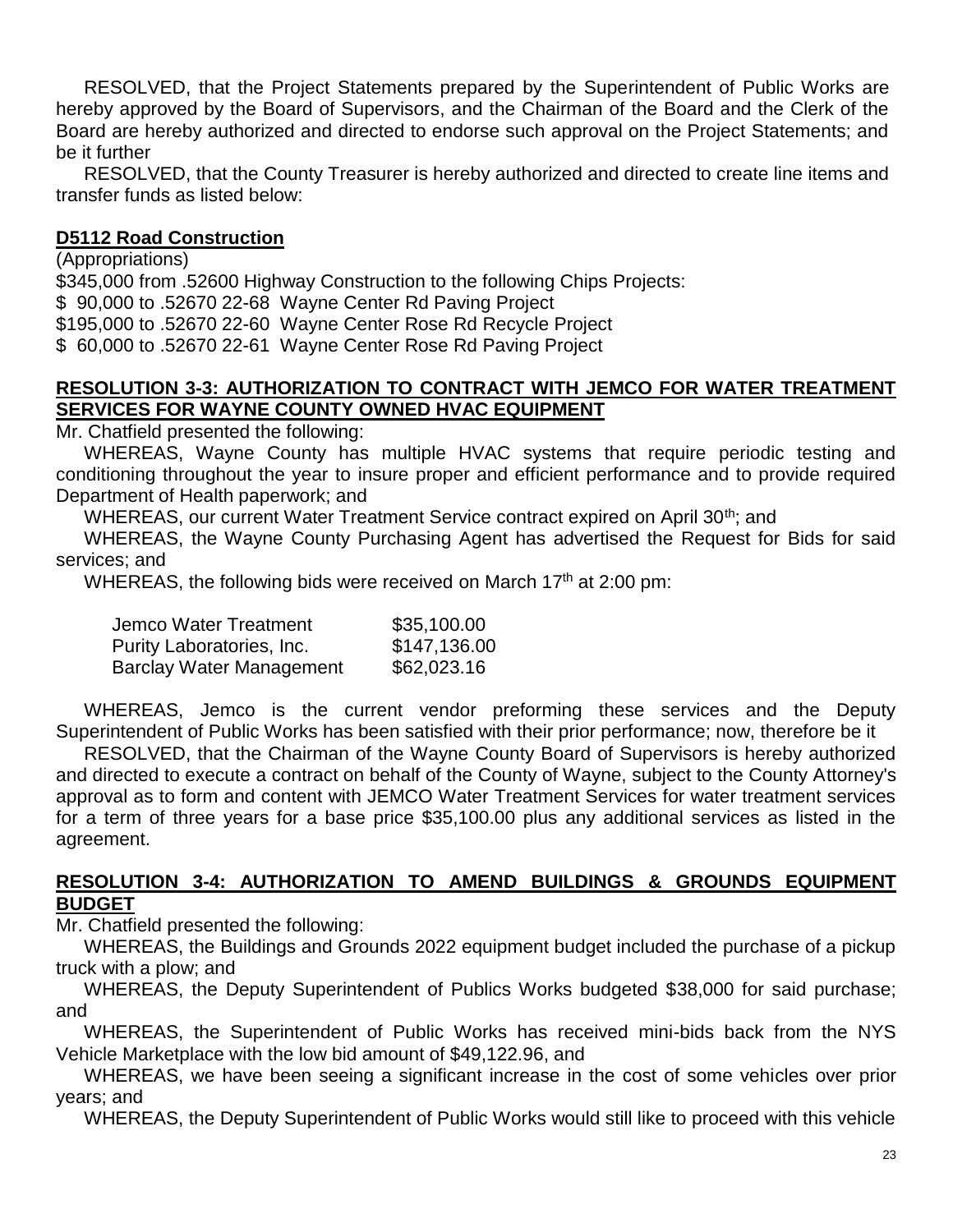purchase and is requesting to increase the 2022 Buildings & Grounds equipment budget by \$11,123.00; now, therefore be it

RESOLVED, that the County Treasurer is authorized to make the following budget adjustment:

## **A1990 General Fund Contingencies**

(Appropriations) \$11,123.00 from .54000 Contractual Expenses

## **A1615 Building & Grounds**

(Appropriations) \$11,123 .00 to .52300 Motor Vehicles

## **RESOLUTION 3-5: AUTHORIZATION TO RENEW LEASE AGREEMENT WITH THE WAYNE COUNTY SOIL AND WATER CONSERVATION DISTRICT FOR OFFICE AND SHOP SPACE**

Mr. Chatfield presented the following:

WHEREAS, in 2017 the Wayne County Soil and Water Conservation moved their operations into the old Buildings & Grounds office and shop building located at 7312 Route 31 in the Town of Lyons, and

WHEREAS, the Wayne County Soil and Water Conservation District has expressed interest in renewing its lease of this space at the same terms and conditions for an additional 5 years; and

WHEREAS, the Wayne County Soil & Water Conservation District lease is adjusted annually based on actual maintenance and repair costs from the prior year: now, therefore be it

RESOLVED, that the Chairman of the Board of Supervisors is authorized to sign a lease agreement for an additional five (5) year term, subject to the County Attorney's approval as to form and content, with the Wayne County Soil and Water Conservation District effective January 1, 2022.

#### **RESOLUTION 3-6: AUTHORIZATION TO AWARD BID FOR COURT HOUSE TURRET RESTORATION PROJECT**

Mr. Chatfield presented the following:

WHEREAS, Resolution 537-21 established the Court Hose Roof Repair project and placed \$175,000.00 of funding in a capital project account; and

WHEREAS, the Purchasing Agent has duly advertised for bid(s) for the Wayne County Courthouse Turret Restoration project located at 26 Church Street in Lyons, NY and the bids were opened on May 3, 2022 at 2:00 p.m. and the following bids were received:

CSTM Corp. 2593 Putman Rd. Ontario, NY 14519 \$268,000.00

;and

WHEREAS, C&S Engineering was selected for project Architectural and Engineering services to provide design, bid documents and construction administration for a fee of \$17,625.00; and

WHEREAS, it is anticipated that C&S Engineering will require an additional \$10,000 for abatement monitoring, and

WHEREAS, the total bid has come in over budget and additional funding will be needed to complete the repairs; and

WHEREAS, the Deputy Superintendent of Public Works also recommends carrying a project contingency amount of \$25,000.00 and

WHEREAS, due to the scope of work the contractors may be required to utilize a subcontractor to fulfill his/her responsibility under the contract; and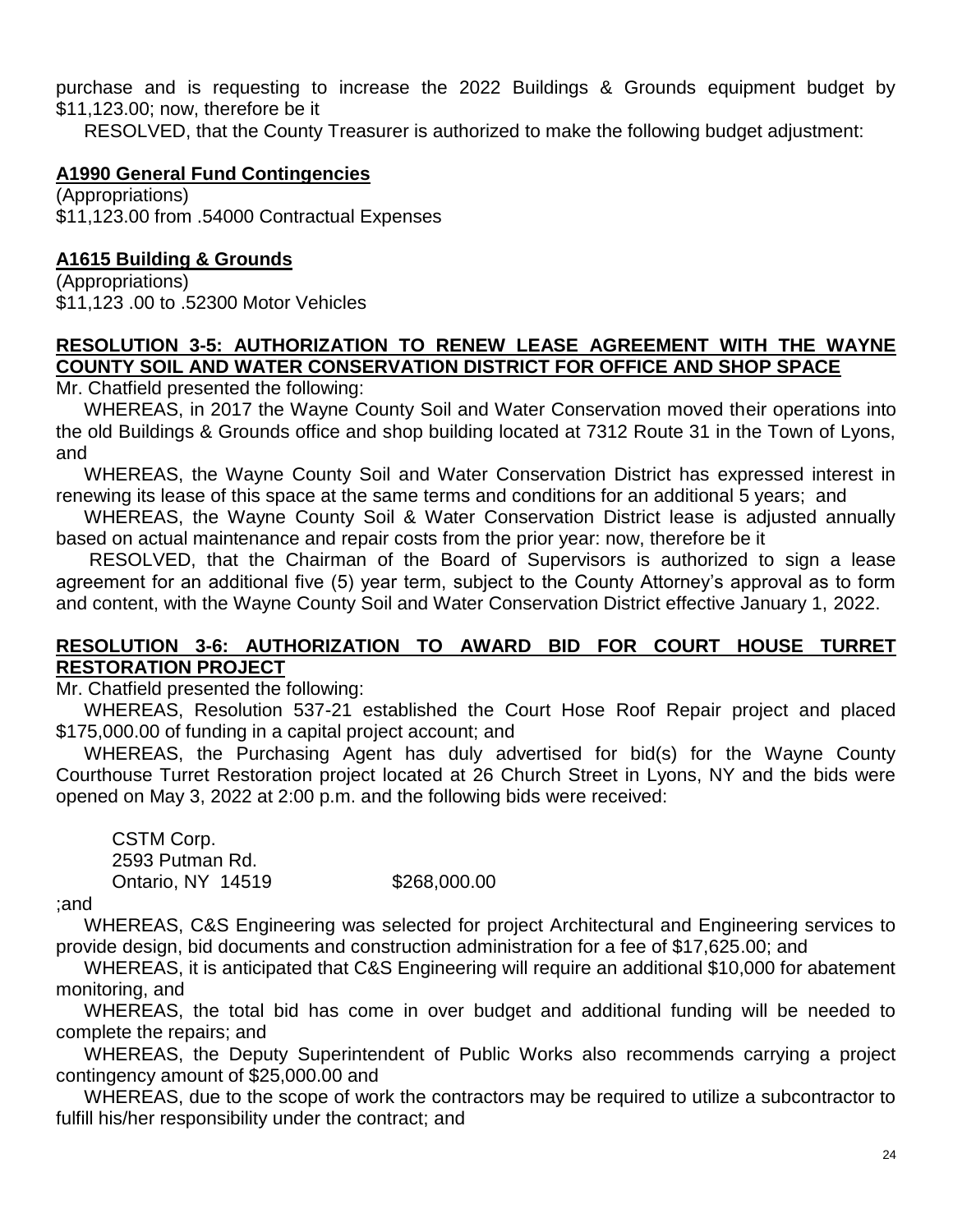WHEREAS, the Purchasing Agency and the Deputy Superintendent of Public Works has review the bid and recommends awarding the contract to CSTM Corp for a cost of \$268,000.00; now, therefore be it

RESOLVED, that the Chairman of the Wayne County Board of Supervisors is hereby authorized and directed to execute a contract on behalf of the County of Wayne, subject to the County Attorney's approval as to form and content, with CSTM Corp for the Courthouse Turret Restoration Project for a total base contract cost of \$268,000.00; and be it further

RESOLVED: that the Wayne County Board of Supervisors authorizes the use of subcontractors if needed on this project; and be it further;

RESOLVED, that the Wayne County Board of Supervisors hereby authorizes the Superintendent of Public Works to approve individual change orders that increase the project cost that is within the budgeted amount for said project, and be it further;

RESOLVED, that the County Treasurer is authorized to transfer \$145,625.00 from the Unassigned General Fund Balance, and be it further

RESOLVED, that the County Treasurer is authorized to make the following budget adjustments:

## **A9950 Transfer to Capital Fund Projects**

(Appropriations) \$ 145,625 to 52780 Building Repairs (B1ROF) – County Court House Roof)

## **H1924 Roofs – Various Buildings**

(Revenues) \$ 145,625 to 45031 Interfund Transfer (B1ROF) – County Court House Roof) (Appropriations) \$ 145,625 to 52000 Equipment & Other Cap Outlay (B1ROF)-County Court House Roof)

#### **RESOLUTION 3-7: AUTHORIZATION TO SET DATE FOR PUBLIC HEARING TO AMEND LOCAL LAW NO. 5-85**

Mr. Chatfield presented the following:

## **Local Law No. \_\_ 2022**

A local law designating a reserved parking area on county-owned land adjacent to and on the south side of the County Office Building located at 9 Pearl Street, Lyons, New York, adopting regulations governing parking in such area and prescribing penalties for violations of such regulations, pursuant to subdivision 11 of Section 215 of the County Law.

RESOLVED, pursuant to Section 20 of the Municipal Home Rule Law that the Board of Supervisors shall hold a public hearing on June 21, 2022 at 9:05 a.m. in the Supervisors Chambers in the County Court House, Lyons, New York on the proposed local law:

A local law designating a reserved parking area on county-owned land adjacent to and on the south side of the County Office Building located at 9 Pearl Street, Lyons, New York.

## **BE IT ENACTED BY THE BOARD OF SUPERVISORS OF THE COUNTY OF WAYNE,** as follows:

Section 1. The following words, when used in this local law shall have the meanings respectively ascribed to them in this section, except in those instances where the context clearly indicated otherwise: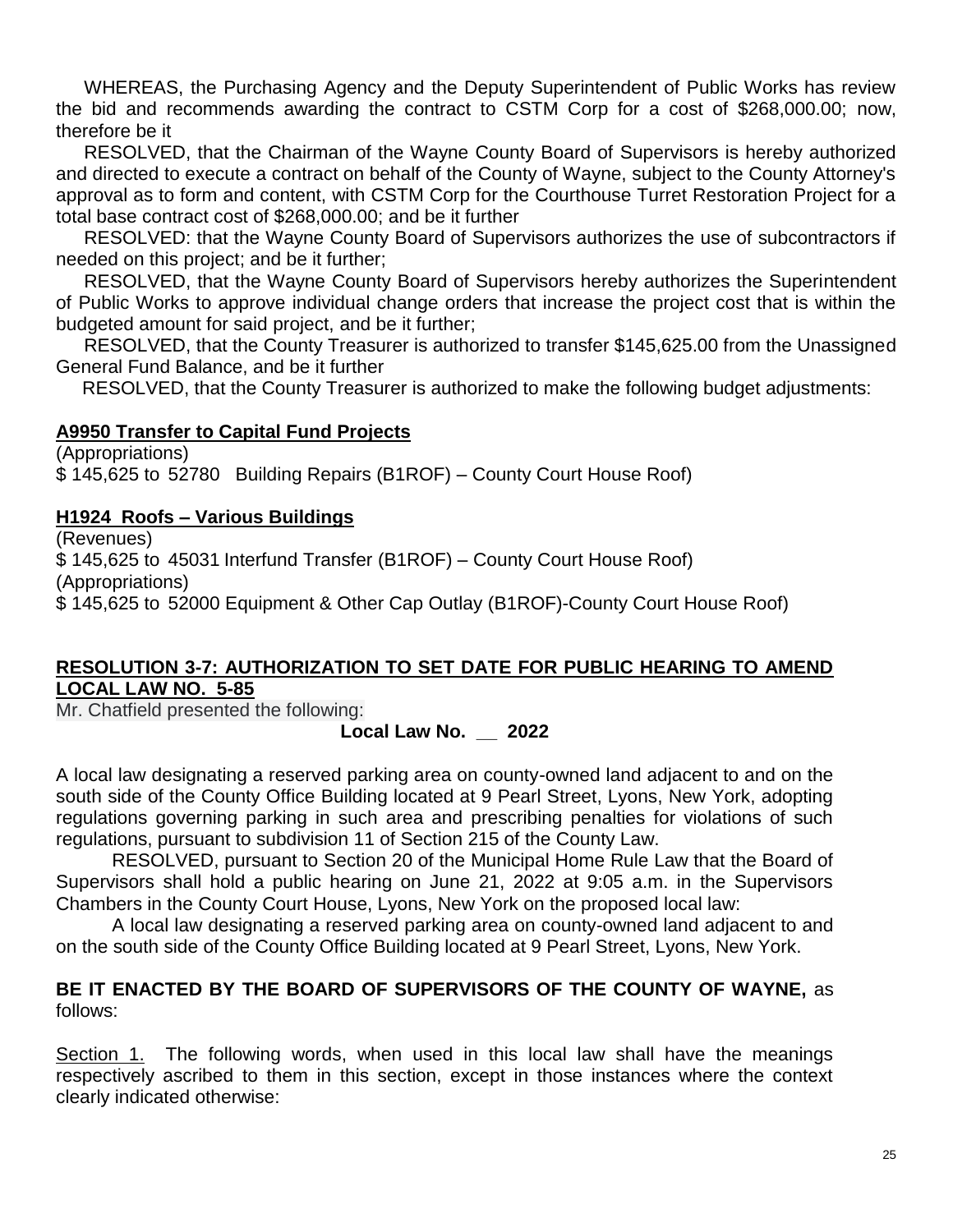(a) "Vehicle" means every device in, upon, or by which any person or property is or may be transported or drawn upon a highway.

(b) "Person" means every natural person, corporation, association, or organization.

(c) "Park" means the standing of a vehicle, whether occupied or not, other than temporarily for the purpose of and while actually engaged in loading or unloading merchandise or passengers.

(d) "County Office Building" means the Wayne County Office Building located at 9 Pearl Street in Lyons, New York.

(e) "Sheriff" means the Sheriff of the County of Wayne.

(f) "Handicapped Person" means any person operating a vehicle displaying a special municipal parking permit or a vehicle registered in accordance with Section 404-a of the Vehicle and Traffic Law and being used for the transportation of a handicapped person.

(g) "Reserved Parking Area" means the county-owned land immediately south of and adjacent to the County Office Building.

(h) "Owner" means any person, corporation, partnership, firm, agency, association, lessor, or organization who at the time of the issuance of a notice of violation:

(1) is the beneficial or equitable owner of such vehicle; or

(2) has title to such vehicle; or

(3) is the registrant or co-registrant of such vehicle which is registered with the Department of Motor Vehicles of this State of any other state, territory, district, providence, nation of other judiciary; of

(4) uses such vehicle in its vehicle renting and/or leasing business; or

(5) is an owner of such vehicle as defined by Section 128 of the Vehicle and Traffic Law or subdivision (a) of Section 2102 of the Vehicle and Traffic Law.

Section 2. The county-owned land immediately adjacent to the County Office Building is hereby designed as a reserved parking area for the following designated persons:

| <b>Designated Person</b>   | <b>Number of Parking Spaces</b> |
|----------------------------|---------------------------------|
| <b>County Clerk</b>        |                                 |
| Deputy County Clerk(s)     | 2                               |
| <b>Handicapped Parking</b> |                                 |
| <b>Tourism Director</b>    |                                 |
| <b>Tourism Vehicle</b>     |                                 |
| <b>EDP Director</b>        |                                 |
| <b>EDP Deputy</b>          |                                 |
| <b>EDP Vehicle</b>         |                                 |
| <b>Employee Parking</b>    | 18                              |
|                            |                                 |

#### Section 3.

(a) No person shall park a vehicle in the reserved parking area except those persons for whom parking spaces are reserved as designated in Section 2 of the local law.

(b) No person, for whom a parking space is reserved, as designated in Section 2 of this local law, shall park a vehicle in the reserved parking area in any space other than a parking space which is marked "reserved" for such person.

(c) No undesignated vehicle shall be parked in the reserved parking area between the hours of 12:00 midnight and 6:00 a.m.

Section 4. It shall be the duty of the Sheriff to enforce the provisions of this local law.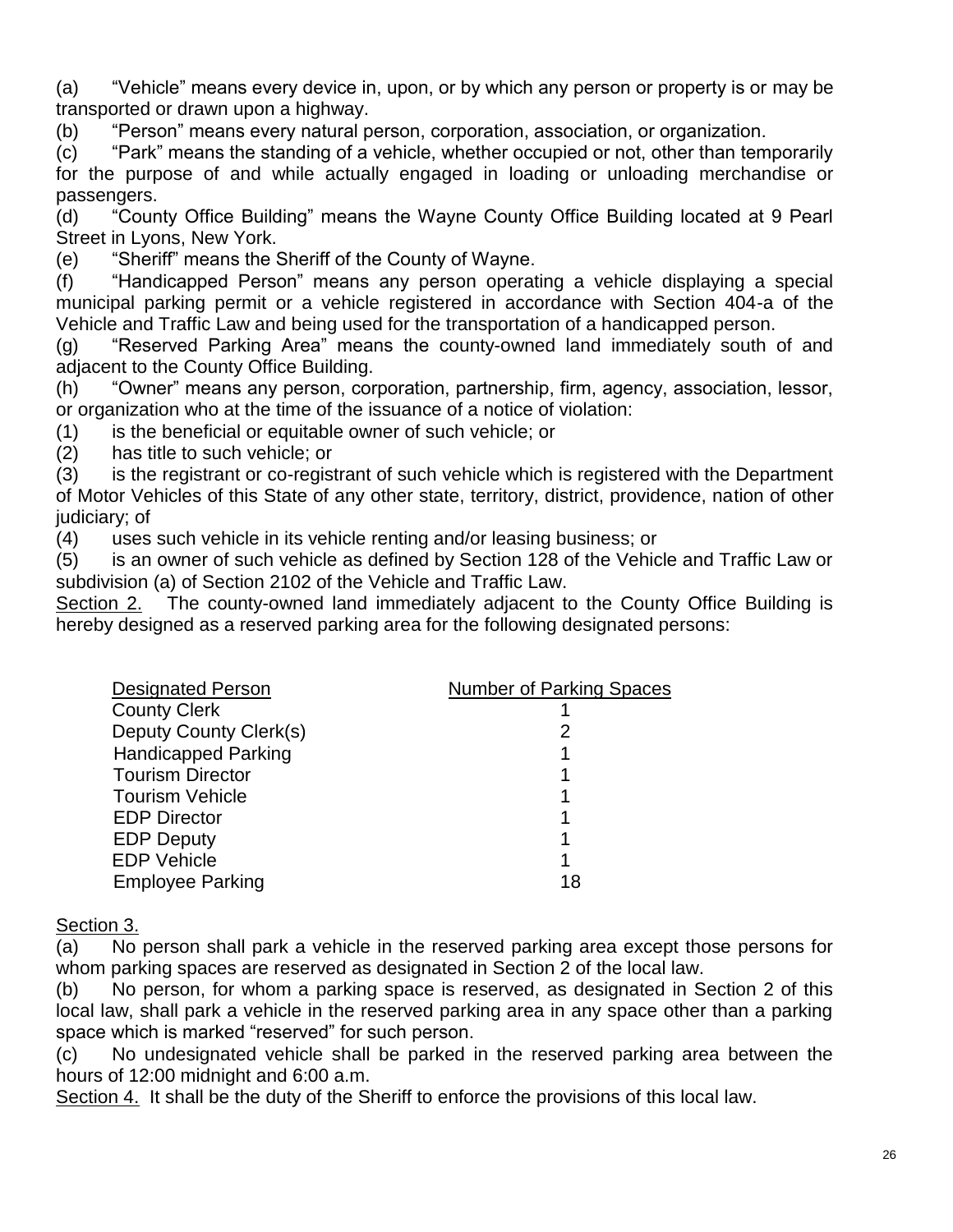Section 5. Whenever any vehicle shall be found parking in violation of the provisions of this local law, the Sheriff is hereby authorized to provide for the removal of such vehicle, by means of towing or otherwise, to a suitable place of storage, and such removal and storage shall be at the sole risk and expense of the owner of such vehicle, Any vehicle so removed and stored shall be in the custody of the Sheriff and before the owner or person in charge of such vehicle shall be permitted to remove it from such custody, he shall furnish evidence of his identity and ownership or right to possession, pay the cost for such removal and storage, and sign a receipt for such vehicle.

Section 6. The Sheriff is hereby given the power and authority to engage, hire and contract with any person to remove, transport, and store vehicles for the purpose of this local law. Section 7.

(a) Whenever any vehicle is found parked in violation of this local law, the Sheriff shall serve a written notice of violation notifying the person charged that such vehicle has been parked in violation of the provisions of this local law and directing such person to appear in Justice Court of the Town of Lyons at a designated time to answer for such violation in accordance with this local law. The notice of violation shall be served personally upon the operator of a vehicle who is present at the time of service, and his name, together with the plate designation and the plate type as shown by the registration plates of said vehicle and the expiration date: the make or model, and the body type of the same vehicle, shall be inserted therein. The notice of violation shall be served upon the owner of the vehicle if the operator is not present, by affixing such notice to said vehicle in a conspicuous place. Whenever such notice is so affixed, in lieu of inserting the name of the person charged with the violation in the space provided for the identification of said person, the words 'owner of the vehicle bearing license' may be inserted to the following by the plate designation and plate type of said vehicle. Service of the notice of violation or a duplicate thereof, by affixation as herein provided shall have the same force and effect as through the same was personally served with the name of the person charged with the violation inserted therein.

(b) For the purposes of this local law an operator of a vehicle who is not the owner thereof, but who uses or operates such vehicle with the permission of the owner, express or implied, shall be deemed to the agent of such owner to receive notices of volition, whether personally served on such operator or served by affix in the manner aforesaid, and service made in either manner as herein provided shall also be deemed to be lawful service upon such owner.

Section 8. A violation of any of the provisions of this local law shall constitute an offense, and a person guilty of such offense may be punished by a fine not exceeding One Hundred Dollars.

Section 9. If any section, part of a section, sentence, clause, or phrase of this local law shall be held unconstitutional or invalid, the remaining provisions thereof shall nevertheless remain in full force and effect.

Section 10. This local law shall take effect August 1<sup>st</sup> 2022.

# **COM. #4 – ECONOMIC DEV. AND PLANNING – JOHNSON, GROAT, CHATFIELD, ROBUSTO, LASHER**

## **RESOLUTION 4-1: AUTHORIZATION TO MODIFY AGRICULTURAL DISTRICT 1**

Mr. Johnson presented the following:

WHEREAS, New York State enacted legislation enabling landowners to apply to the Board of Supervisors for inclusion of predominantly viable agricultural land into certified agricultural districts prior to the required eight year review period; and

WHEREAS, this legislation requires the County to establish an annual 30 day review period during which landowners may request inclusion in a certified agricultural district; and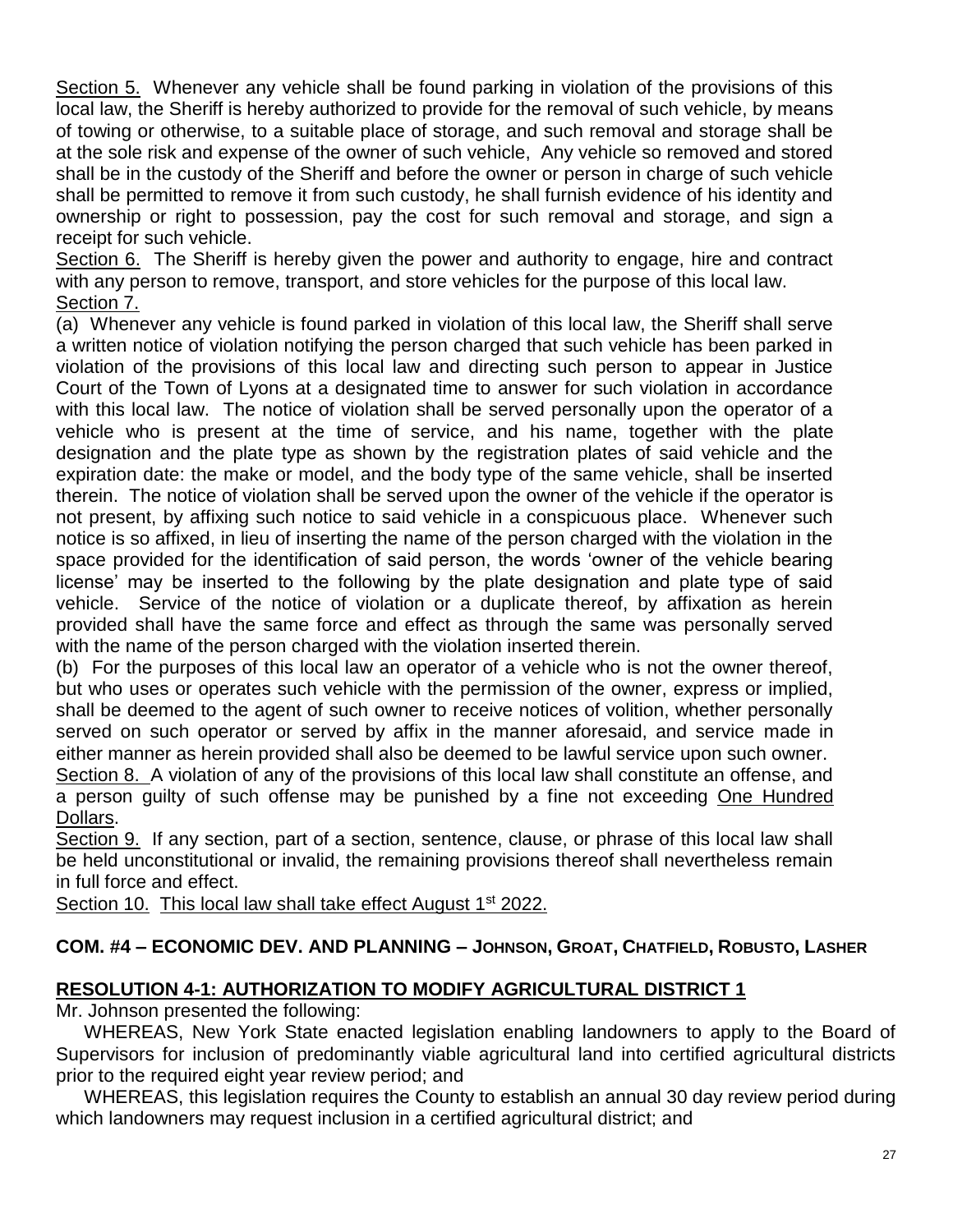WHEREAS, the Board of Supervisors designated January 1 to January 31 as the annual 30 day review period when landowners may submit a request to the County for inclusion in certified agricultural districts prior to established agricultural district review periods; and

WHEREAS, the following landowners have requested to have the following tax parcels included in the certified agricultural district;

| Tax ID Num      | <b>Municipality</b> | <b>Name</b>               | <b>Acres</b> | <b>Parcel Location</b>     |
|-----------------|---------------------|---------------------------|--------------|----------------------------|
| 76116-00-669537 | Town of Butler      | Joshua & Julia High 16.97 |              | 0000                       |
|                 |                     |                           |              | <b>Wolcott Spring Lake</b> |
| 76116-00-700607 | Town of Butler      | Joshua & Julia High 43.77 |              | 0000                       |
|                 |                     |                           |              | Wager Road                 |

TOTAL ACREAGE: 60.74

and

WHEREAS, the Agricultural Development Board has reviewed and recommended approval of this modification and has determined that the land requested for inclusion in the agricultural district is predominantly viable agricultural land; and

WHEREAS, the Board of Supervisors has conducted the required public hearing; now, therefore, be it

RESOLVED, that Wayne County Agricultural District No. 1 is hereby modified to include the agricultural land identified by their tax parcel numbers in the above referenced chart.

## **RESOLUTION 4-2: DESIGNATING ENVIRONMENTAL CERTIFYING OFFICER FOR CDBG FARMWORKER MOBILE HOME REPLACEMENT GRANT**

Mr. Johnson presented the following:

WHEREAS, Wayne County Resolution No. 071-22 authorized application to the New York State Housing Trust Fund Corporation, Office of Community Renewal ("OCR") for New York State Community Development Block Grant ("NYS CDBG") CARES Act (CDBG-CV) 2020 Community Development Block Grant (CDBG-CV) Coronavirus Aid, Relief, and Economic Security Act (CARES) Funding); and

WHEREAS, OCR requires projects that include CDBG funds must be assessed in accordance with the National Environmental Policy Act of 1969 (NEPA) and related authorities listed in 24 CFR Part 58; and

WHEREAS, OCR requires grant recipients to appoint a Certifying Officer to review and certify activities comply with SEQR and NEPA regulations; now therefore be it

RESOLVED, that the Board of Supervisors hereby designates Ora Rothfuss III as Certifying Officer for Environmental Review; and be it further

RESOLVED, that the Board of Supervisors hereby authorizes the Clerk, Wayne County Board of Supervisors, to assist in the publication of any required notices and in the receipt of any comments submitted regarding the ERR.

## **RESOLUTION 4-3: AUTHORIZATION TO ACCEPT GRANT FOR COUNTY FARMLAND PROTECTION PLAN UPDATE**

Mr. Johnson presented the following:

WHEREAS, Wayne County Resolution No. 149-22 authorized the submission of a grant application to the NYS Department of Ag and Markets for \$40,000, with up to \$40,000 of matching funds from the County to complete an update to the County Farmland Protection Plan under the direction of the County Economic Development and Planning Department.; and

WHEREAS, the County has been notified of an award and is interested in pursuing consulting services for development of the plan; now therefore be it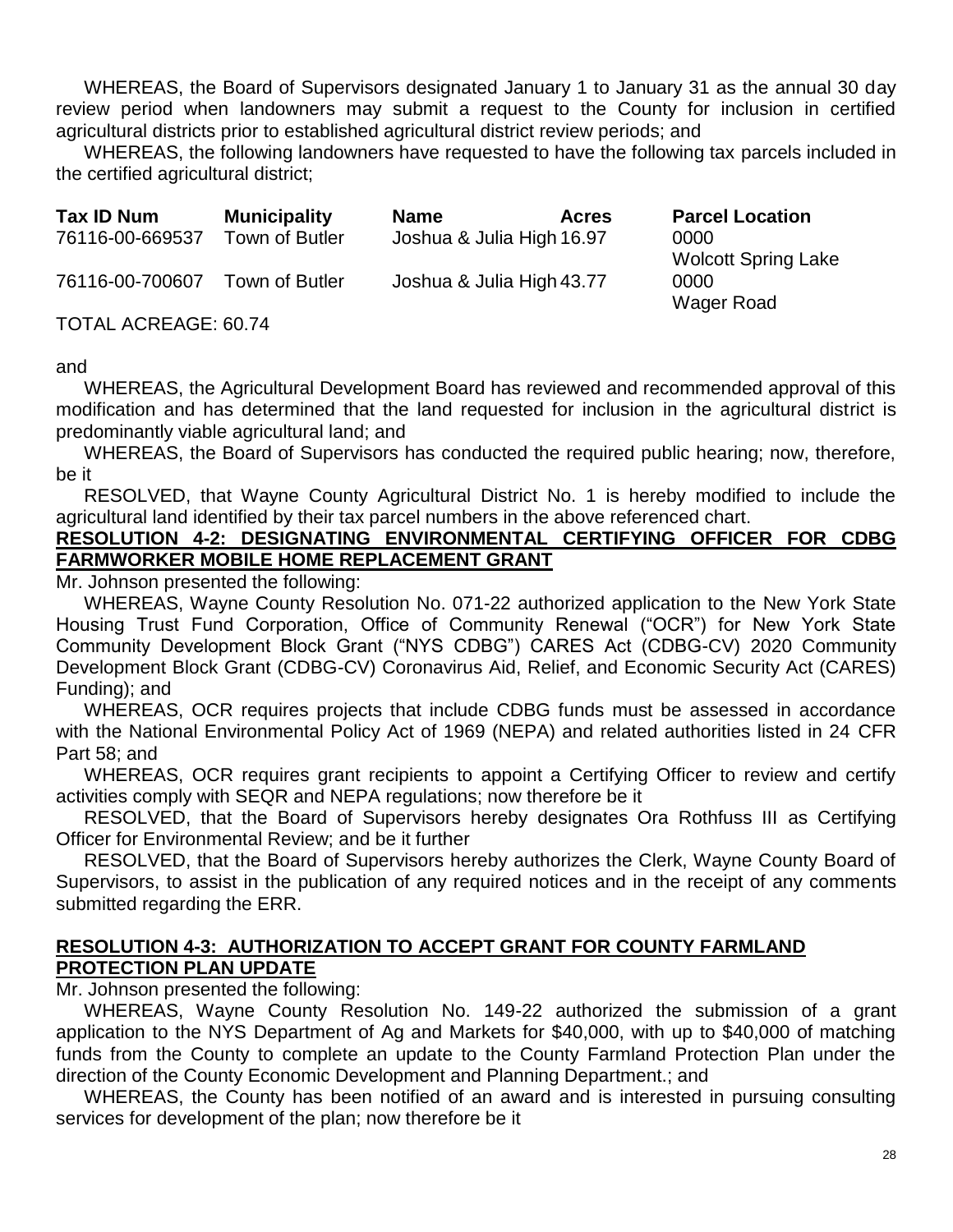RESOLVED, that the Board of Supervisors hereby authorizes the release of a Request for Proposals (RFP) for planning services under the direction of the County Economic Development and Planning Department; and be it further

RESOLVED, that the Board of Supervisors hereby authorizes the Chairman of the Board to execute any agreement documents necessary to implement the resolution, including acceptance of the award and execution of a contract agreement resulting from the RFP on behalf of the County of Wayne, subject to the County Attorney's review and approval as to form and content.

A1990 Contingent Fund General (Appropriations) \$40,000 from 54000 Contractual Expenses

A8020 Planning Board (Revenues) \$40,000 to 43305 EDP03 NYS Grants (Appropriations) \$80,000 to 54400 EDP03 Contracted Services

## **RESOLUTION 4-4: AUTHORIZATION TO ACCEPT GRANT AND EXECUTE SUBRECIPIENT AGREEMENT WITH RURAL HOUSING OPPORTUNITIES CORPORATION FOR CDBG FARMWORKER MOBILE HOME REPLACEMENT GRANT**

Mr. Johnson presented the following:

WHEREAS, Wayne County Resolution No. 071-22 authorized application to the New York State Housing Trust Fund Corporation, Office of Community Renewal ("OCR") for New York State Community Development Block Grant ("NYS CDBG") CARES Act (CDBG-CV)2020 Community Development Block Grant (CDBG-CV) Coronavirus Aid, Relief, and Economic Security Act (CARES) Funding); and

WHEREAS, the County has been notified of a \$1,000,000 award to implement the Wayne County farmworker housing replacement program; and

WHEREAS, Rural Housing Opportunities Corporation (RHOC) is an eligible subrecipient under CDBG guidelines; and

WHEREAS, RHOC has agreed to provide program administration and program delivery services for the implementation of this potential grant, with expenses to be paid using grant funds; and

WHEREAS, up to 5% (\$50,000) of the award will be appropriated to program administration and 10% (\$100,000) of the award will be appropriated to program delivery, such as construction management and building permits; now therefore be it

RESOLVED, that the Board of Supervisors hereby authorizes a subrecipient agreement with RHOC upon award of said grant; and be it further

RESOLVED, that the Board of Supervisors hereby authorizes the Chairman of the Board directed to execute any agreement documents necessary to implement the resolution, including acceptance of the CDBG award and execution of a sub recipient agreement with RHOC on behalf of the County of Wayne, subject to the County Attorney's approval as to form and content; and be it further

RESOLVED, that the Wayne County Treasurer is authorized to make the following adjustment to the 2022 budget:

#### **A8020 Planning Board**

(Revenue) \$1,000,000 to 44091 EDP04 CDBG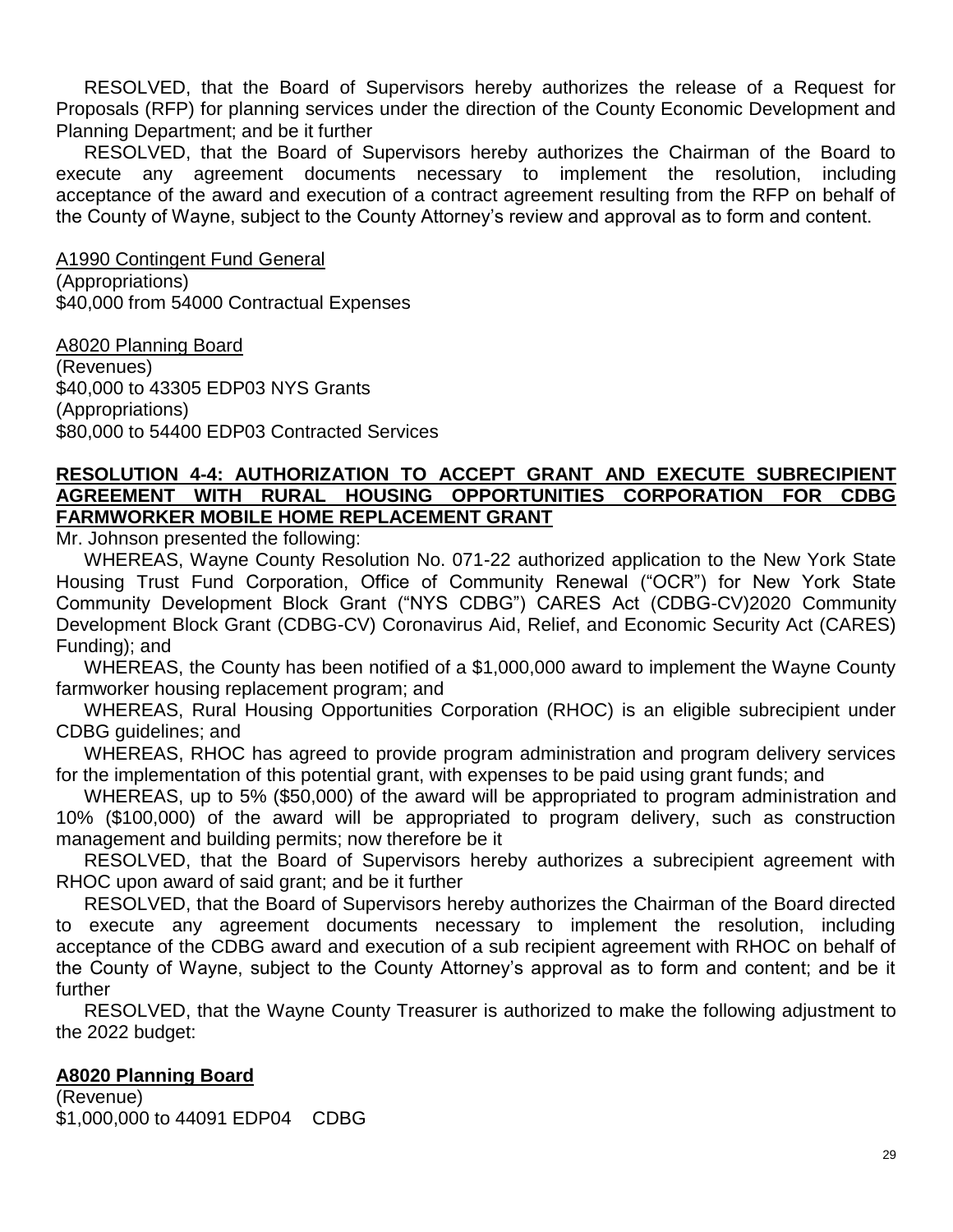(Appropriations) \$1,000,000 to 54400 EDP04 Contracted Services

## **RESOLUTION 4-5: AUTHORIZATION TO RENEW TERMS AND APPOINT MEMBERS TO THE WAYNE COUNTY PLANNING BOARD**

Mr. Johnson presented the following:

WHEREAS, the Town of Butler has recommended the appointment of Chad Mendenhall**,** 4515 Westbury Rd, Wolcott, NY 14590 to fill the empty seat from the Town on the County Planning Board; and

WHEREAS, the Town of Lyons has recommended the appointment of Robert Burns, 4289 DeNeef Hill Rd, Lyons, NY 14489 to fill the empty seat from the Town on the County Planning Board; and

WHEREAS, the Town of Sodus has recommended the appointment of Dennis Grabb, 7011 Sodus Center Rd, Sodus, NY 14551 to fill the seat from the Town on the County Planning Board; and

WHEREAS, the terms of office of the following members of the Wayne County Planning Board will expire on April 30, 2022:

Ron Baker, 6445 Hill Rd, Sodus, NY 14551 Kenneth Conklin, 7724 Whispers Lane, Ontario, NY 14519 Bob Hutteman, 6879 Fairville Station Rd, Newark, NY 14513 Matt Krolak, 2486 Maple Ave, Palmyra, NY 14522 now, therefore, be it

RESOLVED, that Chad Mendenhall is hereby appointed to the County Planning Board to a three year term of office effective immediately and expiring April 30, 2023 (3 other members renew that year); and be it further

RESOLVED, that Robert Burns is hereby appointed to the County Planning Board to a three year term of office effective immediately and expiring April 30, 2024; and be it further

RESOLVED, that Dennis Grabb is hereby appointed to the County Planning Board to a three year term of office effective immediately and expiring April 30, 2025; and be it further

RESOLVED, that members Ken Conklin, Bob Hutteman, and Matt Krolak are hereby reappointed to a three year term of office effective immediately and expiring April 30, 2025.

## **RESOLUTION 4-6: AUTHORIZATION TO ENDORSE CAPITAL PROJECT AT WILLIAMSON-SODUS AIRPORT**

Mr. Johnson presented the following:

WHEREAS, the Williamson Flying Club, Inc. has requested state funds through the 2019 Aviation Capital Grant Program for the following project at Williamson-Sodus Airport:

- Installation of a solar electric array
- hangar doors
- rehabilitation of the Automated Weather Observation System

and;

WHEREAS, the project purpose is to enhance the sustainability of the airport and continue to provide a high-quality, safe environment for aircraft operations, reduce operating expenses, enhance pilot services and generate additional revenue; and

WHEREAS, the New York State Department of Transportation, under the State Transportation Law, requires that privately-owned airports submit an endorsing resolution from the governing body of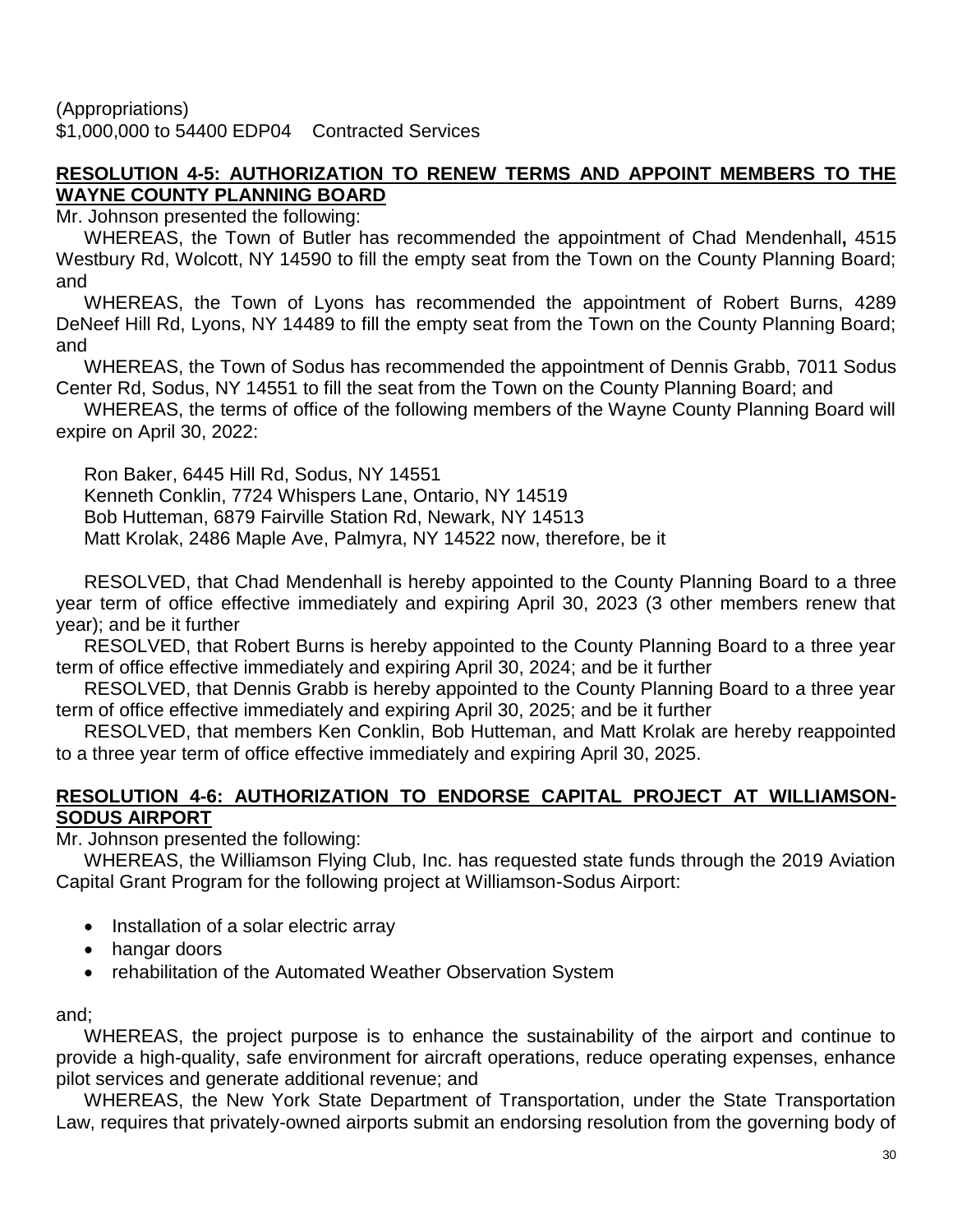the county in which the airport is located; and

WHEREAS, the Wayne County Board of Supervisors has received a request from Williamson-Sodus Flying Club, Inc. to endorse the project; now therefore be it

RESOLVED, that the County of Wayne endorses the project identified above at Williamson-Sodus Airport for the purpose of making the project eligible for State funding; and be it further

RESOLVED, that the Clerk of the Board is hereby directed to forward certified copies of this resolution to the appropriate County officials and to the Capital Projects Chairman of the Williamson Flying Club, Inc. to be filed with the NYS Commissioner of Transportation; and be it further

RESOLVED, that this resolution shall take effect immediately.

## **COM. #5 – GOVERNMENT OPERATIONS – LASHER, DONALTY, KOLCZYNSKI, CHATFIELD, MILLER**

## **RESOLUTION 5-1: AUTHORIZATION TO HIRE TEMPORARY FULL-TIME DEPUTY ELECTION COMMISSIONER WITHIIN THE BOARD OF ELECTIONS OFFICE**

Mr. Lasher presented the following:

WHEREAS, the Wayne County Board of Elections Office has within the 2022 budget two (2) fulltime Deputy Election Commissioners who perform tasks, duties and functions in the Elections Office; and

WHEREAS, Joyce A. Krebbeks, Deputy Election Commissioner, has notified the Election Commissioners in writing that she intends to retire effective December 31, 2022; and

WHEREAS, Mindy Robinson, Deputy Election Commissioner was recently appointed 12/10/2021 and the duties of Deputy Election Commissioner requires specialty training in a myriad of election cycle activities and functions taking several months to be proficient in their tasks, duties and functions prior to them being able to work independently; and

WHEREAS, it is the desire of the Wayne County Board of Elections Commissioners are requesting authorization to create a full time temporary position of Deputy Election Commissioner, so that he or she may be able to receive the necessary and critical training and education concerning Election processing; now therefore be it

RESOLVED, that the Wayne County Board of Elections Commissioners have authorization to hire a full-time temporary Deputy Election Commissioner commencing July 1, 2022 and ending through December 31, 2022 at the rate of \$ 45,787 Grade 5 of the Managerial/Confidential pay structure; and be it further

RESOLVED, that the Wayne County Treasurer is authorized to make the following 2022 budget adjustments:

A1990 Contingent Fund General (Appropriations) \$33,353 from 54000 Contractual Expenses

A1450 Board of Elections

(Appropriations) \$22,894 to 51068 Deputy Election Commissioner \$2,450 to 58100 Payments to NYS Retirement System \$1,752 to 58200 Payments to Social Security \$6,257 to 58400 Hospitalization

#### **RESOLUTION 5-2: ADOPTION OF MANAGEMENT AND CONFIDENTIAL POSITION WAGE AND SALARY RANGES FOR 2023**

Mr. Lasher presented the following:

WHEREAS, the Wayne County Local Law no. 2-2014 gives the Board of Supervisors the authority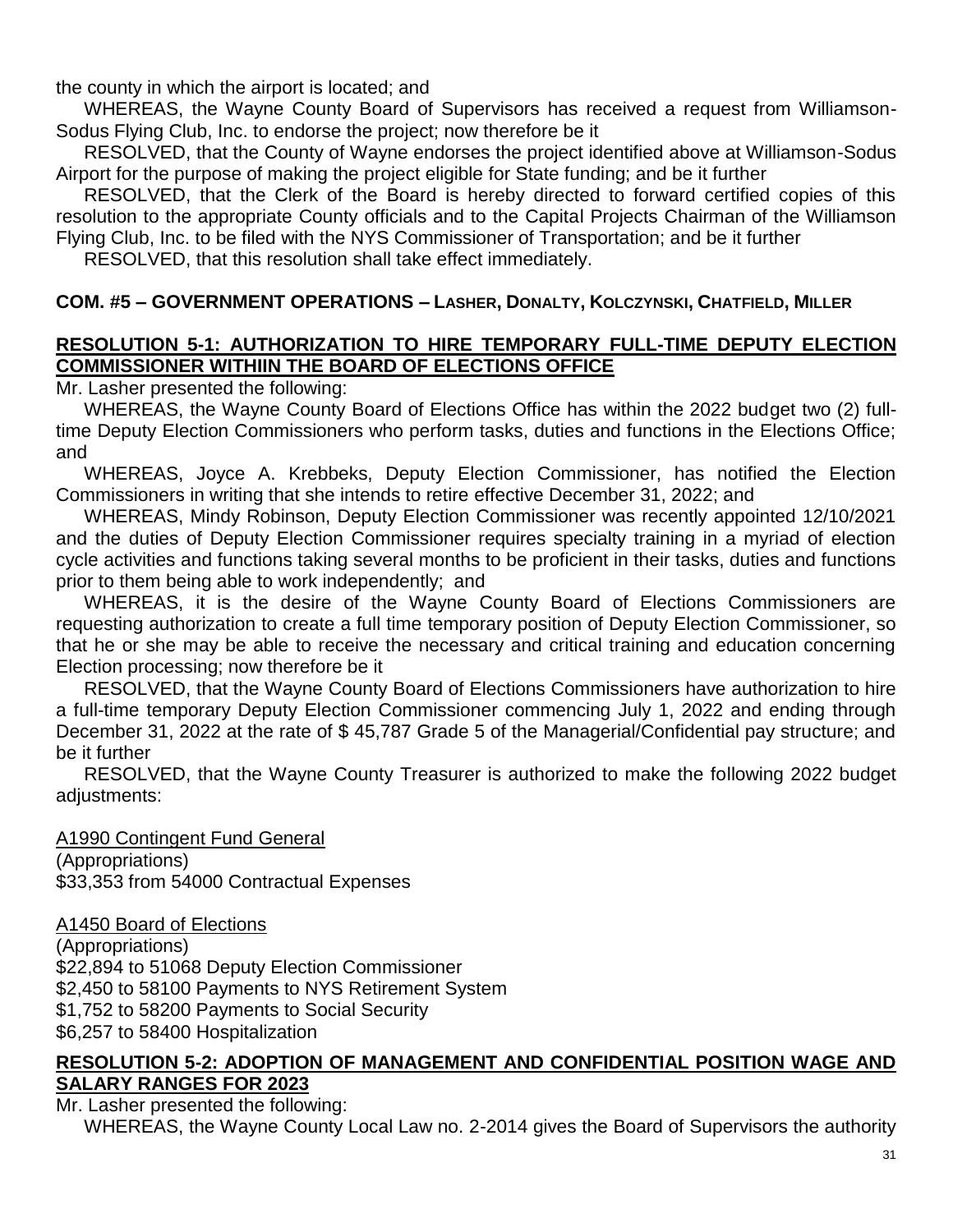to implement the Salary Plan for Managerial and Confidential Employees; and

WHEREAS, the Director of Human Resources recommends that the 2022 Salary Schedule be revised for 2023 by a cost of living adjustment (COLA) of 2.5% to align the 2023 salary schedule with the labor market; and

WHEREAS, the Pay Plan Committee has met and agreed to make changes within the Pay Plan Salary Administration; now, therefore be it

RESOLVED, that the Board of Supervisors hereby adopts the following wage and salary ranges for the Managerial and Confidential employee group effective January 1, 2023:

| COLA:          | 2.50%   |                |         |                |          |          |                |          |          |           |           |           |           |           |
|----------------|---------|----------------|---------|----------------|----------|----------|----------------|----------|----------|-----------|-----------|-----------|-----------|-----------|
| 2023           |         | $\overline{2}$ | 3       | $\overline{4}$ | 5        | 6        | $\overline{7}$ | 8        | 8b P.T.  | 9         | 10        | 11        | 12        | 13        |
| <b>MINIMUM</b> | \$15.82 | \$17.87        | \$20.19 | \$22.82        | \$46.931 | \$53,032 | \$59,396       | \$66,523 | \$42,025 | \$74,507  | \$83,447  | \$93,461  | \$104,676 | \$117,237 |
|                | \$16.18 | \$18.29        | \$20.66 | \$23.35        | \$48,025 | \$54,268 | \$60.781       | \$68,074 |          | \$76,243  | \$85,392  | \$95,639  | \$107.116 | \$119,970 |
| $\mathbf{2}$   | \$16.56 | \$18.71        | \$21.15 | \$23.90        | \$49,145 | \$55,533 | \$62,197       | \$69,660 | \$44,819 | \$78,020  | \$87,382  | \$97.868  | \$109,612 | \$122,766 |
| з              | \$16.95 | \$19.15        | \$21.64 | \$24.45        | \$50,290 | \$56,827 | \$63.647       | \$71,284 |          | \$79,839  | \$89,419  | \$100,149 | \$112,167 | \$125,627 |
| $\overline{4}$ | \$17.34 | \$19.60        | \$22.14 | \$25.02        | \$51,462 | \$58.152 | \$65,131       | \$72,945 | \$47,612 | \$81,700  | \$91,503  | \$102.484 | \$114.781 | \$128,556 |
| 5              | \$17.75 | \$20.05        | \$22.66 | \$25.61        | \$52,662 | \$59,507 | \$66,649       | \$74,646 |          | \$83,604  | \$93,635  | \$104.872 | \$117,457 | \$131,552 |
| 6              | \$18.16 | \$20.52        | \$23.19 | \$26.20        | \$53,889 | \$60,894 | \$68,202       | \$76,385 |          | \$85,552  | \$95,818  | \$107.316 | \$120.194 | \$134,618 |
| <b>IDPOIN</b>  | \$18.58 | \$21.00        | \$23.73 | \$26.81        | \$55,144 | \$62,313 | \$69,790       | \$78,165 |          | \$87,545  | \$98,050  | \$109,816 | \$122,995 | \$137,754 |
| 8              | \$18.78 | \$21.22        | \$23.98 | \$27.10        | \$55,736 | \$62,982 | \$70,540       | \$79,004 |          | \$88,484  | \$99,102  | \$110,995 | \$124,315 | \$139,233 |
| 9              | \$18.98 | \$21.45        | \$24.24 | \$27.39        | \$56,335 | \$63,658 | \$71,297       | \$79,852 |          | \$89,434  | \$100,166 | \$112,186 | \$125,650 | \$140,728 |
| 10             | \$19.19 | \$21.68        | \$24.50 | \$27.69        | \$56,940 | \$64,341 | \$72.062       | \$80,709 |          | \$90,394  | \$101,242 | \$113.391 | \$126.998 | \$142,238 |
| 11             | \$19.39 | \$21.91        | \$24.76 | \$27.98        | \$57.551 | \$65,032 | \$72,836       | \$81,576 |          | \$91,365  | \$102,329 | \$114,608 | \$128,362 | \$143,765 |
| 12             | \$19.60 | \$22.15        | \$25.03 | \$28.28        | \$58,169 | \$65,730 | \$73,618       | \$82,451 |          | \$92,346  | \$103,427 | \$115,838 | \$129,740 | \$145,309 |
| 13             | \$19.81 | \$22.39        | \$25.30 | \$28.59        | \$58,793 | \$66,436 | \$74,408       | \$83,337 |          | \$93,337  | \$104,537 | \$117.082 | \$131,133 | \$146,869 |
| 14             | \$20.03 | \$22.63        | \$25.57 | \$28.89        | \$59,424 | \$67,149 | \$75,207       | \$84,231 |          | \$94,339  | \$105,660 | \$118,339 | \$132,540 | \$148,445 |
| 15             | \$20.24 | \$22.87        | \$25.84 | \$29.20        | \$60,062 | \$67,870 | \$76.014       | \$85,135 |          | \$95,352  | \$106,794 | \$119,609 | \$133,963 | \$150,039 |
| 16             | \$20.46 | \$23.12        | \$26.12 | \$29.52        | \$60,707 | \$68,598 | \$76,830       | \$86,049 |          | \$96,375  | \$107,940 | \$120.893 | \$135,401 | \$151,650 |
| 17             | \$20.68 | \$23.36        | \$26.40 | \$29.83        | \$61,359 | \$69,335 | \$77,655       | \$86,973 |          | \$97,410  | \$109,099 | \$122,191 | \$136,855 | \$153,278 |
| 18             | \$20.90 | \$23.62        | \$26.69 | \$30.15        | \$62,017 | \$70,079 | \$78,489       | \$87,907 |          | \$98,456  | \$110,270 | \$123,503 | \$138,324 | \$154,923 |
| 19             | \$21.12 | \$23.87        | \$26.97 | \$30.48        | \$62,683 | \$70,832 | \$79.331       | \$88,851 |          | \$99,513  | \$111,454 | \$124.829 | \$139,809 | \$156,586 |
| <b>MAXIMUM</b> | \$21.35 | \$24.13        | \$27.26 | \$30.81        | \$63,358 | \$71,594 | \$80,184       | \$89,807 |          | \$100.584 | \$112,654 | \$126.173 | \$141,313 | \$158,271 |

## **COM. #6 – HEALTH AND MEDICAL SERVICES – ROBUSTO, GROAT, BENDER, BRADY, MILLER**

## **RESOLUTION 6-1: AUTHORIZATION TO RENEW AGREEMENT WITH ST. JOHN FISHER COLLEGE FOR NURSING EDUCATIONAL PROGRAM**

Mr. Robusto presented the following:

WHEREAS, Wayne County Nursing Home and St. John Fisher College currently have a contract to allow nursing students to train at the nursing home; and

WHEREAS, the current agreement with St. John Fisher College (c/o Wegmans School of Nursing) expires May 31, 2022; and

WHEREAS, Wayne County Nursing Home and St. John Fisher College have an interest in continuing this collaboration that provides educational nursing training; and

WHEREAS, that the Nursing Home Administrator is desirous in renewing the agreement with St. John Fisher College effective from June 1, 2022 to May 31, 2025; and now, therefore be it

RESOLVED, the Chairman of the Board of Supervisors is authorized to execute an agreement on behalf of the Wayne County Nursing Home with St. John Fisher College from June 1, 2022 to May 31, 2025 for the purpose of educational nursing program at no cost to the nursing home, subject to the County Attorney's approval as to form and content.

#### **RESOLUTION 6-2: AUTHORIZATION TO PAY OUT-OF-TITLE PAY FOR EMPLOYEE PERFORMING THE DUTIES OF COORDINATOR OF NURSING TRAINING AT THE WAYNE COUNTY NURSING HOME**

#### Mr. Robusto presented the following:

WHEREAS, current employee within the title of Coordinator of Nursing Training is on an approved leave of absence and the continuation of these duties are an essential function and necessary for the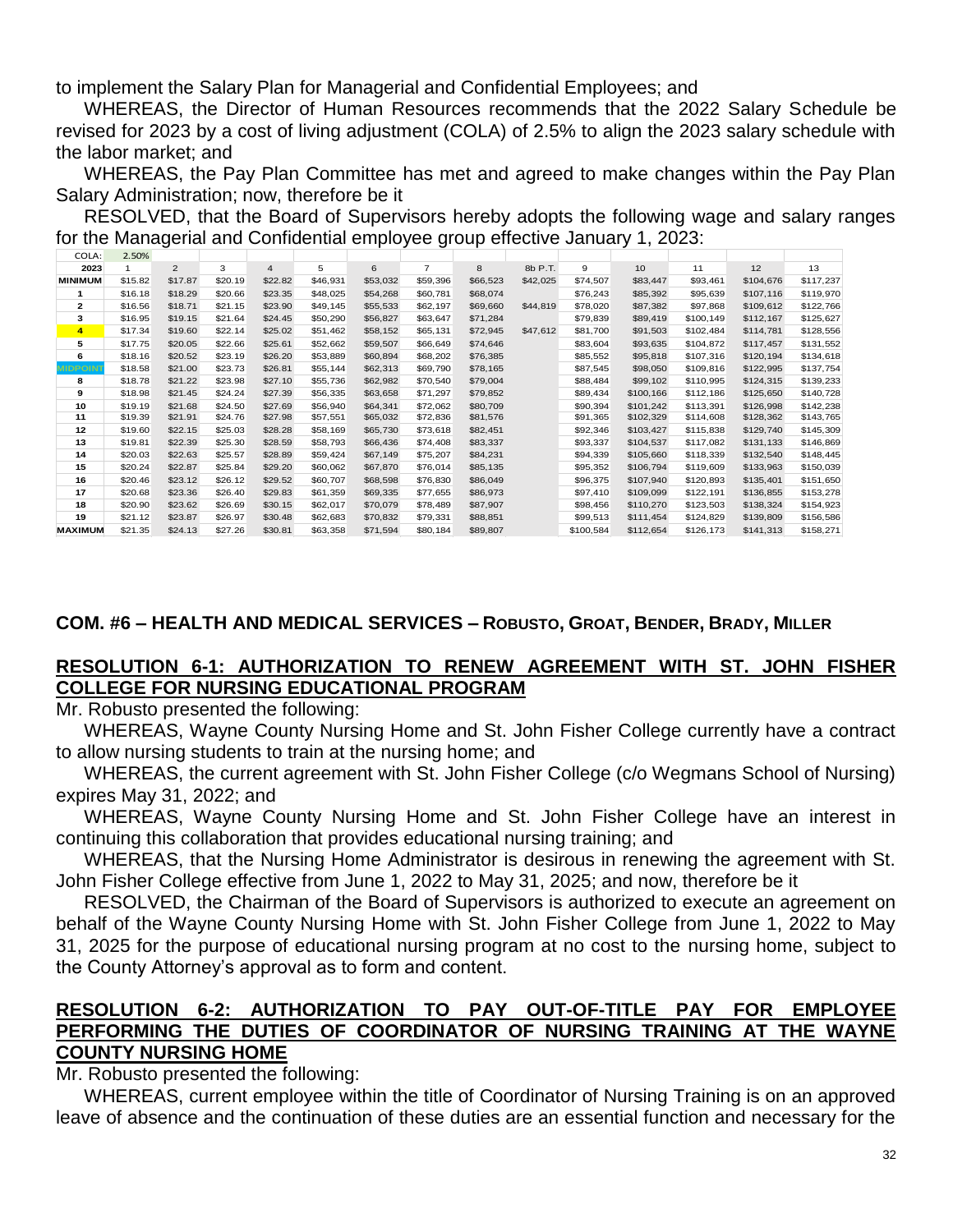continued operation of the Nursing Home; and

WHEREAS, Registered Professional Nurse, Kathryn Welkley meets the minimum qualifications necessary and is currently fulfilling the duties of the Coordinator of Nursing Training temporarily; now therefore be it,

RESOLVED, that Kathryn Welkley will continue to perform the duties of Coordinator of Nursing Training and her rate will be adjusted within the managerial/confidential salary structure to be set at \$72,594 retroactive to April 18, 2022 when she began performing these duties. Upon return of the Coordinator of Nursing Training, Ms. Welkley will return to her previous position and rate of pay as a Registered Professional Nurse.

#### **RESOLUTION 6-3: AUTHORIZE EXPENDITURE AND SCHEDULING OF EMPLOYEE TRAINING AND EDUCATION FROM THE ADVANCED TRAINING INITIATIVE FUNDS RECEIVED FROM DEPARTMENT OF HEALTH**

Mr. Robusto presented the following:

WHEREAS, Wayne County Nursing Home was selected to receive \$197,615.01 for 2021-2022 through the Advanced Training Initiative (ATI) application to the NYS Department of Health (NYSDOH) and the allocated funds are in the area of training and education for Nursing Home staff; and

WHEREAS, Wayne County Nursing Home already received these State and Federal funds from the NYSDOH and will coordinate training as stated in the (2) training contracts through LeadingAge NY ProCare; and

WHEREAS, LeadingAge NY ProCare provided approximate quotes for these training programs to be \$10,360 for Electronic Dementia Guide for Excellenge (EDGE) Project, and \$5,920 Care Process for Residents with Dementia and Other Special Needs training; and now therefore be it

RESOLVED the Chairman of the Board of Supervisors is authorized to sign two agreements with LeadingAge NY ProCare for two (2) training programs stated above for the Wayne County Nursing Home. Agreement is subject to the County Attorney's review and approval as to form and content.

#### **RESOLUTION 6-4: AUTHORIZATION TO EXECUTE AN AFFILIATION AGREEMENT WITH WAYNE TECHNICAL AND CAREER CENTER FOR A STUDENT INTERN FOR THE WAYNE COUNTY NURSING HOME**

Mr. Robusto presented the following:

WHEREAS, the Wayne County Nursing Home periodically agrees to have high school students participate in internships through various educational institutions; and

WHEREAS, the Nursing Home has agreed to have New Vision Students from Wayne Technical and Career Center, a program of Wayne-Finger Lakes BOCES, 4440 Ridge Road, Williamson, NY 14589, participate in an internship program with the Nursing Home; and

WHEREAS, the Nursing Home is requesting an affiliation agreement between the County of Wayne and Wayne Technical and Career Center be executed; now, therefore, be it

RESOLVED, that the Chairman of the Wayne County Board of Supervisors is hereby authorized and directed to execute an affiliation agreement for student internships with Wayne Technical and Career Center, a program of Wayne-Finger Lakes BOCES, located at 4440 Ridge Road, Williamson, subject to County Attorney's approval as to form and content.

# **RESOLUTION 6-5: AUTHORIZATION TO CONTRACT WITH AETNA NETWORK SERVICES, LLC - INSURANCE CO. FOR THE PROVISION OF BEHAVIORAL HEALTH SERVICES**

Mr. Robusto presented the following:

WHEREAS, the Wayne County Department of Mental Health Department-Wayne Behavioral Health Network (WBHN) and the Aetna Network Service, LLC (Aetna) are mutually desirous to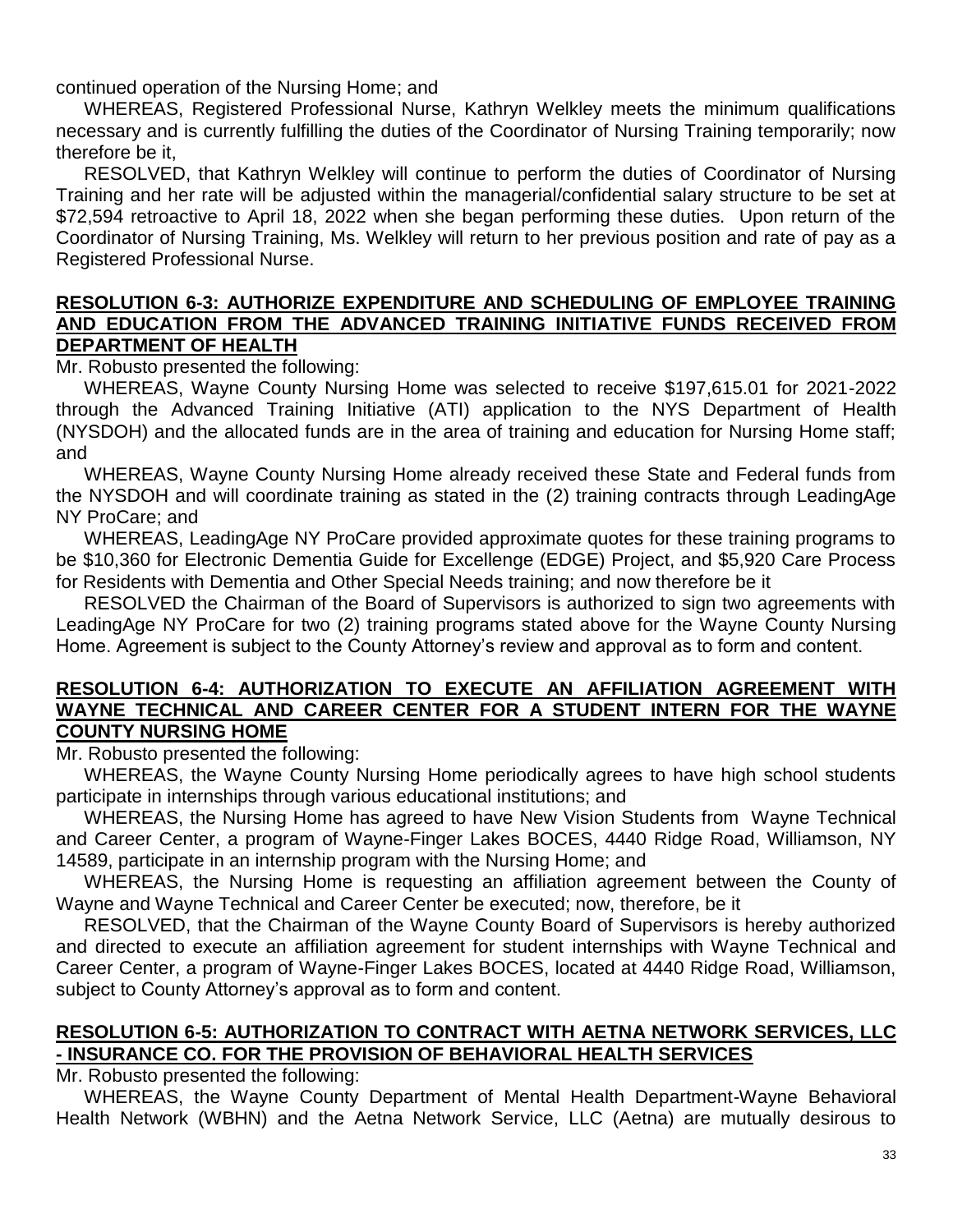establish a business contract with each other in order for WBHN to provide certain behavioral health professional services to the clientele who are insured by Aetna; and

WHEREAS, the contract with Aetna will allow for billing procedures and provide a reimbursement schedule, which will provide for WBHN's ability to receive payment for the services provided; now therefore be it

RESOLVED, that the Chairman of the Board is authorized to sign a contract, pending the County Attorney's review and approval as to form and content, with Aetna Network Service, LLC and with WBHN to provide behavioral health services for the contract period between May 15, 2022 through May 15, 2025 with an option for annual renewal following the original contract period.

#### **RESOLUTION 6-6: AUTHORIZATION TO PURCHASE N95 RESPIRATOR FIT TESTING EQUIPMENT, TRANSFER OLD EQUIPMENT TO THE NURSING HOME AND TRANSFER FUNDS FOR WAYNE COUNTY PUBLIC HEALTH**

Mr. Robusto presented the following:

WHEREAS, Wayne County Public Health (WCPH) is required to perform annual N95 Respirator Fit Testing for all nursing and other Public Health (PH) staff that may come in contact with individuals infected with serious viruses or diseases, such as Tuberculosis, in their day to day work duties or at Points of Dispensing (PODS) clinics; and

WHEREAS, with the onset of the COVID-19 Pandemic, WCPH has been called upon to perform N95 Respirator Fit Testing for staff of numerous other facilities, such as nursing homes and schools; and

WHEREAS, to perform N95 Fit Testing, it requires specialized equipment; and

WHEREAS, WCPH's wishes to purchase a new updated PortaCount Respirator Fit Tester and a Fit Test Probe Refill Kit to better meet the need of the agency's and other stakeholder's annual N95 Fit Testing requirements in a more efficient manner and to be better prepared for any future PH Emergencies; and

WHEREAS, WCPH has received three quotes for the purchase of a PortaCount Model 8048-T Respirator Fit Tester and a Fit Test Probe Refill Kit 8025-N95 from the following vendors:

- TSI Incorporated \$15,625.00
- McKesson \$17,849.26
- Fisher Scientific \$17,983.60

#### now, therefore, be it

RESOLVED, that the Director of Public Health is hereby authorized to purchase a PortaCount Model 8048-T Respirator Fit Tester and a Fit Test Probe Refill Kit 8025-N95 for an amount not to exceed \$15,625.00 from the lowest quote from TSI Incorporated; and, be it further

RESOLVED, that the Director of Public Health is hereby authorized to transfer WCPH's current PortaCount Model 8038, serial # 8038111501 to the Wayne County Nursing Home; and, be it further

RESOLVED, that the Treasurer is hereby authorized to amend the 2022 budget and transfer funds to WCPH's equipment line:

A4011 Public Health Service (Appropriations) \$15,625 from 54650 COV19 - Communicable Disease - Coronavirus \$15,625 to 52500 COV19 – Other Equipment – Coronavirus

#### **RESOLUTION 6-7: AUTHORIZATION TO CONTRACT WITH ICLAIM SYSTEMS CORP DBA ICENTRAL FOR WAYNE COUNTY PUBLIC HEALTH**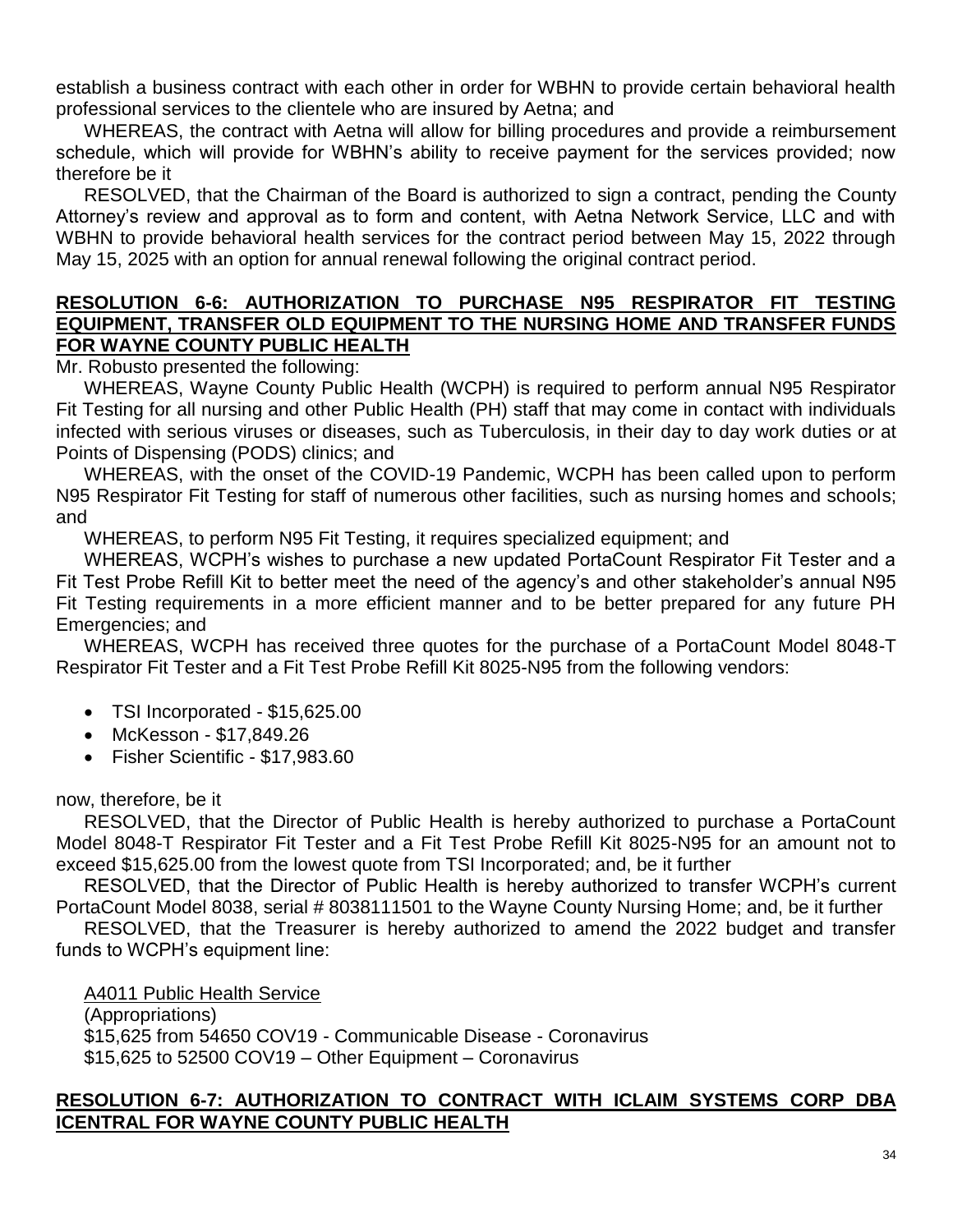Mr. Robusto presented the following:

WHEREAS, Wayne County Public Health (WCPH) has held a contract with iClaim Systems Corp. for the iCentral program since 2018 for its Early Intervention Program as an electronic medical record (EMR) and billing platform; and

WHEREAS, WCPH Early Intervention staff have worked continuously alongside iCentral to customize the EMR specifically for the Early Intervention Program needs of Wayne County; and

WHEREAS, iCentral allows WCPH Early Intervention Service Coordinators to document Service Coordination notes in a timely manner, while in the home, provides tracking tools for scheduling/planning future home visits and needs of families, and allows for the scanning and storage of specific chart documents within the system which leads to smaller paper charts and allows the discontinuation of a paper chart in the future; and

WHEREAS, Public Health has confirmed that an RFP was released in 2017 by Tompkins County, NY for Early Intervention Program Case Management Software; and

WHEREAS, Resolution No. 261-21 authorized WCPH to "piggyback" off of Tompkins County's contract, at the same terms and conditions; and

WHEREAS, iCentral continues to be the EMR used for documentation and billing for WCPH's Early Intervention Service Coordinators; and

WHEREAS, the cost provided by iCentral for the use of both standard and custom app packages is \$1250/mo, totaling \$15,000/yr; now, therefore, be it

RESOLVED, that Wayne County Public Health is authorized to "piggyback" off of the Tompkins County contract, at the same terms and conditions; and be it further

RESOLVED, that the Chairman of the Wayne County Board of Supervisors is hereby authorized to sign the Master Services Agreement, HIPAA Business Associate Contract, and End User Agreement, and any future amendments, with iClaim Systems Corp DBA iCentral, for the term beginning May 1, 2022 to April 30, 2023, at a cost not to exceed \$1250/month or \$15,000/year, subject to the County Attorney's review and approval as to form and content.

#### **RESOLUTION 6-8: AUTHORIZATION TO EXECUTE CONTRACT WITH MARION CENTRAL SCHOOL DISTRICT TO PROVIDE SPECIAL EDUCATION OR PROGRAMS TO PRESCHOOL CHILDREN WITH HANDICAPPING CONDITIONS**

Mr. Robusto presented the following:

WHEREAS, the County is required to contract for approved special education services or programs pursuant to Section 4410 of the Education Law; and

WHEREAS, the Marion Central School District has been approved by the New York State Education Department to provide Special Education Services or Programs to preschool children with handicapping conditions; and

WHEREAS, Wayne County Public Health wishes to contract with Marion Central School District to provide Core, Supplemental and Educational Evaluations, at a rate specified by the New York State Education Department, for the period of May 1, 2022 to June 30, 2024; now, therefore, be it

RESOLVED, that the Chairman of the Board of Supervisors is hereby authorized to execute a contract and sign contract amendments that add or remove services with Marion Central School District to provide Core, Supplemental, and Educational Evaluations for preschool children with handicapping conditions, at a rate specified by the New York State Education Department, for the period of May 1, 2022 to June 30, 2024, subject to the review and approval of the County Attorney as to form and content.

## **COM. #7 – HUMAN SERVICES – DONALTY, LEONARD, JOHNSON, VERNO, METTLER**

#### **RESOLUTION 7-1: AUTHORIZATION TO CONTRACT WITH CATHOLIC CHARITIES OF THE**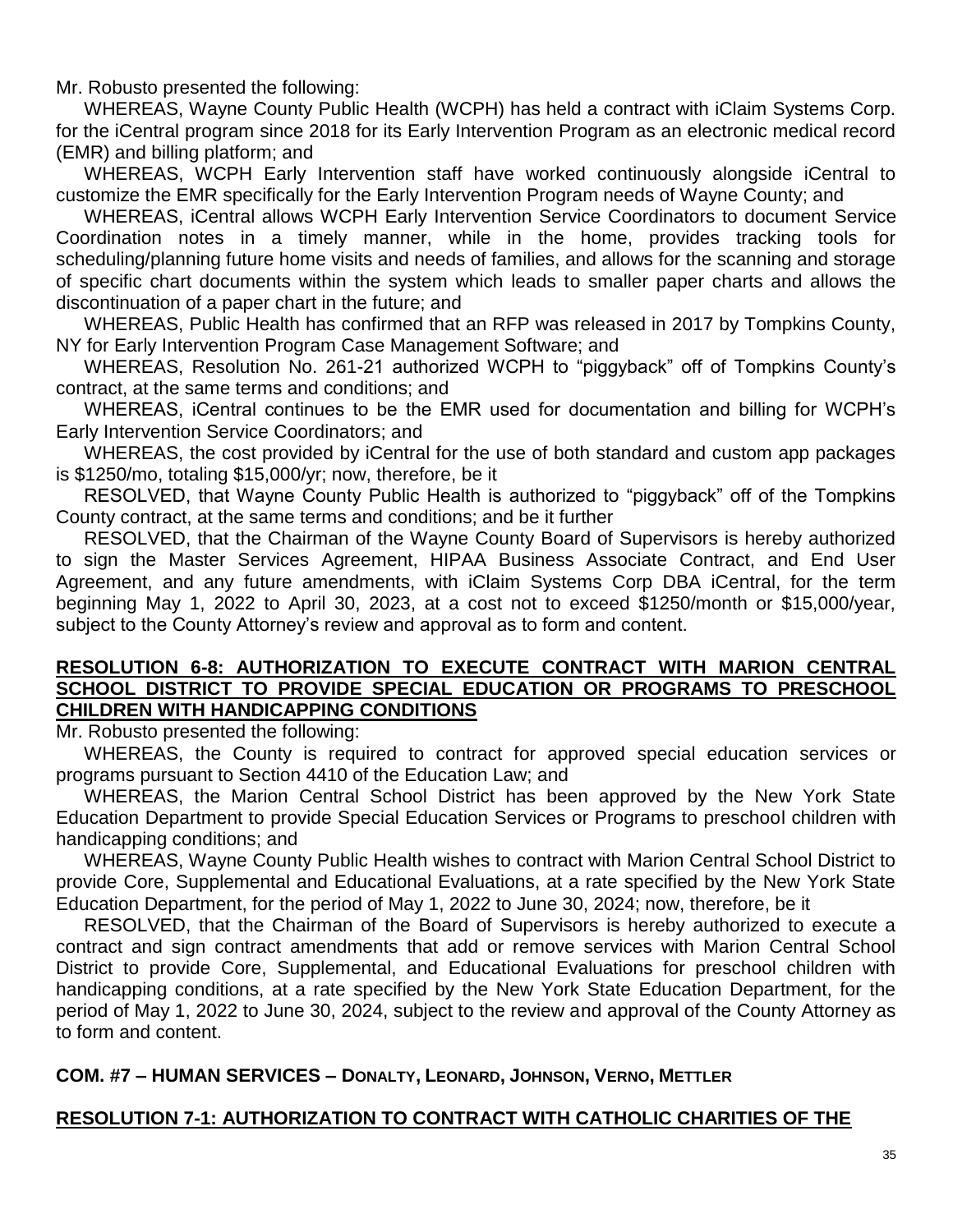## **DIOCESE OF ROCHESTER, INC. DBA CATHOLIC CHARITIES OF THE FINGER LAKES (CCWC) FOR EARLY/CRISIS INTERVENTION SERVICES**

Mr. Donalty presented the following:

WHEREAS, one of the largest expenses in the Wayne County Department of Social Services budget is for the placement of children outside their own homes, and

WHEREAS, the earlier these children and families can be identified and provided services, the less likely it is that such placement occurs, and

WHEREAS, schools and pre-schools can often identify these children/families at a 90%+ accuracy rate, and

WHEREAS, Catholic Charities has an effective track record compiled in identifying and providing services to such youth/families, therefore, be it

RESOLVED, that the Chairman of the Wayne County Board of Supervisors is hereby authorized to execute a contract on behalf of the Wayne County Department of Social Services, subject to the County Attorney's review and approval as to form and content, with Catholic Charities of The Diocese of Rochester, Inc. DBA Catholic Charities of the Finger Lakes (CCWC) for the provision of Early/Crisis Intervention Services to TANF eligible families during the 7/1/22-6/30/23 timeframe at a cost not to exceed \$59,165.

## **RESOLUTION 7-2: AUTHORIZATION TO SIGN AMENDED AGREEMENT WITH CHILD CARING INSTITUTION - HILLSIDE CHILDREN'S CENTER**

Mr. Donalty presented the following:

WHEREAS, Resolution No. 359-21 authorized an Agreement with the Child Caring Institution — Hillside Children's Center, for the period of 7/1/21-6/30/24; and

WHEREAS, the wording of such Agreements between local Departments of Social Services and Child Caring Institutions is dictated by the New York State Office of Children and Family Services (NYS OCFS); and

WHEREAS, the NYS OCFS notified the Wayne County Department of Social Services on August 30, 2021 with the issuance of 21-OCFS-ADM-20, that the Agreements needed to be amended to reflect modifications required by the Federal Family First Prevention Services Act and Part L of Chapter 56 of the Laws of 2021; and

WHEREAS, the modifications required include language changes and changes in the procedural activities pertaining to the necessary utilization of Qualified Residential Treatment Programs (QRTP) and Qualified Individuals (QI) when placing a child into a congregate level of care facility; and

WHEREAS, this amended agreement language must be retroactive to the contract start date of 7/1/21, necessitating the use of this amended agreement language for the above agreement; now, therefore, be it

RESOLVED, that the Chairman of the Board of Supervisors is hereby authorized to execute an amended agreement with Hillside Children's Center subject to the County Attorney's review and approval as to form and content for the timeframe 7/1/21-6/30/24.

## **RESOLUTION 7-3: AUTHORIZATION TO SIGN AMENDED AGREEMENT WITH CHILD CARING INSTITUTION - WILLIAM GEORGE AGENCY FOR CHILDREN'S SERVICES INC.**

Mr. Donalty presented the following:

WHEREAS, Resolution No. 358-21 authorized an Agreement with the William George Agency for Children's Services Inc., for the period of 7/1/21-6/30/24; and

WHEREAS, the wording of such Agreements between local Departments of Social Services and Child Caring Institutions is dictated by the New York State Office of Children and Family Services (NYS OCFS); and

WHEREAS, the NYS OCFS notified the Wayne County Department of Social Services on August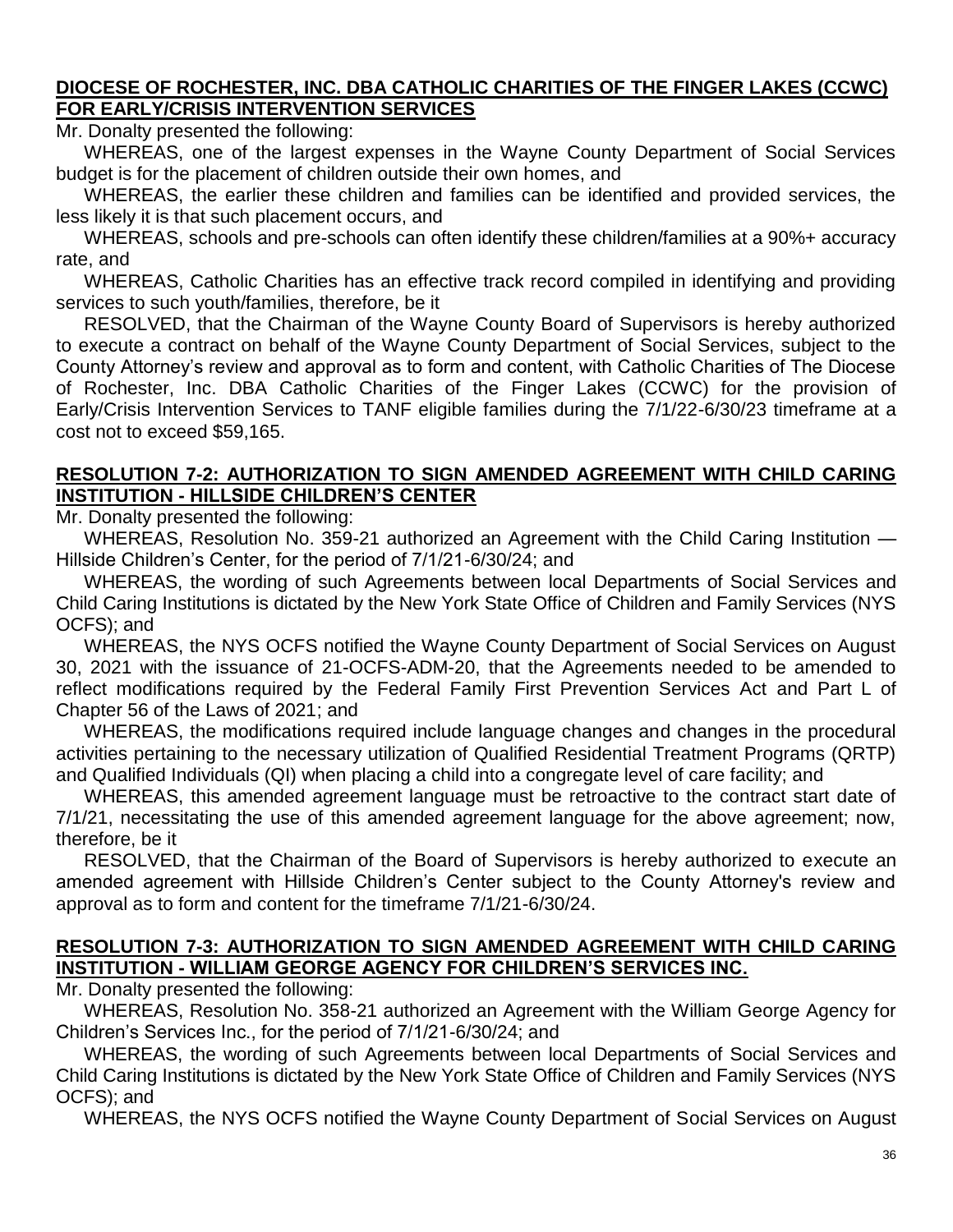30, 2021 with the issuance of 21-OCFS-ADM-20, that the Agreements needed to be amended to reflect modifications required by the Federal Family First Prevention Services Act and Part L of Chapter 56 of the Laws of 2021; and

WHEREAS, the modifications required include language changes and changes in the procedural activities pertaining to the necessary utilization of Qualified Residential Treatment Programs (QRTP) and Qualified Individuals (QI) when placing a child into a congregate level of care facility; and

WHEREAS, this amended agreement language must be retroactive to the contract start date of 7/1/21, necessitating the use of this amended agreement language for the above agreement; now, therefore, be it

RESOLVED, that the Chairman of the Board of Supervisors is hereby authorized to execute an amended agreement with the William George Agency for Children's Services Inc. subject to the County Attorney's review and approval as to form and content for the timeframe 7/1/21-6/30/24.

## **RESOLUTION 7-4: AUTHORIZE SEVEN (7) MONTH EXTENSIONS OF YOUTH ADVOCATE PROGRAM, INC. SERVICES WITH THE DEPARTMENT OF SOCIAL SERVICES**

Mr. Donalty presented the following:

WHEREAS, the Wayne County Department of Social Services has contracted with the Youth Advocate Programs, Inc. for preventive services designed to support and rehabilitate children and families for the purpose of averting a disruption of the family; and

WHEREAS, the contract for this program ends on 5/31/2022; and

WHEREAS, the Wayne County Department of Social Services (DSS) is desirous of continuing to have professional services with increased opportunity to utilize Evidence Based Programming (EBP) continue past the expiration date of 5/31/2022; and

WHEREAS, the agency is desirous of a re-evaluation of our host of Preventive Services programming to determine the best means of delivery including the potential to partner with other county departments; and

WHEREAS, it is our intent to continue existing services while this evaluation process is undertaken; and

WHEREAS, it is anticipated that the solicitation, evaluation and award process will be completed for the contract by 12/31/2022; and

WHEREAS, a seven (7) month contract extension is needed to ensure that there is no break in the provision of service; now therefore, be it

RESOLVED, that the present contract with Youth Advocate Programs, Inc. is hereby extended from 5/31/22 to 12/31/2022, subject to the County Attorney's review and approval.

#### **RESOLUTION 7-5: AUTHORIZE EIGHT (8) MONTH EXTENSION OF WAYNE COUNTY ACTION PROGRAM PACT SERVICES AT THE DEPARTMENT OF SOCIAL SERVICES**

Mr. Donalty presented the following:

WHEREAS the Wayne County Department of Social Services has contracted with the Wayne County Action Program PACT services designed to educationally service parents to prevent neglect; and

WHEREAS, the contract for this program ends on 6/30/2022; and

WHEREAS there has been an increase in the amount of clients served under this contract as well as an increase in the amount clients referred to a waiting list; and

WHEREAS, the Wayne County Department of Social Services (DSS) is desirous of continuing to have professional services with increased opportunity to utilize Evidence Based Programming (EBP) continue past the expiration date of 6/30/2022

WHEREAS, the agency is desirous of a re-evaluation of our host of Preventive Services Programming to determine the best means of delivery including the potential to partner with other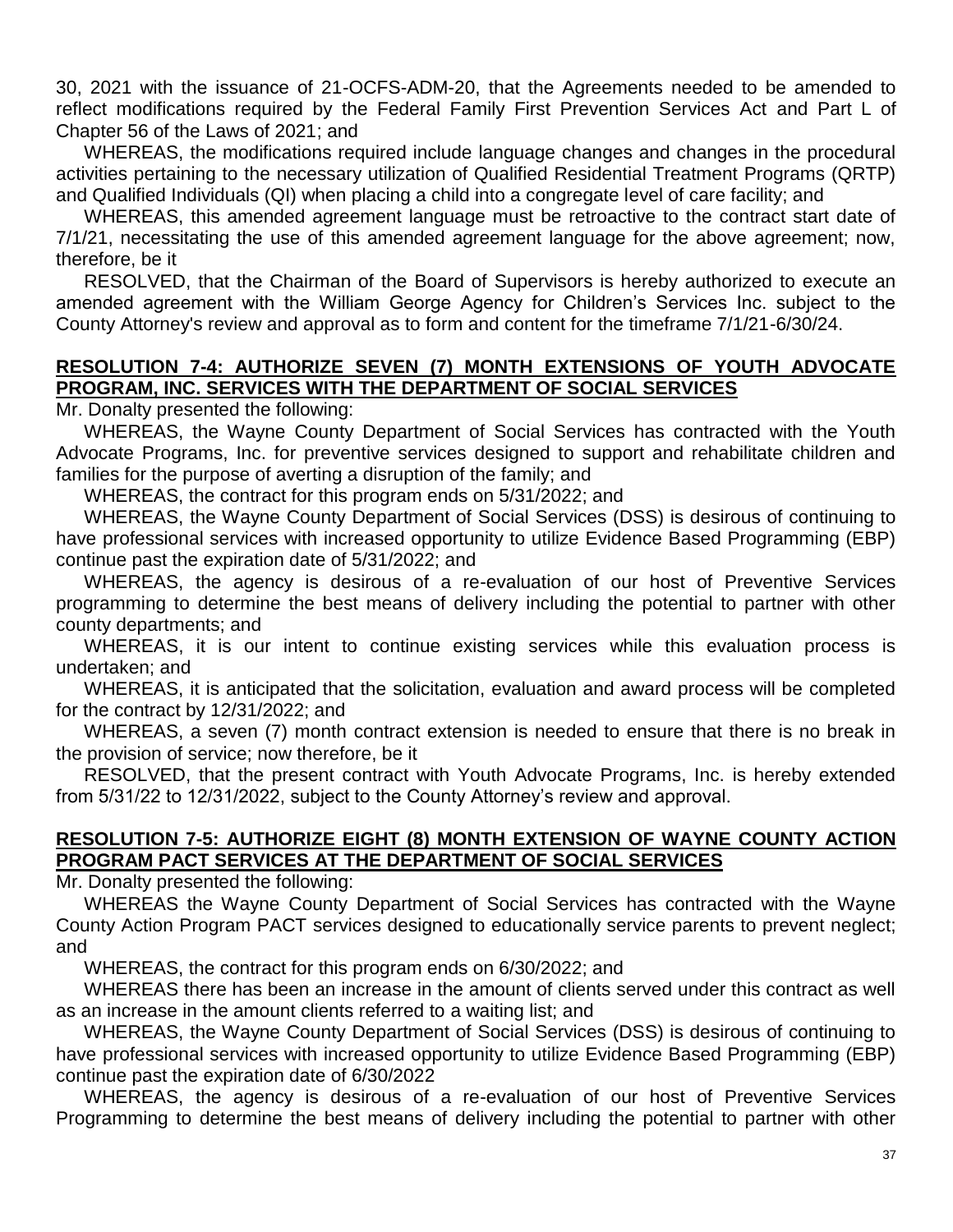county departments; and

WHEREAS, it is our intent to continue existing services while this evaluation process is undertaken; and

WHEREAS, it is anticipated that the solicitation, evaluation and award process will be completed for the contract by 12/31/2022; and

WHEREAS, an eight (8) month contract extension is needed to ensure that there is no break in the provision of service;

RESOLVED, that the present contract with Wayne County Action Program is hereby extended from 6/30/22 to 12/31/2022, subject to the County Attorney's review and approval.

## **RESOLUTION 7-6: AUTHORIZATION TO CREATE A NEW SOCIAL WELFARE EXAMINER POSITION IN THE DEPARTMENT OF SOCIAL SERVICES (DSS) AND AMEND DSS BUDGET**

Mr. Donalty presented the following:

WHEREAS, both the DSS Intake and Undercare units are experiencing a significant increase in applications and emergencies; and

WHEREAS, there has been no increase in staffing in either the Intake or Undercare unit in the past 10 years, and the Department is currently operating with 7 less Social Welfare Examiners than in fiscal year 2020; and

WHEREAS, new applications, especially for Food Stamps, are resulting in longer than acceptable waiting periods; and

WHEREAS, new applications have resulted in caseload growth beyond the ability of present staff to manage; and

WHEREAS, the Department regularly accesses and adjusts staffing patterns as necessary to meet demands and caseloads; and

WHEREAS, the current staffing level is no longer adequate to meet demands and deadlines; therefore be it

RESOLVED, that one Social Welfare Examiner position be created in the Wayne County Department of Social Services effective immediately to meet the increased caseload and application demands, and the Commissioner is hereby authorized to hire and fill this position and amend the FY 2022 budget accordingly; and be it further

RESOLVED, that the Wayne County Treasurer is authorized to make the following budget adjustment:

A1990 Contingent Fund General (Appropriations) \$10,712 from 54000 Contractual Expenses

A6010 Department of Social Services

(Revenue) \$7,140 to 43610 Social Services Administration State \$17,852 to 44610 Social Services Administration State

A6010 Department of Social Services

(Appropriations) \$24,000 to 51200 Social Welfare Examiner \$2,568 to 58100 Payments to NYS Retirement System \$1,836 to 58200 Payments to Social Security \$7,300 to 58400 Hospitalization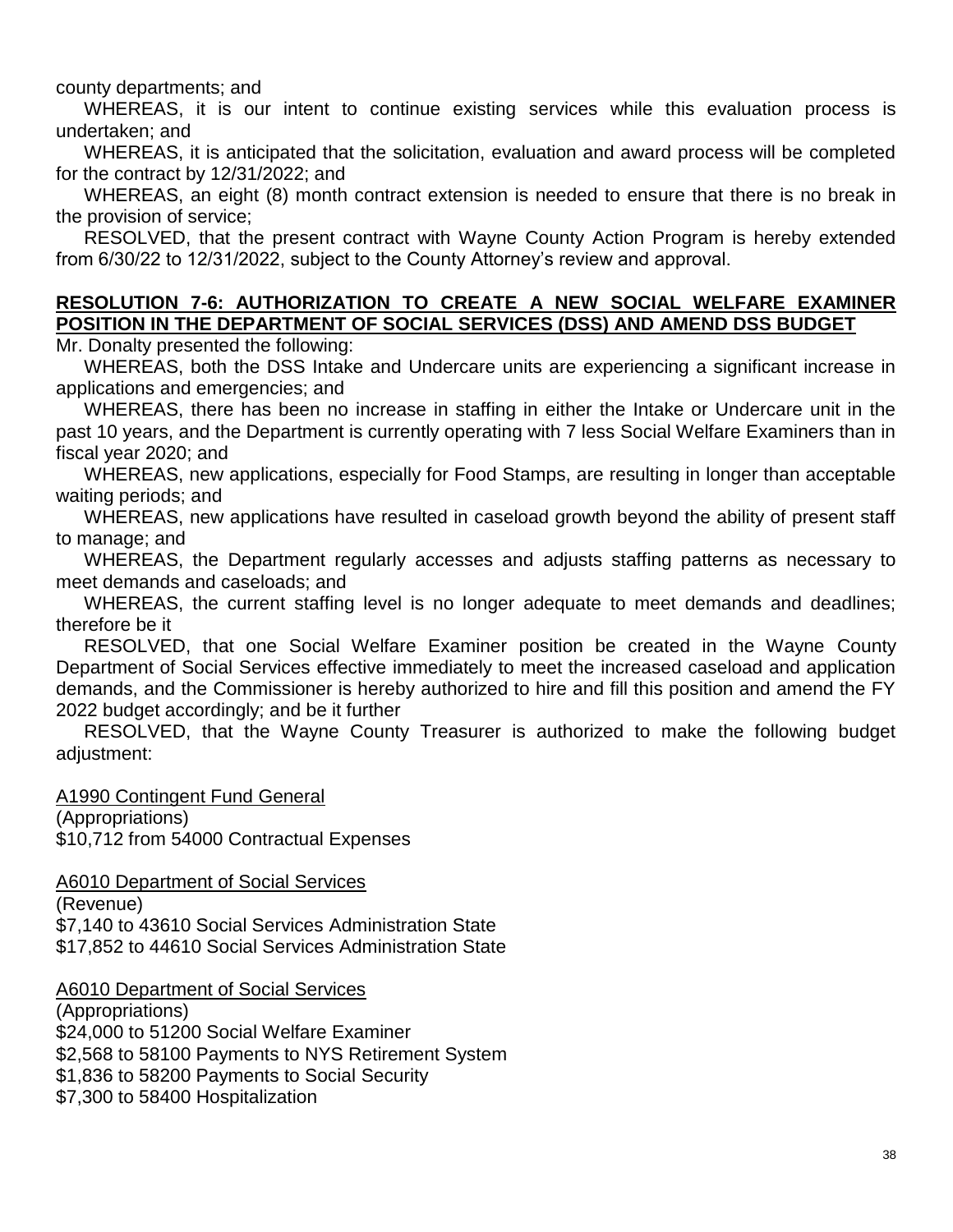#### **RESOLUTION 7-7: AUTHORIZATION TO RENEW A CONTRACT FOR A CHILD ADVOCACY CENTER IN WAYNE COUNTY**

Mr. Donalty presented the following:

WHEREAS, New York State, through the Office of Children and Family Services (OCFS), was highly desirous of every NY State county having an Multi-Disciplinary Team (MDT)/Child Advocacy Center (CAC); and

WHEREAS, Resolution #090-19 authorized acceptance of a three year award to Wayne County Department of Social Services from NY State OCFS to be used to establish an MDT/CAC in Wayne County; and

WHEREAS, per Resolution No. 165-21, having authorized acceptance to the three year bid in response to the RFP, the County of Wayne entered into a contract with Family Counseling Service of the Finger Lakes, Inc. for the provision of day to day oversight and logistical management services of the Child Advocacy Center with expertise in services to victims of child sexual and physical abuse along with their families; and

WHEREAS, the services provided by Family Counseling Service of the Finger Lakes, Inc. have been satisfactory; and

WHEREAS, Wayne County Department of Social Services is now desirous of renewing the contract with Family Counseling Service of the Finger Lakes, Inc. for day-to-day oversight and logistical management services for the contract term of  $4/1/22 - 3/31/23$  for an amount of \$64,575; therefore be it

RESOLVED, that the Chairman of the Board is hereby authorized to renew the contract on behalf of the County of Wayne, subject to the County Attorney's review and approval as to form and content with the Family Counseling Service of the Finger Lakes, Inc. for the (1) year contract period of 4/1/22 – 3/31/23 at an amount not to exceed \$64,575.

#### **RESOLUTION 7-8: AUTHORIZATION FOR AN ADVANCED PAYMENT FOR A CAPITAL REPAIR FUND FOR REPAIRS TO THE LONG TERM HOUSING FACILITY LEASED BY LUCAS DOBBINS DBA LUCAS64 RENTALS**

Mr. Donalty presented the following:

WHEREAS, the Wayne County APRA (American Rescue Plan Act) Committee has approved funding for the Wayne County Department of Social Services to address emergency housing and homelessness needs; and

WHEREAS, that the Chairman of the Wayne County Board of Supervisors was authorized by resolution 38-22 and 182-22 to enter into a lease agreement on behalf of the Department of Social Services, with Lucas Dobbins, DBA Lucas64 Rentals at a cost not to exceed \$100,000.00 annually for a period of three years, subject to the County Attorney's approval as to form and content;

WHEREAS, the provision of said space will require security, daily maintenance and upkeep for the duration of the contract; and

WHEREAS, the Department of Social Services as the Tenant, is desirous of reserving by purchase order a sum of \$81,120 for the purposes of funding for the duration of the lease any necessary repairs and improvements to the premise as a direct result of damage either intentionally or unintentionally caused by residents, or to repair and replace essential equipment or fixtures that have deteriorated as a result of excess wear and tear on the facility; and

WHEREAS, the Department of Social Services will submit an advanced payment of \$10,000.00 in lieu of security deposit, to be held and maintained by the landlord in a capital repair fund escrow account, and to be used by the Landlord to make the necessary repairs; and

WHEREAS, the landlord will submit invoices to the Department of Social Services for the cost of repairs, for which payment will be issued to serve as replenishment of used funds from the initial advance; and